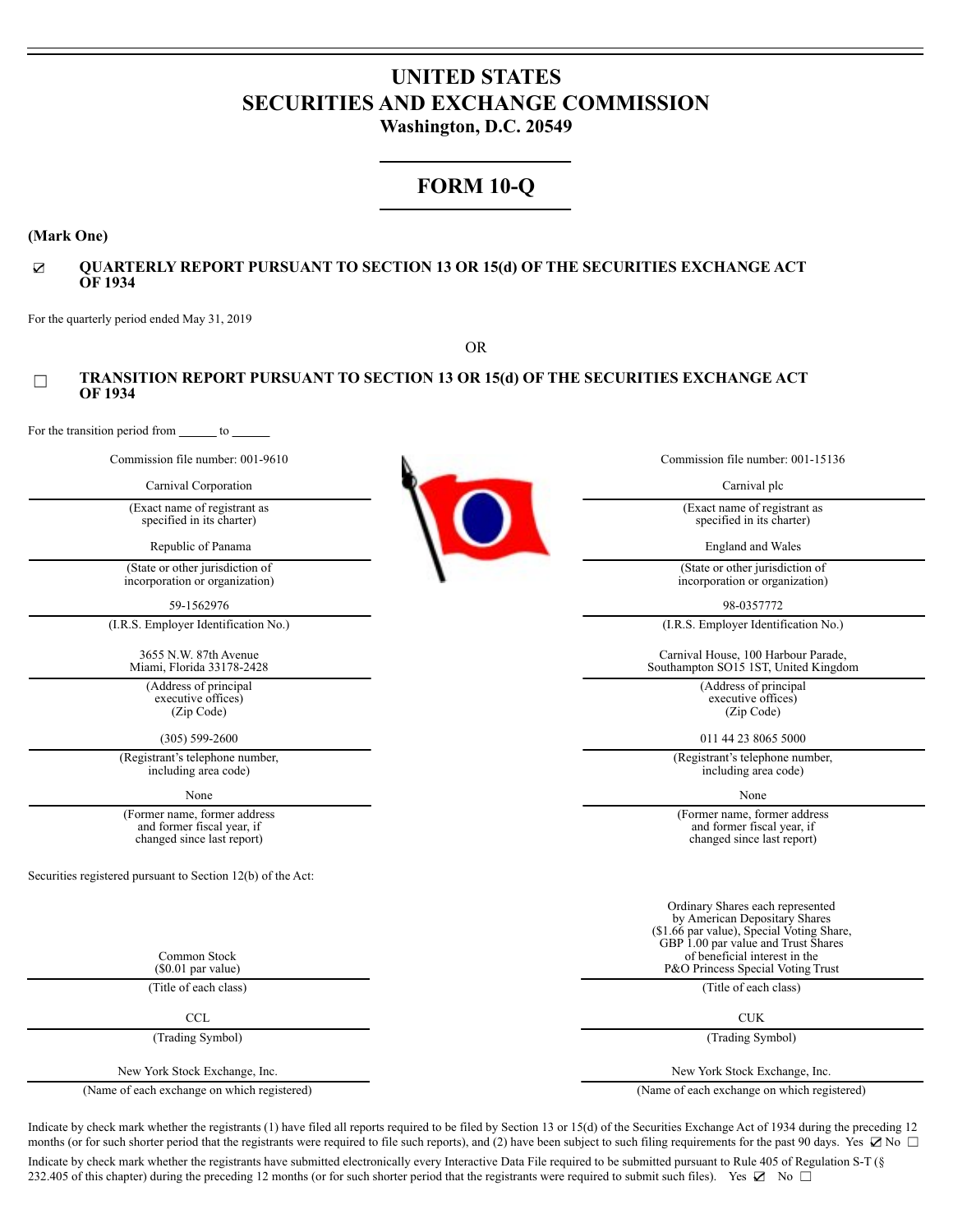Indicate by check mark whether the registrants are large accelerated filers, accelerated filers, non-accelerated filers, smaller reporting companies, or emerging growth companies. See the definitions of "large accelerated filer," "accelerated filer," "smaller reporting company" and "emerging growth company" in Rule 12b-2 of the Exchange Act.

Large accelerated filers  $\Box$  Accelerated filers  $\Box$  Non-accelerated filers  $\Box$  Smaller reporting companies  $\Box$  Emerging growth companies  $\Box$ 

If emerging growth companies, indicate by check mark if the registrants have elected not to use the extended transition period for complying with any new or revised financial accounting standards provided pursuant to Section 13(a) of the Exchange Act.  $\Box$ 

Indicate by check mark whether the registrants are shell companies (as defined in Rule 12b-2 of the Exchange Act). Yes  $\Box$  No

At June 14, 2019, Carnival Corporation had outstanding 527,000,548 shares of Common Stock, \$0.01 par value.

At June 14, 2019, Carnival plc had outstanding 189,386,190 Ordinary Shares \$1.66 par value, one Special Voting Share, GBP 1.00 par value and 527,000,548 Trust Shares of beneficial interest in the P&O Princess Special Voting Trust.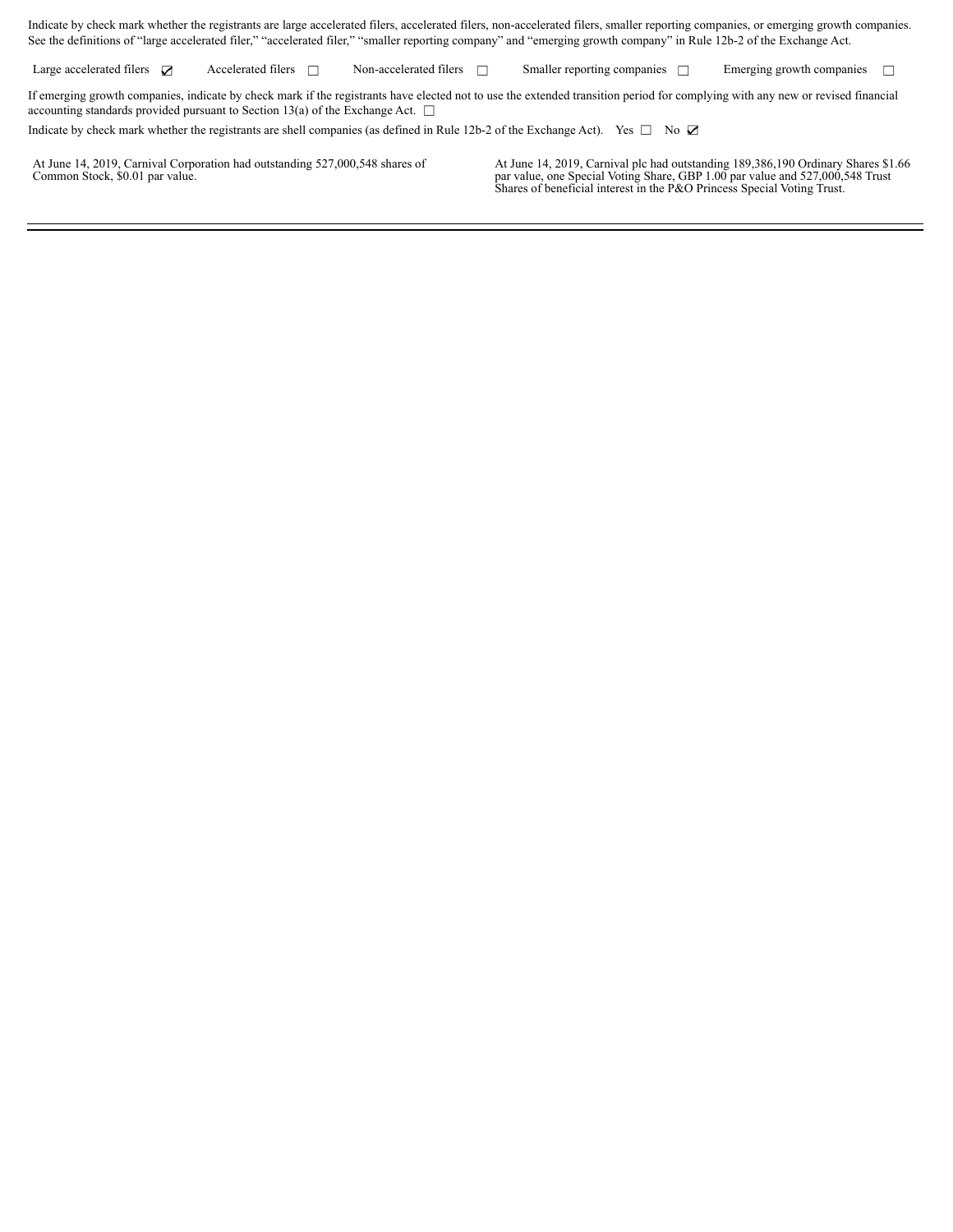<span id="page-2-0"></span>Table of Contents

## **CARNIVAL CORPORATION & PLC**

## **TABLE OF CONTENTS**

## **PART I - FINANCIAL INFORMATION**

|                   | TANI 1 - FINANCIAL INFONMATION                                                        |                  |
|-------------------|---------------------------------------------------------------------------------------|------------------|
| Item 1.           |                                                                                       | $\underline{3}$  |
| Item 2.           | Management's Discussion and Analysis of Financial Condition and Results of Operations | <u>19</u>        |
| Item 3.           |                                                                                       | 37               |
| Item 4.           |                                                                                       | 37               |
|                   | <b>PART II - OTHER INFORMATION</b>                                                    |                  |
| Item 1.           |                                                                                       | 38               |
| Item 1A.          |                                                                                       | 38               |
| Item 2.           |                                                                                       | 38               |
| Item 6.           |                                                                                       | $\underline{40}$ |
| <b>SIGNATURES</b> |                                                                                       | 42               |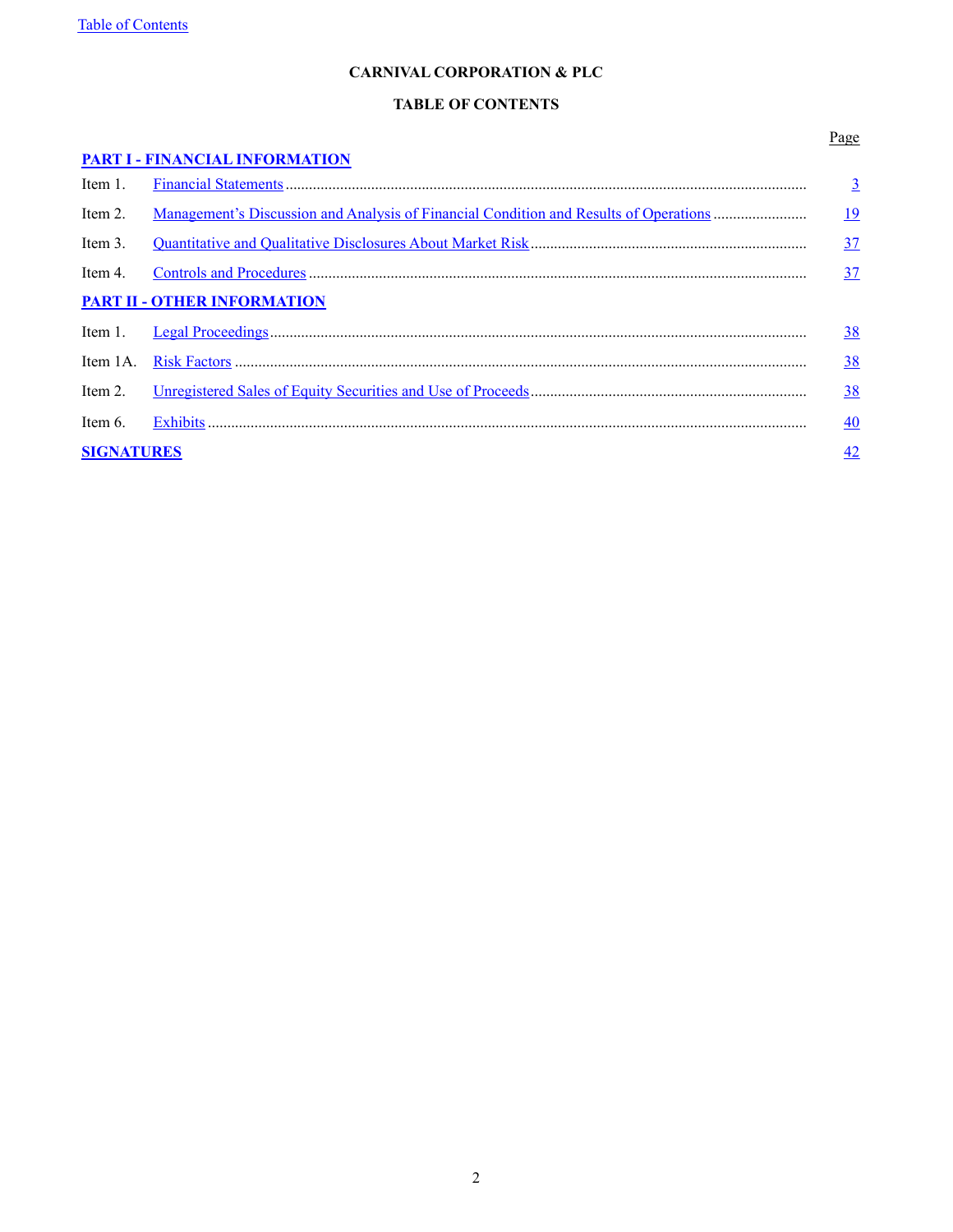## **PART I - FINANCIAL INFORMATION**

## <span id="page-3-0"></span>**Item 1. Financial Statements.**

## **CARNIVAL CORPORATION & PLC CONSOLIDATED STATEMENTS OF INCOME (UNAUDITED)**

(in millions, except per share data)

|                                               |                 | <b>Three Months Ended</b><br>May 31, |                          |                     | <b>Six Months Ended</b><br>May 31, |                  |                          |                   |  |
|-----------------------------------------------|-----------------|--------------------------------------|--------------------------|---------------------|------------------------------------|------------------|--------------------------|-------------------|--|
|                                               |                 | $\overline{2019}$                    |                          | 2018                |                                    | 2019             |                          | 2018              |  |
| <b>Revenues</b>                               |                 |                                      |                          |                     |                                    |                  |                          |                   |  |
| Cruise                                        |                 |                                      |                          |                     |                                    |                  |                          |                   |  |
| Passenger ticket                              | $\mathsf{\$}$   | 3,257                                | $\mathcal{S}$            | 3,193               | $\mathsf{\$}$                      | 6,456            | $\mathsf{\$}$            | 6,341             |  |
| Onboard and other                             |                 | 1,510                                |                          | 1,122               |                                    | 2,955            |                          | 2,192             |  |
| Tour and other                                |                 | 71                                   |                          | 42                  |                                    | 99               |                          | 55                |  |
|                                               |                 | 4,838                                |                          | 4,357               |                                    | 9,511            |                          | 8,589             |  |
| <b>Operating Costs and Expenses</b>           |                 |                                      |                          |                     |                                    |                  |                          |                   |  |
| Cruise                                        |                 |                                      |                          |                     |                                    |                  |                          |                   |  |
| Commissions, transportation and other         |                 | 613                                  |                          | 577                 |                                    | 1,322            |                          | 1,240             |  |
| Onboard and other                             |                 | 485                                  |                          | 138                 |                                    | 952              |                          | 278               |  |
| Payroll and related                           |                 | 566                                  |                          | 543                 |                                    | 1,123            |                          | 1,101             |  |
| Fuel                                          |                 | 423                                  |                          | 373                 |                                    | 804              |                          | 731               |  |
| Food                                          |                 | 269                                  |                          | 265                 |                                    | 538              |                          | 530               |  |
| Other ship operating                          |                 | 742                                  |                          | 749                 |                                    | 1,472            |                          | 1,460             |  |
| Tour and other                                |                 | 61                                   |                          | 36                  |                                    | 90               |                          | 50                |  |
|                                               |                 | 3,159                                |                          | 2,681               |                                    | 6,301            |                          | 5,390             |  |
| Selling and administrative                    |                 | 621                                  |                          | 605                 |                                    | 1,250            |                          | 1,221             |  |
| Depreciation and amortization                 |                 | 542                                  |                          | 512                 |                                    | 1,059            |                          | 1,000             |  |
|                                               |                 | 4,323                                |                          | 3,798               |                                    | 8,609            |                          | 7,611             |  |
| <b>Operating Income</b>                       |                 | $\overline{515}$                     |                          | $\overline{559}$    |                                    | $\overline{902}$ |                          | $\overline{978}$  |  |
| <b>Nonoperating Income (Expense)</b>          |                 |                                      |                          |                     |                                    |                  |                          |                   |  |
| Interest income                               |                 | 5                                    |                          | 3                   |                                    | 9                |                          | 6                 |  |
| Interest expense, net of capitalized interest |                 | (54)                                 |                          | (49)                |                                    | (105)            |                          | (98)              |  |
| Gains on fuel derivatives, net                |                 |                                      |                          | 41                  |                                    |                  |                          | 57                |  |
| Other income (expense), net                   |                 | (7)                                  |                          | 10                  |                                    | (9)              |                          | 11                |  |
|                                               |                 | (56)                                 |                          | $\overline{5}$      |                                    | (105)            |                          | $\overline{(24)}$ |  |
| <b>Income Before Income Taxes</b>             |                 | 459                                  |                          | $\overline{564}$    |                                    | 797              |                          | 955               |  |
| <b>Income Tax Expense, Net</b>                |                 | (8)                                  |                          | (3)                 |                                    | (10)             |                          | (3)               |  |
| <b>Net Income</b>                             | $\overline{\$}$ | $\overline{451}$                     | $\overline{\mathcal{S}}$ | $\overline{561}$    | $\overline{\$}$                    | 787              | $\overline{\mathcal{S}}$ | 951               |  |
| <b>Earnings Per Share</b>                     |                 |                                      |                          |                     |                                    |                  |                          |                   |  |
| <b>Basic</b>                                  | \$              | 0.65                                 | \$                       | 0.79                | \$                                 | 1.14             | \$                       | 1.33              |  |
| Diluted                                       | $\overline{s}$  | 0.65                                 | $\overline{\$}$          | $\frac{0.78}{0.78}$ | $\overline{\$}$                    | 1.13             | $\overline{\$}$          | 1.33              |  |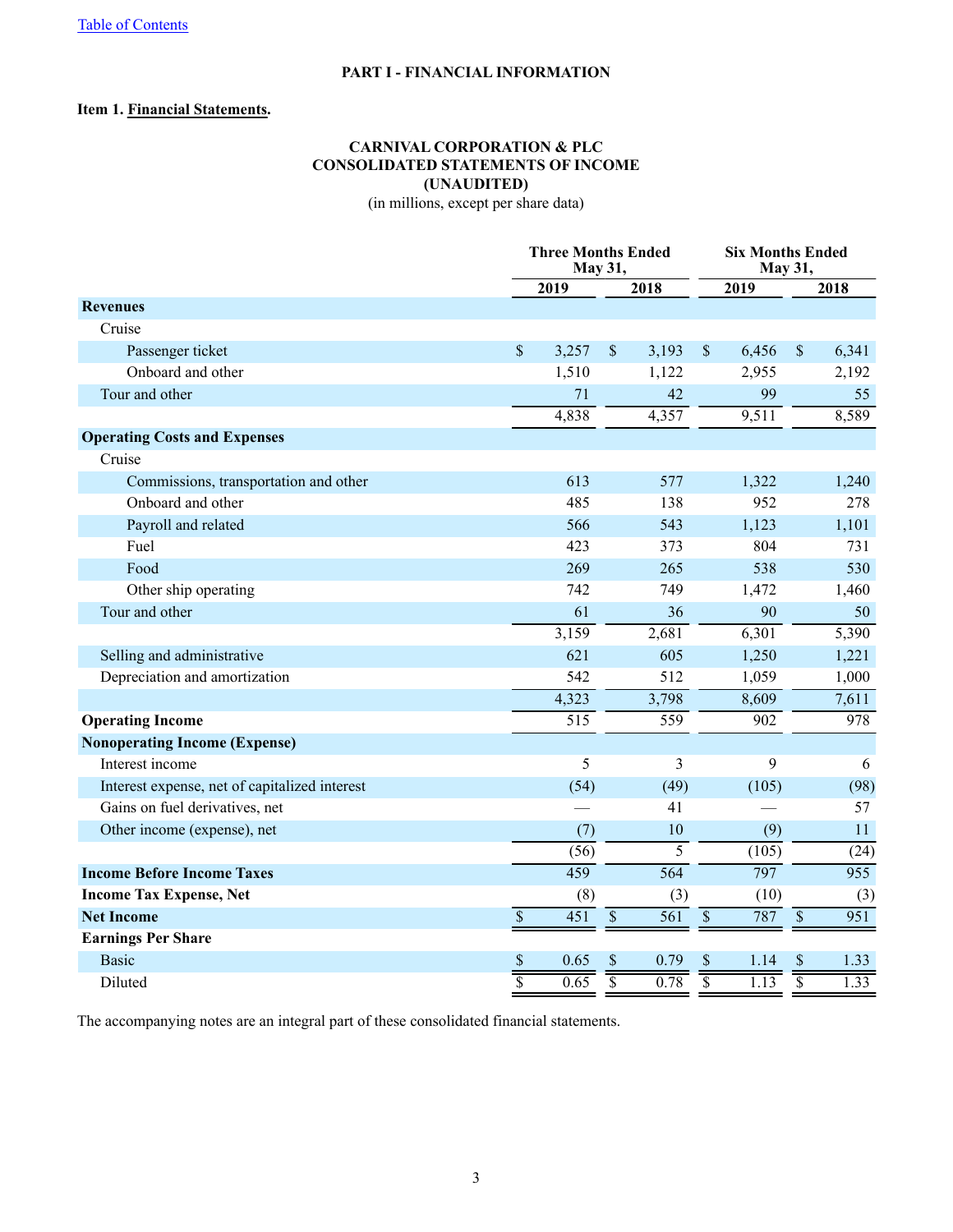## **CARNIVAL CORPORATION & PLC CONSOLIDATED STATEMENTS OF COMPREHENSIVE INCOME (UNAUDITED)**

(in millions)

|                                                     | <b>Three Months Ended</b><br><b>May 31,</b> |       |  |       | <b>Six Months Ended</b><br><b>May 31,</b> |       |              |      |
|-----------------------------------------------------|---------------------------------------------|-------|--|-------|-------------------------------------------|-------|--------------|------|
|                                                     | 2019                                        |       |  | 2018  |                                           | 2019  |              | 2018 |
| <b>Net Income</b>                                   |                                             | 451   |  | 561   |                                           | 787   | <sup>2</sup> | 951  |
| Items Included in Other Comprehensive Income (Loss) |                                             |       |  |       |                                           |       |              |      |
| Change in foreign currency translation adjustment   |                                             | (194) |  | (357) |                                           | (114) |              | (56) |
| Other                                               |                                             | (13)  |  | (11)  |                                           | (13)  |              | (17) |
| <b>Other Comprehensive Income (Loss)</b>            |                                             | (207) |  | (368) |                                           | (127) |              | (73) |
| <b>Total Comprehensive Income</b>                   |                                             | 244   |  | 193   |                                           | 660   |              | 878  |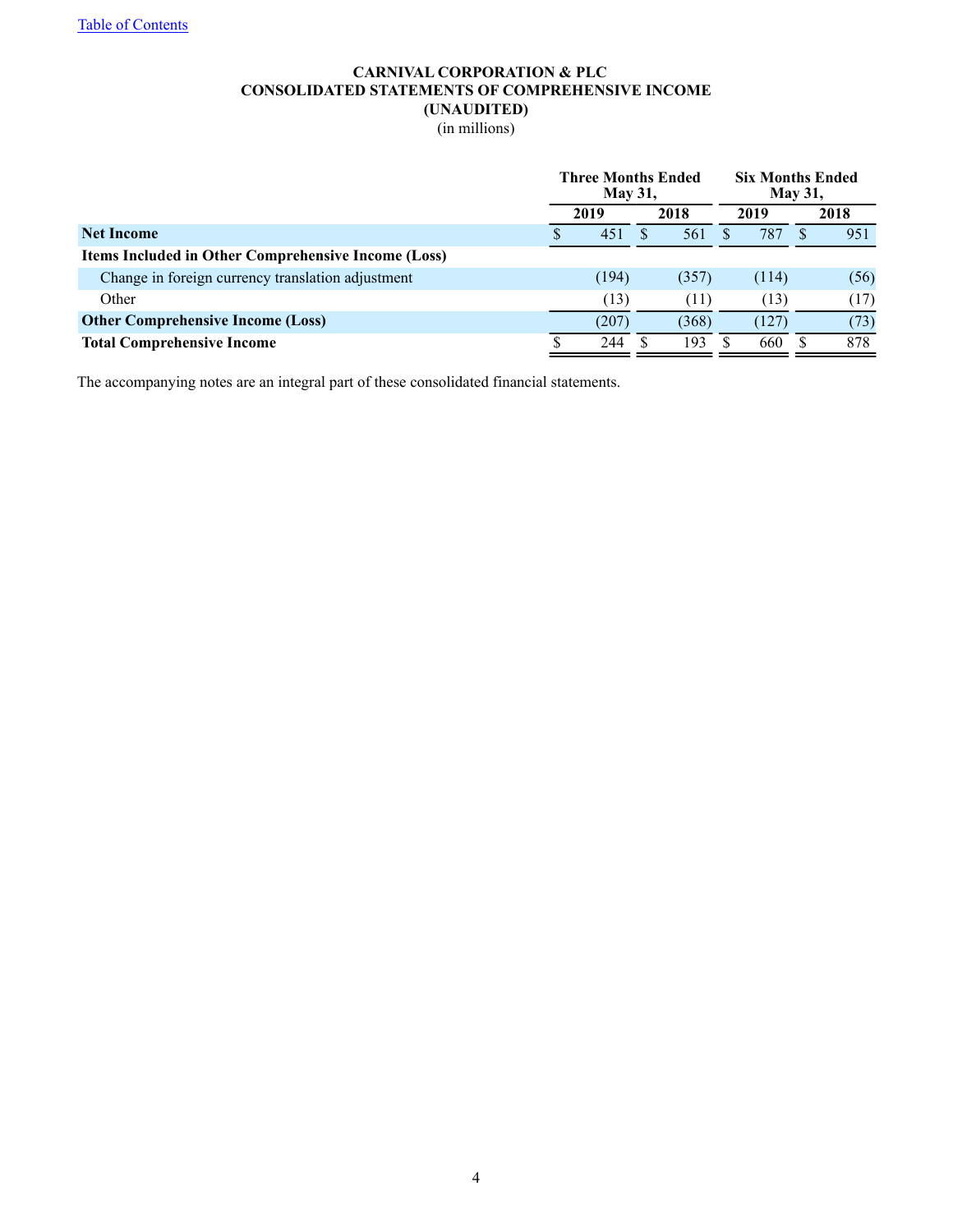## **CARNIVAL CORPORATION & PLC CONSOLIDATED BALANCE SHEETS (UNAUDITED)**

(in millions, except par values)

|                                                                                                                                                           |                 | May 31,<br>2019 |                          | November 30,<br>2018 |
|-----------------------------------------------------------------------------------------------------------------------------------------------------------|-----------------|-----------------|--------------------------|----------------------|
| <b>ASSETS</b>                                                                                                                                             |                 |                 |                          |                      |
| <b>Current Assets</b>                                                                                                                                     |                 |                 |                          |                      |
| Cash and cash equivalents                                                                                                                                 | $\mathsf{\$}$   | 1,202           | $\mathcal{S}$            | 982                  |
| Trade and other receivables, net                                                                                                                          |                 | 405             |                          | 358                  |
| Inventories                                                                                                                                               |                 | 501             |                          | 450                  |
| Prepaid expenses and other                                                                                                                                |                 | 727             |                          | 436                  |
| Total current assets                                                                                                                                      |                 | 2,835           |                          | 2,225                |
| <b>Property and Equipment, Net</b>                                                                                                                        |                 | 36,814          |                          | 35,336               |
| Goodwill                                                                                                                                                  |                 | 2,907           |                          | 2,925                |
| <b>Other Intangibles</b>                                                                                                                                  |                 | 1,172           |                          | 1,176                |
| <b>Other Assets</b>                                                                                                                                       |                 | 785             |                          | 738                  |
|                                                                                                                                                           | $\overline{\$}$ | 44,512          | $\mathcal{S}$            | 42,401               |
| <b>LIABILITIES AND SHAREHOLDERS' EQUITY</b>                                                                                                               |                 |                 |                          |                      |
| <b>Current Liabilities</b>                                                                                                                                |                 |                 |                          |                      |
| Short-term borrowings                                                                                                                                     | $\sqrt{\ }$     | 480             | $\mathcal{S}$            | 848                  |
| Current portion of long-term debt                                                                                                                         |                 | 1,614           |                          | 1,578                |
| Accounts payable                                                                                                                                          |                 | 792             |                          | 730                  |
| Accrued liabilities and other                                                                                                                             |                 | 1,675           |                          | 1,654                |
| Customer deposits                                                                                                                                         |                 | 5,815           |                          | 4,395                |
| Total current liabilities                                                                                                                                 |                 | 10,377          |                          | 9,204                |
| <b>Long-Term Debt</b>                                                                                                                                     |                 | 9,080           |                          | 7,897                |
| <b>Other Long-Term Liabilities</b>                                                                                                                        |                 | 948             |                          | 856                  |
| Contingencies                                                                                                                                             |                 |                 |                          |                      |
| <b>Shareholders' Equity</b>                                                                                                                               |                 |                 |                          |                      |
| Common stock of Carnival Corporation, \$0.01 par value; 1,960 shares authorized; 657<br>shares at 2019 and 656 shares at 2018 issued                      |                 | $7\phantom{.0}$ |                          | 7                    |
| Ordinary shares of Carnival plc, \$1.66 par value; 217 shares at 2019 and 2018 issued                                                                     |                 | 358             |                          | 358                  |
| Additional paid-in capital                                                                                                                                |                 | 8,785           |                          | 8,756                |
| Retained earnings                                                                                                                                         |                 | 25,138          |                          | 25,066               |
| Accumulated other comprehensive income (loss) ("AOCI")                                                                                                    |                 | (2,076)         |                          | (1,949)              |
| Treasury stock, 130 shares at 2019 and 129 shares at 2018 of Carnival Corporation and<br>54 shares at 2019 and 48 shares at 2018 of Carnival plc, at cost |                 | (8,104)         |                          | (7,795)              |
| Total shareholders' equity                                                                                                                                |                 | 24,108          |                          | 24,443               |
|                                                                                                                                                           | $\overline{\$}$ | 44,512          | $\overline{\mathcal{S}}$ | 42,401               |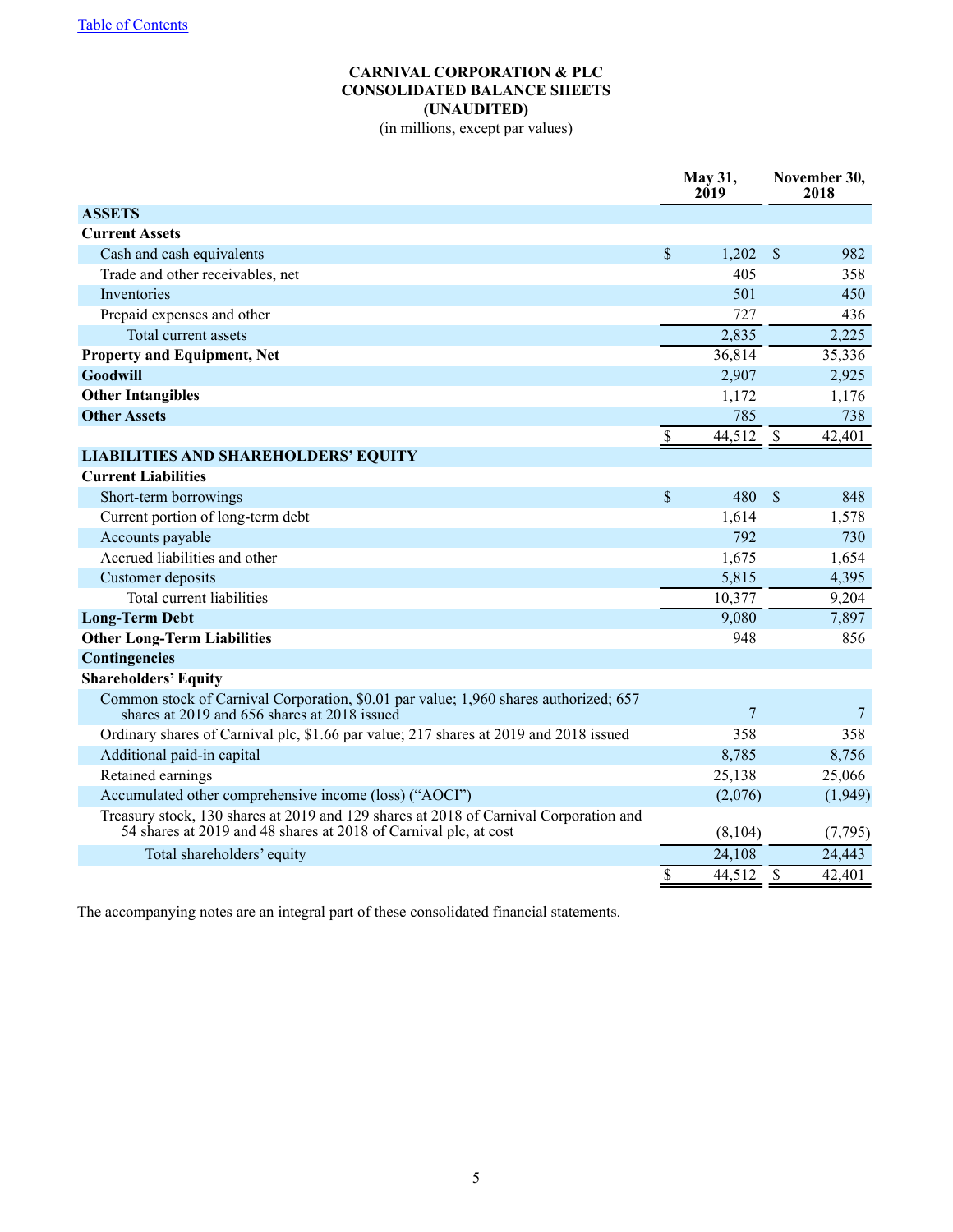## **CARNIVAL CORPORATION & PLC CONSOLIDATED STATEMENTS OF CASH FLOWS (UNAUDITED)** (in millions)

|                                                                                            | <b>Six Months Ended</b><br>May 31, |                |
|--------------------------------------------------------------------------------------------|------------------------------------|----------------|
|                                                                                            | 2019                               | 2018           |
| <b>OPERATING ACTIVITIES</b>                                                                |                                    |                |
| Net income                                                                                 | \$<br>787                          | \$<br>951      |
| Adjustments to reconcile net income to net cash provided by (used in) operating activities |                                    |                |
| Depreciation and amortization                                                              | 1,059                              | 1,000          |
| Gains on fuel derivatives, net                                                             |                                    | (57)           |
| Share-based compensation                                                                   | 27                                 | 32             |
| Other, net                                                                                 | 10                                 | $\overline{4}$ |
|                                                                                            | 1,883                              | 1,930          |
| Changes in operating assets and liabilities                                                |                                    |                |
| Receivables                                                                                | (50)                               | (35)           |
| Inventories                                                                                | 5                                  | (16)           |
| Prepaid expenses and other                                                                 | (302)                              | 59             |
| Accounts payable                                                                           | 68                                 | (14)           |
| Accrued liabilities and other                                                              | 48                                 | (249)          |
| Customer deposits                                                                          | 1,516                              | 1,413          |
| Net cash provided by (used in) operating activities                                        | 3,169                              | 3,087          |
| <b>INVESTING ACTIVITIES</b>                                                                |                                    |                |
| Purchases of property and equipment                                                        | (3,021)                            | (2,201)        |
| Proceeds from sales of ships                                                               | 6                                  | 102            |
| Payments of fuel derivative settlements                                                    | (6)                                | (34)           |
| Other, net                                                                                 | 103                                | 30             |
| Net cash provided by (used in) investing activities                                        | (2,918)                            | (2,103)        |
| <b>FINANCING ACTIVITIES</b>                                                                |                                    |                |
| Proceeds from (repayments of) short-term borrowings, net                                   | (357)                              | 398            |
| Principal repayments of long-term debt                                                     | (338)                              | (1,181)        |
| Proceeds from issuance of long-term debt                                                   | 1,722                              | 1,618          |
| Dividends paid                                                                             | (694)                              | (646)          |
| Purchases of treasury stock                                                                | (316)                              | (513)          |
| Other, net                                                                                 | (43)                               | (16)           |
| Net cash provided by (used in) financing activities                                        | (26)                               | (339)          |
| Effect of exchange rate changes on cash, cash equivalents and restricted cash              | (5)                                | $\overline{2}$ |
| Net increase (decrease) in cash, cash equivalents and restricted cash                      | 220                                | 646            |
| Cash, cash equivalents and restricted cash at beginning of period                          | 996                                | 422            |
| Cash, cash equivalents and restricted cash at end of period                                | \$<br>1,215                        | \$<br>1,068    |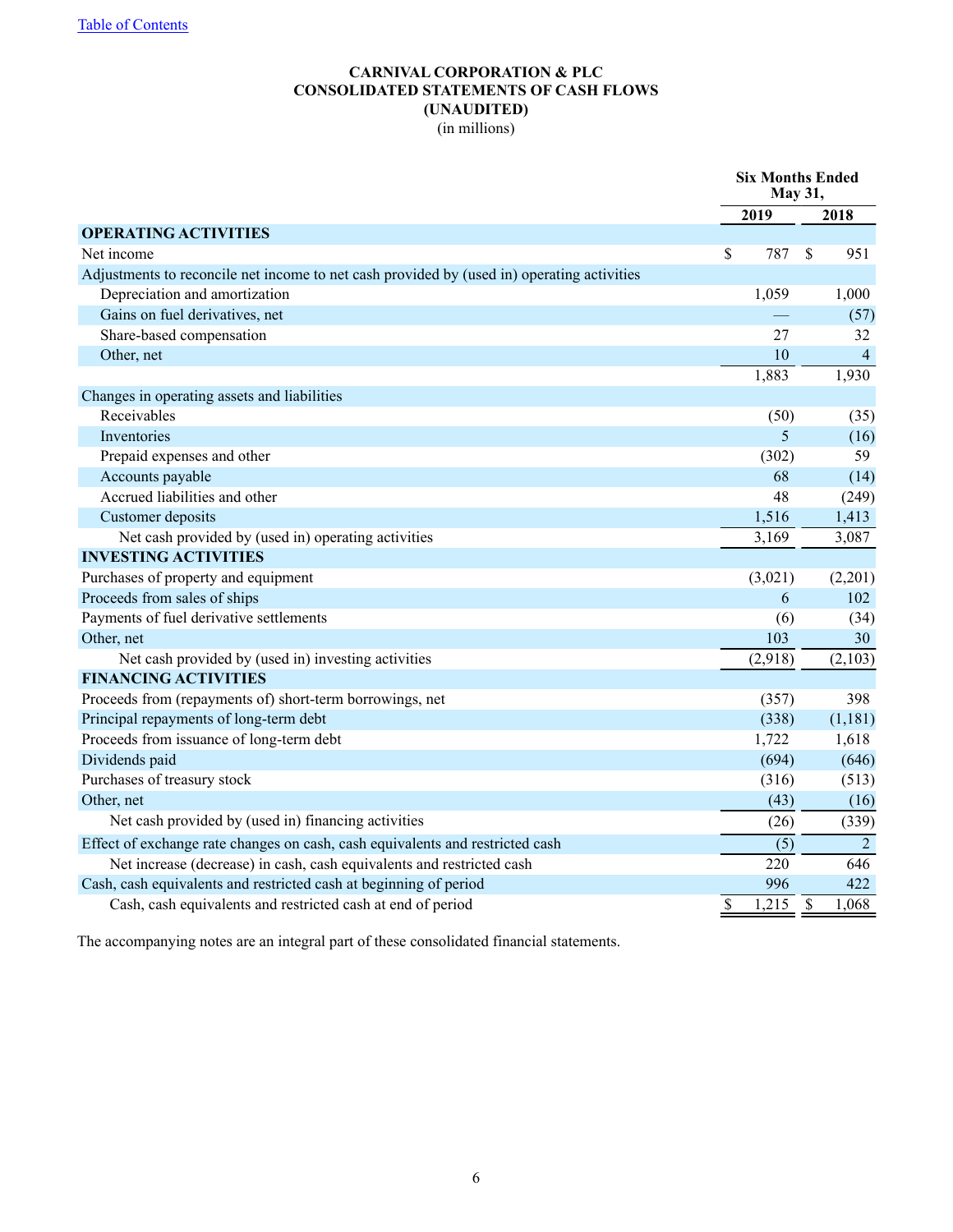## **CARNIVAL CORPORATION & PLC CONSOLIDATED STATEMENTS OF SHAREHOLDERS' EQUITY (UNAUDITED)**

(in millions)

|                                                                       | <b>Three Months Ended</b> |                 |     |                    |                                         |       |                             |        |             |                          |  |                                         |
|-----------------------------------------------------------------------|---------------------------|-----------------|-----|--------------------|-----------------------------------------|-------|-----------------------------|--------|-------------|--------------------------|--|-----------------------------------------|
|                                                                       |                           | Common<br>stock |     | Ordinary<br>shares | <b>Additional</b><br>paid-in<br>capital |       | <b>Retained</b><br>earnings |        | <b>AOCI</b> | <b>Treasury</b><br>stock |  | <b>Total</b><br>shareholders'<br>equity |
| At February 28, 2018                                                  | $\mathbf{\$}$             | $\overline{7}$  | \$. | 358                | \$                                      | 8,708 | \$                          | 23,360 | \$(1,486)   |                          |  | 24,382                                  |
| Net income                                                            |                           |                 |     |                    |                                         |       |                             | 561    |             |                          |  | 561                                     |
| Other comprehensive income                                            |                           |                 |     |                    |                                         |       |                             |        | (368)       |                          |  | (368)                                   |
| Cash dividends declared (\$0.50 per<br>share)                         |                           |                 |     |                    |                                         |       |                             | (357)  |             |                          |  | (357)                                   |
| Purchases of treasury stock under the<br>Repurchase Program and other |                           |                 |     |                    |                                         | 13    |                             |        |             | (298)                    |  | (284)                                   |
| At May 31, 2018                                                       |                           |                 | \$  | 358                | <sup>\$</sup>                           | 8,721 | \$                          | 23,564 | (1,855)     | \$ (6,862)               |  | 23,933                                  |
| At February 28, 2019                                                  | \$                        | $\tau$          | \$  | 358                | \$                                      | 8,776 | S                           | 25,033 | \$(1,869)   | \$ (8,063) \$            |  | 24,241                                  |
| Net income                                                            |                           |                 |     |                    |                                         |       |                             | 451    |             |                          |  | 451                                     |
| Other comprehensive income                                            |                           |                 |     |                    |                                         |       |                             |        | (207)       |                          |  | (207)                                   |
| Cash dividends declared (\$0.50 per<br>share)                         |                           |                 |     |                    |                                         |       |                             | (346)  |             |                          |  | (346)                                   |
| Purchases of treasury stock under the<br>Repurchase Program and other |                           |                 |     |                    |                                         | 9     |                             |        |             | (41)                     |  | (32)                                    |
| At May 31, 2019                                                       |                           | 7               | \$  | 358                | <sup>\$</sup>                           | 8,785 | <sup>S</sup>                | 25,138 | (2,076)     | \$ (8,104)               |  | 24,108                                  |

|                                                                       | <b>Six Months Ended</b> |                 |              |                    |              |                                         |              |                             |             |                          |  |                                         |
|-----------------------------------------------------------------------|-------------------------|-----------------|--------------|--------------------|--------------|-----------------------------------------|--------------|-----------------------------|-------------|--------------------------|--|-----------------------------------------|
|                                                                       |                         | Common<br>stock |              | Ordinary<br>shares |              | <b>Additional</b><br>paid-in<br>capital |              | <b>Retained</b><br>earnings | <b>AOCI</b> | <b>Treasury</b><br>stock |  | <b>Total</b><br>shareholders'<br>equity |
| At November 30, 2017                                                  | \$                      | $7\phantom{.0}$ | $\mathbb{S}$ | 358                | $\mathbb{S}$ | 8,690                                   | $\mathbb{S}$ | 23,292                      | (1,782)     | $(6,349)$ \$             |  | 24,216                                  |
| Net income                                                            |                         |                 |              |                    |              |                                         |              | 951                         |             |                          |  | 951                                     |
| Other comprehensive income                                            |                         |                 |              |                    |              |                                         |              |                             | (73)        |                          |  | (73)                                    |
| Cash dividends declared (\$0.95 per<br>share)                         |                         |                 |              |                    |              |                                         |              | (679)                       |             |                          |  | (679)                                   |
| Purchases of treasury stock under the<br>Repurchase Program and other |                         |                 |              |                    |              | 32                                      |              |                             |             | (514)                    |  | (482)                                   |
| At May 31, 2018                                                       | \$                      | 7               | \$           | 358                | \$           | 8,721                                   | S            | 23,564                      | \$(1,855)   | \$ (6,862)               |  | 23,933                                  |
| At November 30, 2018                                                  | \$                      | 7               | \$           | 358                | \$           | 8,756                                   | S            | 25,066                      | \$(1,949)   | $(7,795)$ \$             |  | 24,443                                  |
| Changes in accounting principles (a)                                  |                         |                 |              |                    |              |                                         |              | (24)                        |             |                          |  | (24)                                    |
| Net income                                                            |                         |                 |              |                    |              |                                         |              | 787                         |             |                          |  | 787                                     |
| Other comprehensive income                                            |                         |                 |              |                    |              |                                         |              |                             | (127)       |                          |  | (127)                                   |
| Cash dividends declared (\$1.00 per<br>share)                         |                         |                 |              |                    |              |                                         |              | (691)                       |             |                          |  | (691)                                   |
| Purchases of treasury stock under the<br>Repurchase Program and other |                         |                 |              |                    |              | 29                                      |              |                             |             | (310)                    |  | (280)                                   |
| At May 31, 2019                                                       | \$                      | 7               | \$           | 358                | \$           | 8,785                                   | S            | 25,138                      | (2,076)     | \$ (8,104)               |  | 24,108                                  |

(a) We adopted the provisions of *Revenue from Contracts with Customers* and *Derivatives and Hedging* on December 1, 2018.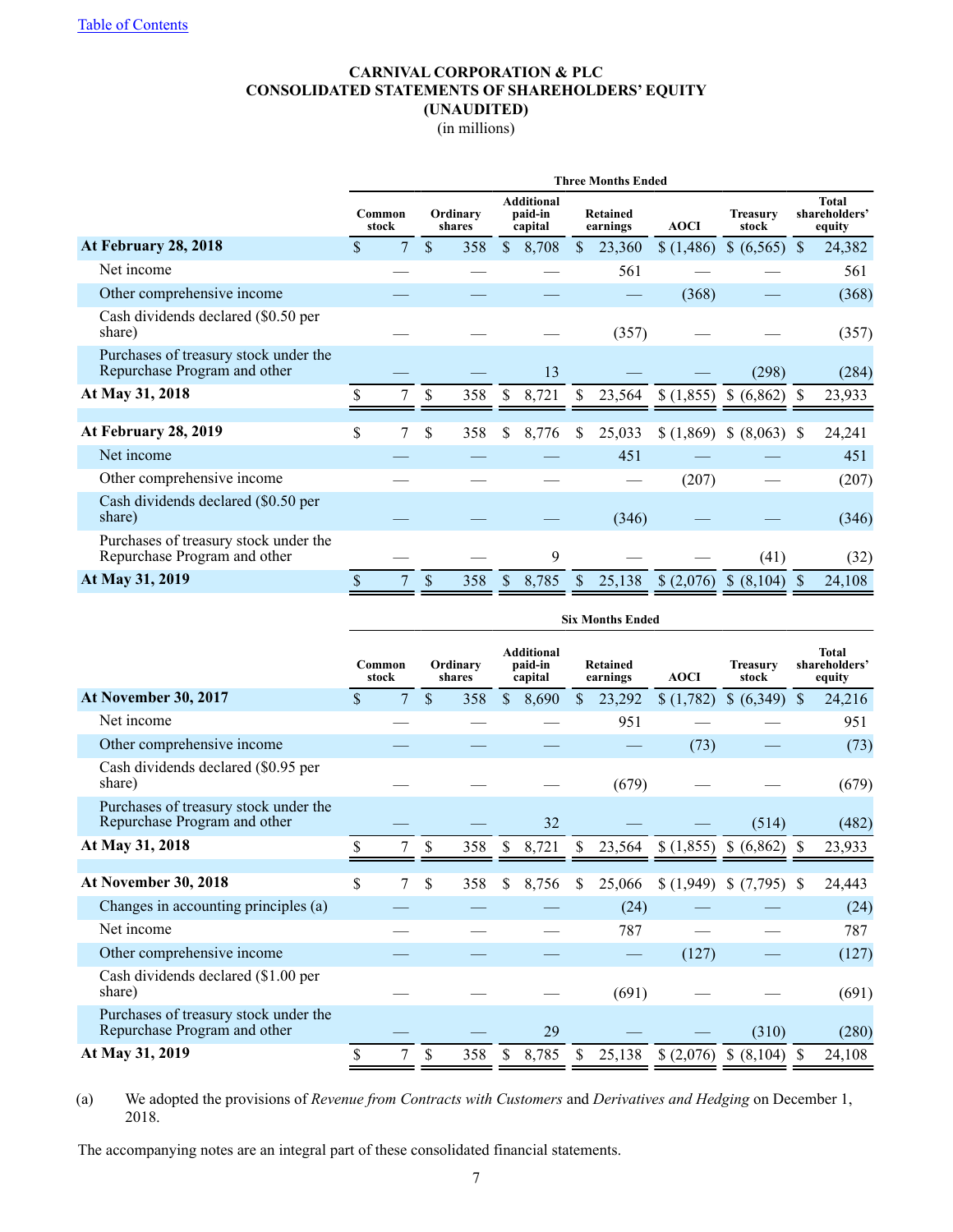## **CARNIVAL CORPORATION & PLC NOTES TO CONSOLIDATED FINANCIAL STATEMENTS (UNAUDITED)**

#### **NOTE 1 – General**

The consolidated financial statements include the accounts of Carnival Corporation and Carnival plc and their respective subsidiaries. Together with their consolidated subsidiaries, they are referred to collectively in these consolidated financial statements and elsewhere in this joint Quarterly Report on Form 10-Q as "Carnival Corporation & plc," "our," "us" and "we."

#### *Basis of Presentation*

The Consolidated Statements of Income, the Consolidated Statements of Comprehensive Income, the Consolidated Statements of Cash Flows and the Consolidated Statements of Shareholders' Equity for the three and six months ended May 31, 2019 and 2018, and the Consolidated Balance Sheet at May 31, 2019 are unaudited and, in the opinion of our management, contain all adjustments, consisting of only normal recurring adjustments, necessary for a fair statement. Our interim consolidated financial statements should be read in conjunction with the audited consolidated financial statements and the related notes included in the Carnival Corporation & plc 2018 joint Annual Report on Form 10-K ("Form 10-K") filed with the U.S. Securities and Exchange Commission on January 28, 2019. Our operations are seasonal and results for interim periods are not necessarily indicative of the results for the entire year.

#### *Accounting Pronouncements*

The Financial Accounting Standards Board (the "FASB") issued guidance, *Revenue from Contracts with Customers* ("ASC 606")*,* which requires an entity to recognize the amount of revenue to which it expects to be entitled for the transfer of promised goods or services to customers. On December 1, 2018, we adopted this guidance using the modified retrospective method for all contracts as of the adoption date. Results for reporting periods beginning after December 1, 2018 are presented under ASC 606, while prior period amounts are not adjusted and continue to be reported in accordance with our historical accounting under ASC 605.

The impact of the adoption of ASC 606 on our consolidated financial statements primarily relates to the gross presentation of prepaid travel agent commissions (Consolidated Balance Sheet), shore excursions and other onboard revenues and costs (Consolidated Statement of Income) which were historically presented net. As of December 1, 2018, we recorded a cumulative effect adjustment of \$24 million to retained earnings related to the accounting for our loyalty programs.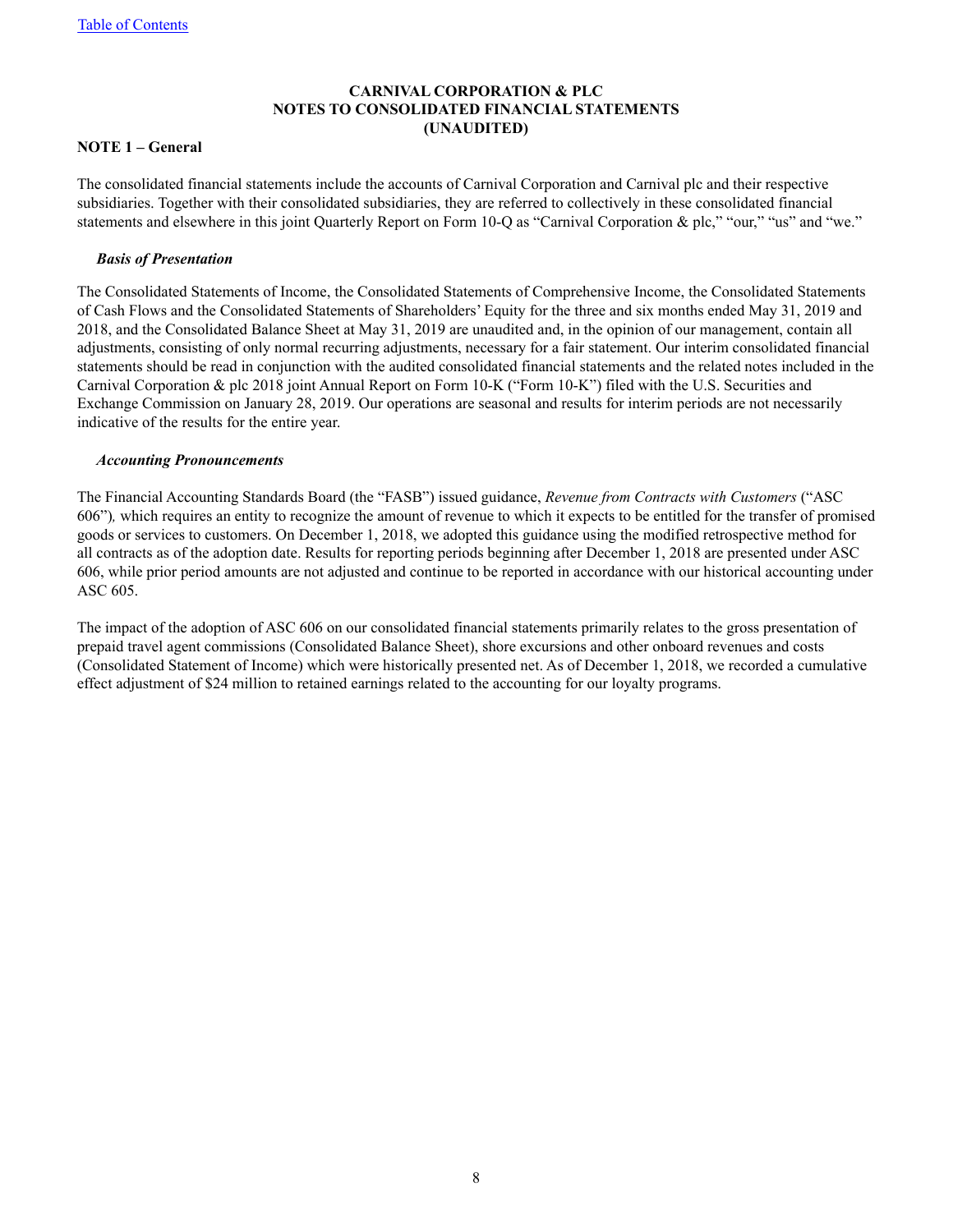## Table of Contents

The following tables summarize the impacts of ASC 606 adoption on our consolidated financial statements:

|                                                     | Three months ended May 31, 2019 |                                        |                    |               |               |             |  |  |  |  |
|-----------------------------------------------------|---------------------------------|----------------------------------------|--------------------|---------------|---------------|-------------|--|--|--|--|
| ( <i>in millions</i> )                              |                                 | Prior to adoption of<br><b>ASC 606</b> | <b>Adjustments</b> |               |               | As Reported |  |  |  |  |
| <b>Consolidated Statement of Income</b>             |                                 |                                        |                    |               |               |             |  |  |  |  |
| Onboard and other (Revenues)                        | \$                              | $1,167$ \$                             |                    | 343           | - \$          | 1,510       |  |  |  |  |
| Revenues (Total)                                    | \$                              | $4,495$ \$                             |                    | 343           | -8            | 4,838       |  |  |  |  |
| Onboard and other (Operating Costs and<br>Expenses) | S                               | 142S                                   |                    | 343           | - \$          | 485         |  |  |  |  |
| <b>Operating Costs and Expenses (Total)</b>         | \$                              | $3,980$ \$                             |                    | 343           | - S           | 4,323       |  |  |  |  |
| Operating Income                                    | \$                              | 515 \$                                 |                    | $\frac{1}{2}$ | <sup>\$</sup> | 515         |  |  |  |  |
| Net Income                                          | \$                              | 451                                    | -S                 |               |               | 451         |  |  |  |  |

|                                                     | Six months ended May 31, 2019          |          |  |                          |             |       |  |  |  |  |
|-----------------------------------------------------|----------------------------------------|----------|--|--------------------------|-------------|-------|--|--|--|--|
| (in millions)                                       | Prior to adoption of<br><b>ASC 606</b> |          |  | <b>Adjustments</b>       | As Reported |       |  |  |  |  |
| <b>Consolidated Statement of Income</b>             |                                        |          |  |                          |             |       |  |  |  |  |
| Onboard and other (Revenues)                        | \$                                     | 2,289 \$ |  | 666                      |             | 2,955 |  |  |  |  |
| Revenues (Total)                                    | \$                                     | 8,845 \$ |  | 666                      | -8          | 9,511 |  |  |  |  |
| Onboard and other (Operating Costs and<br>Expenses) | S                                      | 286 \$   |  | 666                      | -8          | 952   |  |  |  |  |
| Operating Costs and Expenses (Total)                | \$                                     | 7,943 \$ |  | 666 \$                   |             | 8,609 |  |  |  |  |
| <b>Operating Income</b>                             | \$                                     | 902 \$   |  | $\overline{\phantom{0}}$ | -8          | 902   |  |  |  |  |
| Net Income                                          | \$                                     | 787      |  | $\overline{\phantom{0}}$ |             | 787   |  |  |  |  |

|                                   | At May 31, 2019 |                                        |  |                    |             |        |  |  |  |  |
|-----------------------------------|-----------------|----------------------------------------|--|--------------------|-------------|--------|--|--|--|--|
| <i>(in millions)</i>              |                 | Prior to adoption of<br><b>ASC 606</b> |  | <b>Adjustments</b> | As Reported |        |  |  |  |  |
| <b>Consolidated Balance Sheet</b> |                 |                                        |  |                    |             |        |  |  |  |  |
| Prepaid expenses and other        | S               | 517 \$                                 |  | 210                | - S         | 727    |  |  |  |  |
| Total current assets              | \$              | $2,625$ \$                             |  | 210                | - S         | 2,835  |  |  |  |  |
| Customer deposits                 | \$              | 5,606 \$                               |  | 210                | - S         | 5,815  |  |  |  |  |
| Total current liabilities         | \$              | $10,167$ \$                            |  | 210                |             | 10,377 |  |  |  |  |

|                                             | Six months ended May 31, 2019 |                                 |  |                    |  |             |  |  |  |  |
|---------------------------------------------|-------------------------------|---------------------------------|--|--------------------|--|-------------|--|--|--|--|
| <i>(in millions)</i>                        |                               | Prior to adoption of<br>ASC 606 |  | <b>Adjustments</b> |  | As Reported |  |  |  |  |
| <b>Consolidated Statement of Cash Flows</b> |                               |                                 |  |                    |  |             |  |  |  |  |
| Prepaid expenses and other                  |                               | $(92)$ \$                       |  | $(210)$ \$         |  | (302)       |  |  |  |  |
| Customer deposits                           |                               | $1,306$ \$                      |  | 210                |  | 1,516       |  |  |  |  |
| Net cash provided by operating activities   |                               | 3,169                           |  | $\frac{1}{2}$      |  | 3,169       |  |  |  |  |

The FASB issued amended guidance, *Business Combinations - Clarifying the Definition of a Business*, which assists entities with evaluating whether transactions should be accounted for as acquisitions (or disposals) of assets or businesses. On December 1, 2018, we adopted this guidance using the prospective transition method. The adoption of this guidance had no impact on our consolidated financial statements.

The FASB issued amended guidance, *Statement of Cash Flows - Classification of Certain Cash Receipts and Cash Payments*, which clarifies how certain cash receipts and cash payments are presented and classified in the statement of cash flows. The amendments are aimed at reducing the existing diversity in practice. On December 1, 2018, we adopted this guidance using the retrospective method for each period presented. The adoption of this guidance had no impact on our consolidated financial statements.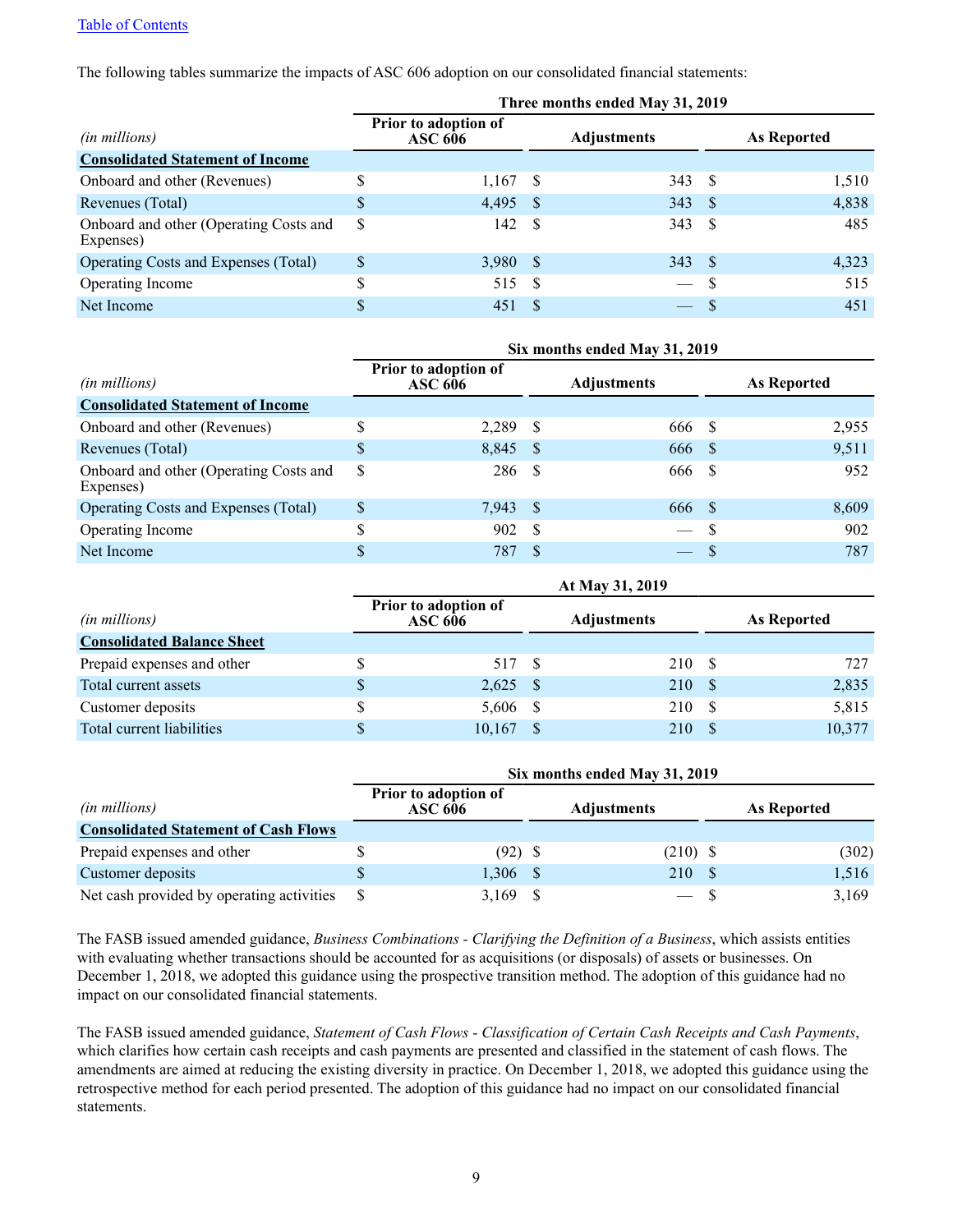The FASB issued amended guidance, *Statement of Cash Flows - Restricted Cash.* On December 1, 2018, we adopted this guidance using the retrospective method for each period presented. As a result, we now present restricted cash with cash and cash equivalents in the statement of cash flows. The reclassification of restricted cash balances from investing activities to changes in cash, cash equivalents and restricted cash was not material for the period presented.

The FASB issued amended guidance, *Service Concession Arrangements,* which clarifies that the grantor in a service arrangement should be considered the customer of the operating entity in all cases. On December 1, 2018, we adopted this guidance using the modified retrospective method. The adoption of this guidance had no impact on our consolidated financial statements.

The FASB issued amended guidance, *Derivatives and Hedging*, which targeted improvements to accounting for hedging activities such as hedging strategies, effectiveness assessments and recognition of derivative gains or losses. On December 1, 2018, we early adopted this guidance using the modified retrospective approach, which did not have a material impact on our financial statements. At the time of adoption, we changed the method by which we assess effectiveness for outstanding net investment hedges from the forward method to the spot method. Under the spot method, the change in fair value of the hedging instrument attributable to hedge effectiveness remains in AOCI until the net investment is sold or liquidated, while the impact attributable to components excluded from the assessment of hedge effectiveness is recorded in interest expense, net of capitalized interest, on a systematic and rational basis. Previous gains or losses incurred under the forward method related to net investment hedges will remain in AOCI within the foreign currency translation adjustments component and will be reclassified to earnings when the net investment is sold or liquidated. As required by this guidance, we have also added certain disclosures about hedging activities and their effect on our consolidated financial statements.

The FASB issued guidance, *Leases*, which requires an entity to recognize both assets and liabilities arising from financing and operating leases, along with additional qualitative and quantitative disclosures. This guidance is required to be adopted by us in the first quarter of 2020 and must be applied using a modified retrospective approach which allows entities to either apply the new lease standard to the beginning of the earliest period presented or only to the current period consolidated financial statements. The initial adoption of this guidance is expected to increase both our total assets and total liabilities, reflecting the lease rights and obligations arising from our lease arrangements, and will require additional disclosures. We are evaluating certain contractual arrangements to determine if they contain an implicit right to use an asset that would qualify as a leasing arrangement under the new guidance.

The FASB issued amended guidance, *Intangibles - Goodwill and Other - Internal-Use Software,* which requires a customer in a cloud computing arrangement that is a service contract to follow the internal-use software guidance to determine which implementation costs to capitalize as assets or expense as incurred. The expense related to deferred implementation costs is required to be presented in the same income statement line item as the related hosting fees. Additionally, the payments for deferred implementation costs are required to be presented in the same line item in the statement of cash flows as payments for the related hosting fees. This guidance is required to be adopted by us in the first quarter of 2021 and must be applied using either a prospective or a retrospective approach. Early adoption is permitted. We are currently evaluating the impact this guidance will have on our consolidated financial statements.

## **NOTE 2 – Revenue and Expense Recognition**

Guest cruise deposits represent unearned revenues and are initially included in customer deposit liabilities when received. Customer deposits are subsequently recognized as cruise revenues, together with revenues from onboard and other activities, and all associated direct costs and expenses of a voyage are recognized as cruise costs and expenses, upon completion of voyages with durations of ten nights or less and on a pro rata basis for voyages in excess of ten nights. The impact of recognizing these shorter duration cruise revenues and costs and expenses on a completed voyage basis versus on a pro rata basis is not significant. Certain of our product offerings are bundled and we allocate the value of the bundled services and goods between passenger ticket revenues, onboard and other revenues and tour and other revenues based upon the estimated standalone selling prices of those goods and services.

Future travel discount vouchers are included as a reduction of cruise passenger ticket revenues when such vouchers are utilized. Guest cancellation fees are recognized in cruise passenger ticket revenues at the time of cancellation.

Our sale to guests of air and other transportation to and from airports near the home ports of our ships are included in cruise passenger ticket revenues, and the related cost of purchasing these services are included in cruise transportation costs. The proceeds that we collect from the sales of third-party shore excursions are included in onboard and other revenues and the related costs are included in onboard and other costs. The amounts collected on behalf of our onboard concessionaires, net of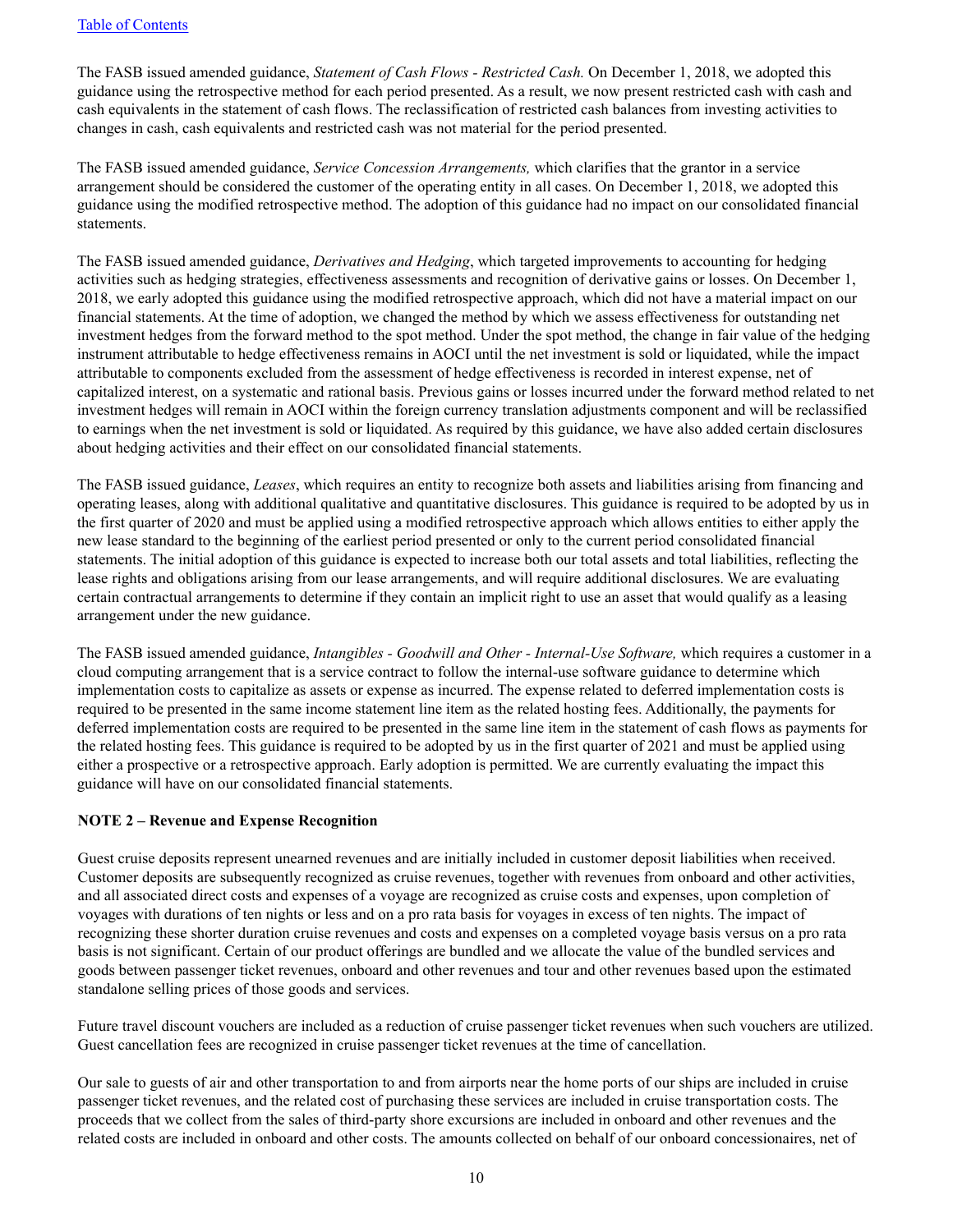the amounts remitted to them, are included in onboard and other cruise revenues as concession revenues. All of these amounts are recognized on a completed voyage or pro rata basis as discussed above.

Cruise passenger ticket revenues include fees, taxes and charges collected by us from our guests. A portion of these fees, taxes and charges vary with guest head counts and are directly imposed on a revenue-producing arrangement. This portion of the fees, taxes and charges is expensed in commissions, transportation and other costs when the corresponding revenues are recognized. For the three and six months ended May 31, the fees, taxes and charges included in passenger ticket revenues and commissions, transportation and other costs were \$154 million and \$317 million in 2019 and \$143 million and \$291 million in 2018. The remaining portion of fees, taxes and charges are also included in cruise passenger ticket revenues and are expensed in other ship operating expenses when the corresponding revenues are recognized.

Revenues and expenses from our hotel and transportation operations, which are included in our Tour and Other segment, are recognized at the time the services are performed or expenses are incurred. Revenues from the long-term leasing of ships, which are also included in our Tour and Other segment, are recognized ratably over the term of the agreement.

#### *Customer Deposits*

Our payment terms generally require an initial deposit to confirm a reservation, with the balance due prior to the voyage. Cash received from guests in advance of the cruise is recorded in customer deposits and in other long-term liabilities on our Consolidated Balance Sheets. These amounts include refundable deposits. We had customer deposits of \$6.0 billion and \$4.7 billion as of May 31, 2019 and December 1, 2018. During the six months ended May 31, 2019, we recognized revenues of \$3.7 billion related to our customer deposits as of December 1, 2018. Our customer deposits balance changes due to the seasonal nature of cash collections, the recognition of revenue and foreign currency translation.

#### *Contract Receivables*

Although we generally require full payment from our customers prior to or concurrently with their cruise, we grant credit terms to a relatively small portion of our revenue source. We also have receivables from credit card merchants for cruise ticket purchases and onboard revenue. These receivables are included within trade and other receivables, net.

## *Contract Assets*

Contract assets are amounts paid prior to the start of a voyage, which we record as an asset within prepaid expenses and other and which are subsequently recognized as commissions, transportation and other at the time of revenue recognition. We have contract assets of \$210 million and \$151 million as of May 31, 2019 and December 1, 2018.

## **NOTE 3 – Unsecured Debt**

At May 31, 2019, our short-term borrowings consisted of euro-denominated commercial paper of \$480 million. For the six months ended May 31, 2019, there were no borrowings or repayments of commercial paper with original maturities greater than three months. For the six months ended May 31, 2018, we had borrowings of \$2 million and repayments of \$2 million of commercial paper with original maturities greater than three months.

In December 2018, we borrowed \$852 million under an export credit facility due in semi-annual installments through 2031.

In February 2019, we borrowed \$587 million under a euro-denominated export credit facility due in semi-annual installments through 2031. We also entered into an \$899 million export credit facility, which may be drawn in euro or U.S. dollars in 2023 and will be due in semi-annual installments through 2035. The interest rate on this export credit facility can be fixed or floating, at our discretion.

In March 2019, we borrowed \$283 million under two euro-denominated floating rate bank loans due in 2023.

## **NOTE 4 – Contingencies**

#### *Litigation*

On May 2, 2019, two lawsuits were filed against Carnival Corporation in the U.S. District Court for the Southern District of Florida under Title III of the Cuban Liberty and Democratic Solidarity Act, also known as the Helms-Burton Act. The complaint filed by Havana Docks Corporation alleges it holds an interest in the Havana Cruise Port Terminal and the complaint verspraching these properties by embargement and disembarking and disease in the those facilities facilities seek all available statutory remedies, including the expropriated the expropriated the value of the expropriated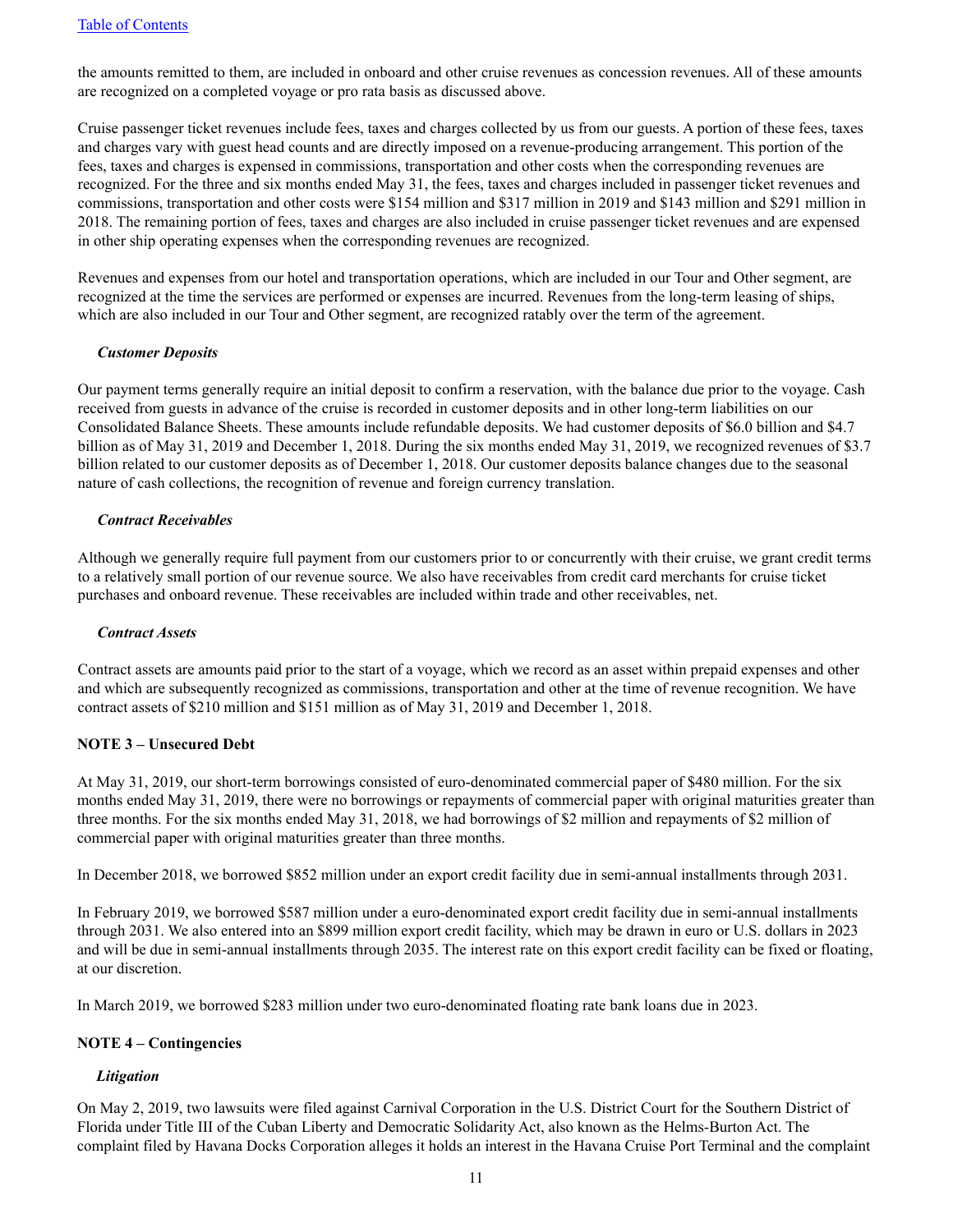filed by Javier Garcia-Bengochea alleges that he holds an interest in the Port of Santiago, Cuba, both of which were expropriated by the Cuban Government. The complaints further allege that Carnival Cruise Line "trafficked" in those properties by embarking and disembarking passengers at these facilities. The plaintiffs seek all available statutory remedies, including the value of the expropriated property, plus interest, treble damages, attorneys' fees and costs. We believe we have meritorious defenses to the claims and we intend to vigorously defend against them. We do not believe that it is likely that the outcome of these matters will be material, but litigation is inherently unpredictable and there can be no assurances that the final outcome of the case might not be material to our operating results or financial condition.

Additionally, in the normal course of our business, various claims and lawsuits have been filed or are pending against us. Most of these claims and lawsuits, or any settlement of claims and lawsuits, are covered by insurance and the maximum amount of our liability, net of any insurance recoverables, is typically limited to our self-insurance retention levels. We believe the ultimate outcome of these claims, lawsuits and settlements, as applicable, each and in the aggregate, will not have a material impact on our consolidated financial statements.

## *Contingent Obligations – Indemnifications*

Some of the debt contracts we enter into include indemnification provisions obligating us to make payments to the counterparty if certain events occur. These contingencies generally relate to changes in taxes or changes in laws which increase our lender's costs. There are no stated or notional amounts included in the indemnification clauses, and we are not able to estimate the maximum potential amount of future payments, if any, under these indemnification clauses.

## **NOTE 5 – Fair Value Measurements, Derivative Instruments and Hedging Activities and Financial Risks**

## **Fair Value Measurements**

Fair value is defined as the amount that would be received for selling an asset or paid to transfer a liability in an orderly transaction between market participants at the measurement date and is measured using inputs in one of the following three categories:

- Level 1 measurements are based on unadjusted quoted prices in active markets for identical assets or liabilities that we have the ability to access. Valuation of these items does not entail a significant amount of judgment.
- Level 2 measurements are based on quoted prices for similar assets or liabilities in active markets, quoted prices for identical or similar assets or liabilities in markets that are not active or market data other than quoted prices that are observable for the assets or liabilities.
- Level 3 measurements are based on unobservable data that are supported by little or no market activity and are significant to the fair value of the assets or liabilities.

Considerable judgment may be required in interpreting market data used to develop the estimates of fair value. Accordingly, certain estimates of fair value presented herein are not necessarily indicative of the amounts that could be realized in a current or future market exchange.

## *Financial Instruments that are not Measured at Fair Value on a Recurring Basis*

|                            | May 31, 2019 |               |         |    |                   |              |                          | <b>November 30, 2018</b>      |        |              |                |  |                |      |         |  |  |  |  |
|----------------------------|--------------|---------------|---------|----|-------------------|--------------|--------------------------|-------------------------------|--------|--------------|----------------|--|----------------|------|---------|--|--|--|--|
|                            | Carrying     |               |         |    | <b>Fair Value</b> |              |                          | <b>Fair Value</b><br>Carrying |        |              |                |  |                |      |         |  |  |  |  |
| (in millions)              | Value        |               | Level 1 |    | Level 2           |              | Level 3                  |                               | Value  |              | <b>Level 1</b> |  | <b>Level 2</b> |      | Level 3 |  |  |  |  |
| Assets                     |              |               |         |    |                   |              |                          |                               |        |              |                |  |                |      |         |  |  |  |  |
| Long-term other assets (a) | 182          | -S            |         | \$ | 29                | S            | 151                      | <b>S</b>                      | 127    | <sup>S</sup> |                |  | 30             | -S   | 95      |  |  |  |  |
| Total                      | 182          | <sup>\$</sup> |         |    | 29                |              | 151                      | <b>S</b>                      | 127    | -S           |                |  | 30             |      | 95      |  |  |  |  |
| Liabilities                |              |               |         |    |                   |              |                          |                               |        |              |                |  |                |      |         |  |  |  |  |
| Fixed rate debt (b)        | \$<br>6,665  | - \$          |         |    | $$6,915$ \ $$$    |              | $\frac{1}{2}$            | <sup>S</sup>                  | 5,699  | -S           |                |  | \$5,799        | - \$ |         |  |  |  |  |
| Floating rate debt (b)     | 4,615        |               |         |    | 4,659             |              |                          |                               | 4,695  |              |                |  | 4,727          |      |         |  |  |  |  |
| Total                      | 11,280       | \$.           |         |    | \$11,574          | <sup>S</sup> | $\overline{\phantom{a}}$ | \$.                           | 10,394 | -S           |                |  | \$10,526       |      |         |  |  |  |  |

(a) Long-term other assets are comprised of notes receivable. The fair values of our Level 2 notes receivable were based on estimated future cash flows discounted at appropriate market interest rates. The fair values of our Level 3 notes receivable were estimated using risk-adjusted discount rates.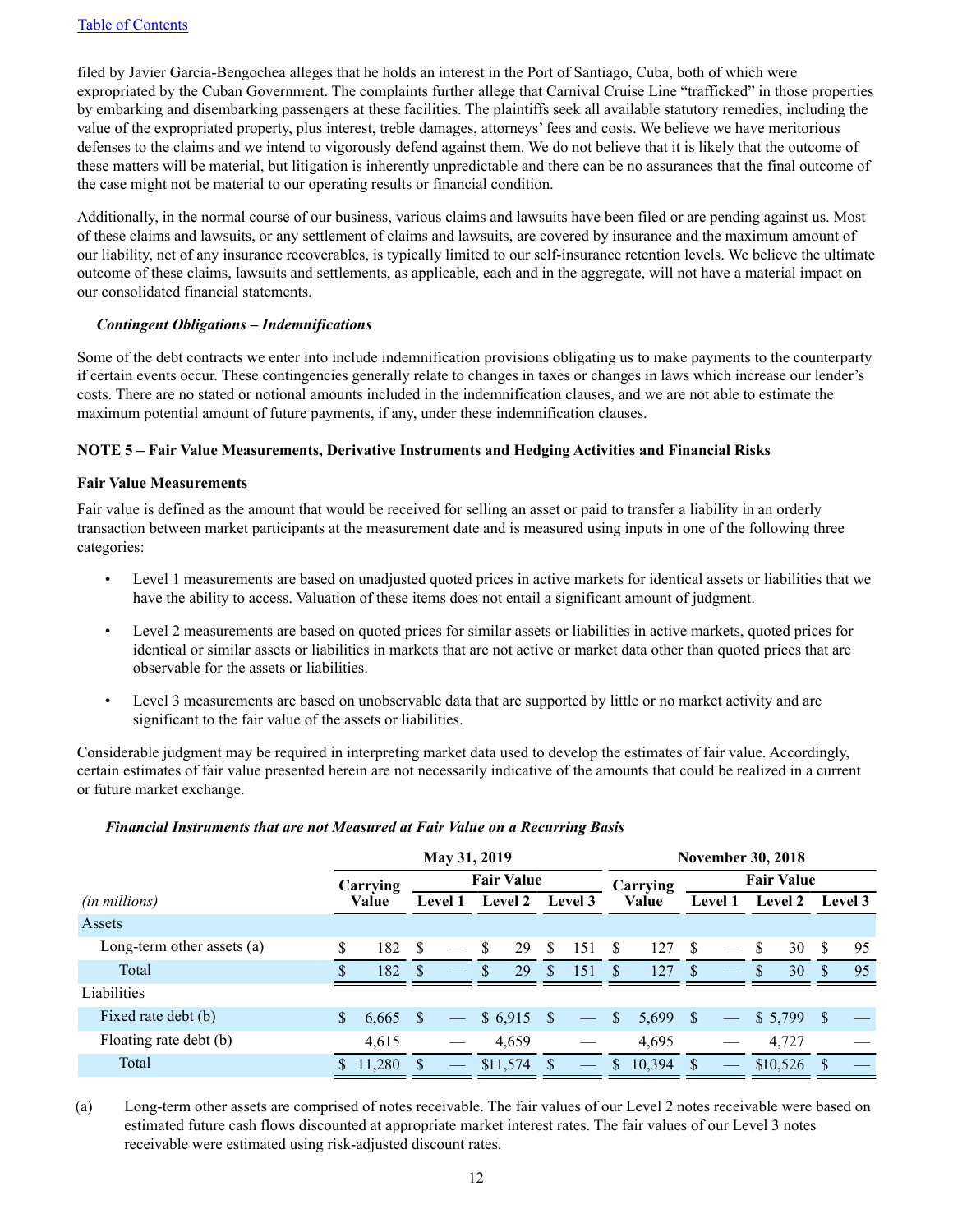(b) The debt amounts above do not include the impact of interest rate swaps or debt issuance costs. The fair values of our publicly-traded notes were based on their unadjusted quoted market prices in markets that are not sufficiently active to be Level 1 and, accordingly, are considered Level 2. The fair values of our other debt were estimated based on current market interest rates being applied to this debt.

## *Financial Instruments that are Measured at Fair Value on a Recurring Basis*

| Level 1                  | Level 2             |               |                                     |                                  | Level 3                                                       |
|--------------------------|---------------------|---------------|-------------------------------------|----------------------------------|---------------------------------------------------------------|
|                          |                     |               |                                     |                                  |                                                               |
| \$1,202                  | - S                 | <sup>\$</sup> | \$                                  |                                  |                                                               |
| 14                       |                     |               | 14                                  |                                  |                                                               |
|                          | 25                  |               |                                     |                                  |                                                               |
| \$1,215                  | 25<br><sup>\$</sup> |               | - \$<br>996                         | -\$                              |                                                               |
|                          |                     |               |                                     |                                  |                                                               |
|                          |                     |               |                                     | 29                               | -S                                                            |
| $\overline{\phantom{0}}$ | 22<br>- \$          | -S            | -S                                  | 29                               |                                                               |
|                          |                     |               | May 31, 2019<br>$\mathbf{s}$<br>22S | $\overline{\phantom{0}}$<br>- \$ | <b>November 30, 2018</b><br>Level 3 Level 1 Level 2<br>982 \$ |

## *Nonfinancial Instruments that are Measured at Fair Value on a Nonrecurring Basis*

## **Valuation of Goodwill and Trademarks**

|                                         |                          | Goodwill                |       |
|-----------------------------------------|--------------------------|-------------------------|-------|
| (in millions)                           | NAA(a)<br><b>Segment</b> | EA(b)<br><b>Segment</b> | Total |
| At November 30, 2018                    | \$<br>1.898              | 1.027                   | 2,925 |
| Foreign currency translation adjustment |                          | (19)                    | (19)  |
| At May 31, 2019                         | \$<br>1,898              | 1,008                   | 2,906 |

## (a) North America & Australia ("NAA")

(b) Europe & Asia ("EA")

|                                         |                              | <b>Trademarks</b>    |              |
|-----------------------------------------|------------------------------|----------------------|--------------|
| (in millions)                           | <b>NAA</b><br><b>Segment</b> | ЕA<br><b>Segment</b> | <b>Total</b> |
| At November 30, 2018                    | 927                          | 242                  | 1,169        |
| Foreign currency translation adjustment |                              | (4)                  | (4)          |
| At May 31, 2019                         | 927                          | 238                  | 1.165        |

The determination of our reporting unit goodwill and trademark fair values includes numerous assumptions that are subject to various risks and uncertainties. We believe that we have made reasonable estimates and judgments. A change in the conditions, circumstances or strategy, including decisions about the allocation of new ships amongst brands and the transfer of ships between brands (influencing fair values in the future), may result in a need to recognize an impairment charge.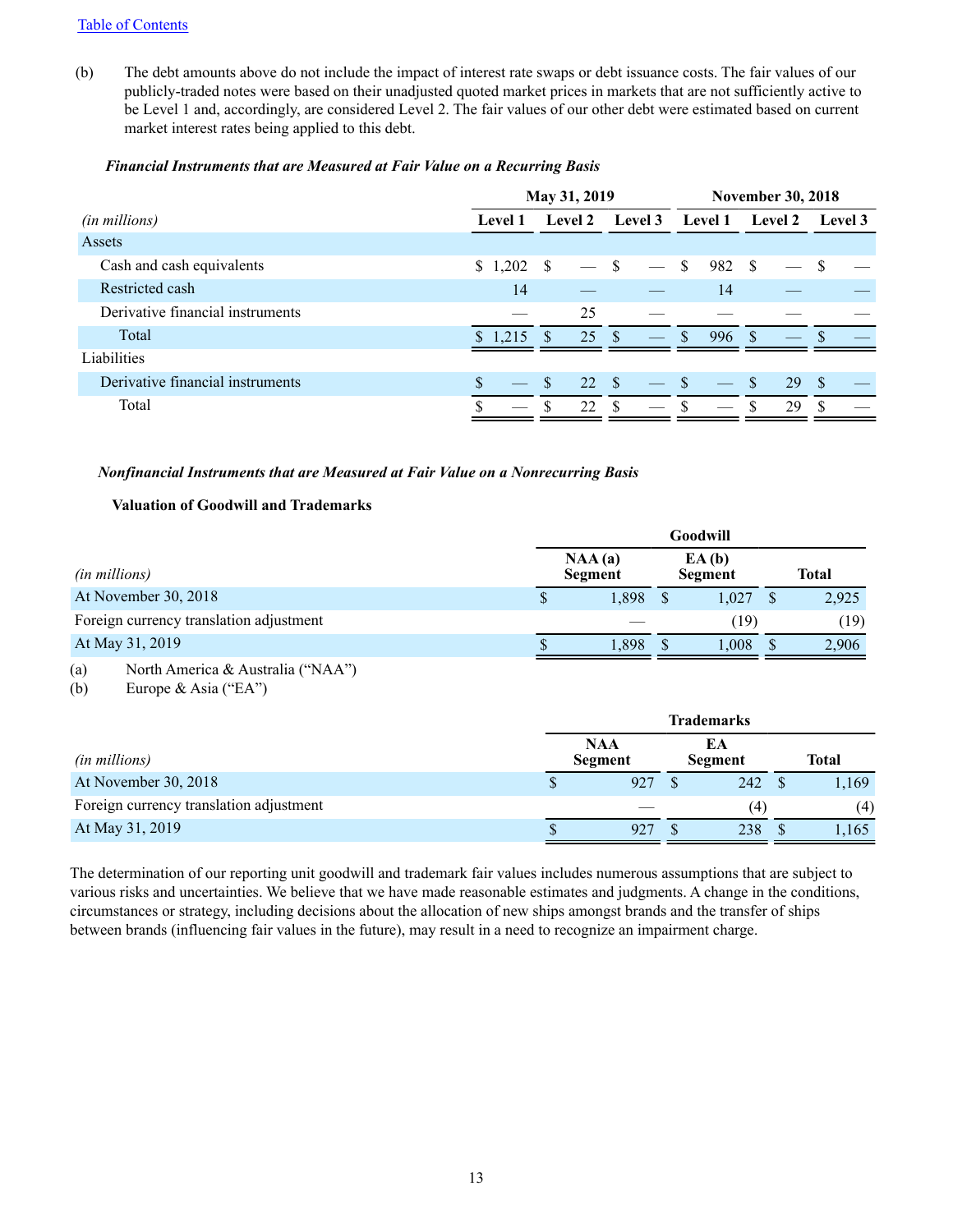## **Derivative Instruments and Hedging Activities**

| (in millions)                                     | <b>Balance Sheet Location</b> |                    | <b>May 31,</b><br>2019 |     | November 30,<br>2018 |
|---------------------------------------------------|-------------------------------|--------------------|------------------------|-----|----------------------|
| <b>Derivative assets</b>                          |                               |                    |                        |     |                      |
| Derivatives designated as hedging instruments     |                               |                    |                        |     |                      |
| Cross currency swaps (a)                          | Prepaid expenses and other    | $\mathbf{\$}$      | 19S                    |     |                      |
|                                                   | Other assets                  |                    | 6                      |     |                      |
| Total derivative assets                           |                               |                    | 25                     |     |                      |
| <b>Derivative liabilities</b>                     |                               |                    |                        |     |                      |
| Derivatives designated as hedging instruments     |                               |                    |                        |     |                      |
| Cross currency swaps (a)                          | Accrued liabilities and other | $\mathbf{\hat{S}}$ | 3                      | -\$ | 5                    |
| Foreign currency zero cost collars (b)            | Other long-term liabilities   |                    |                        |     |                      |
| Interest rate swaps (c)                           | Accrued liabilities and other |                    |                        |     | 8                    |
|                                                   | Other long-term liabilities   |                    | 11                     |     | 11                   |
|                                                   |                               |                    | 22                     |     | 23                   |
| Derivatives not designated as hedging instruments |                               |                    |                        |     |                      |
| Fuel                                              | Accrued liabilities and other |                    |                        |     | 6                    |
| Total derivative liabilities                      |                               |                    |                        |     | 29                   |

(a) At May 31, 2019 and November 30, 2018, we had cross currency swaps totaling \$984 million and \$156 million, respectively, that are designated as hedges of our net investment in foreign operations with a euro-denominated functional currency. At May 31, 2019, these cross currency swaps settle through December 2030.

(b) At May 31, 2019, we had foreign currency derivatives consisting of foreign currency zero cost collars that are designated as foreign currency cash flow hedges for a portion of our euro-denominated shipbuilding payments. See "Newbuild Currency Risks" below for additional information regarding these derivatives.

(c) We have interest rate swaps designated as cash flow hedges whereby we receive floating interest rate payments in exchange for making fixed interest rate payments. These interest rate swap agreements effectively changed \$340 million at May 31, 2019 and \$385 million at November 30, 2018 of EURIBOR-based floating rate euro debt to fixed rate euro debt. At May 31, 2019, these interest rate swaps settle through March 2025.

Our derivative contracts include rights of offset with our counterparties. We have elected to net certain of our derivative assets and liabilities within counterparties.

|               |    |                                |              |                                                                      |              | May 31, 2019                                                                |    |                                                                   |               |                    |
|---------------|----|--------------------------------|--------------|----------------------------------------------------------------------|--------------|-----------------------------------------------------------------------------|----|-------------------------------------------------------------------|---------------|--------------------|
| (in millions) |    | Gross<br><b>Amounts</b>        |              | <b>Gross Amounts</b><br>Offset in the<br><b>Balance Sheet</b>        |              | <b>Total Net Amounts</b><br>Presented in the<br><b>Balance Sheet</b>        |    | <b>Gross Amounts</b><br>not Offset in the<br><b>Balance Sheet</b> |               | <b>Net Amounts</b> |
| Assets        | S  | 29                             | $\mathbf{s}$ | $(4)$ \$                                                             |              | 25                                                                          | S- | $(3)$ \$                                                          |               | 22                 |
| Liabilities   | \$ | 26                             | - S          | $(4)$ \$                                                             |              | 22                                                                          | -S | $(3)$ \$                                                          |               | 18                 |
|               |    |                                |              |                                                                      |              | <b>November 30, 2018</b>                                                    |    |                                                                   |               |                    |
| (in millions) |    | <b>Gross</b><br><b>Amounts</b> |              | <b>Gross Amounts</b><br><b>Offset in the</b><br><b>Balance Sheet</b> |              | <b>Total Net Amounts</b><br><b>Presented in the</b><br><b>Balance Sheet</b> |    | <b>Gross Amounts</b><br>not Offset in the<br><b>Balance Sheet</b> |               | <b>Net Amounts</b> |
| Assets        |    | $\overline{\phantom{m}}$       | <b>S</b>     | $\overline{\phantom{0}}$                                             | <sup>S</sup> | $\frac{1}{2}$                                                               | -S | <u>a y</u>                                                        | -S            |                    |
| Liabilities   | \$ | 29                             |              |                                                                      |              | 29                                                                          |    |                                                                   | <sup>\$</sup> | 29                 |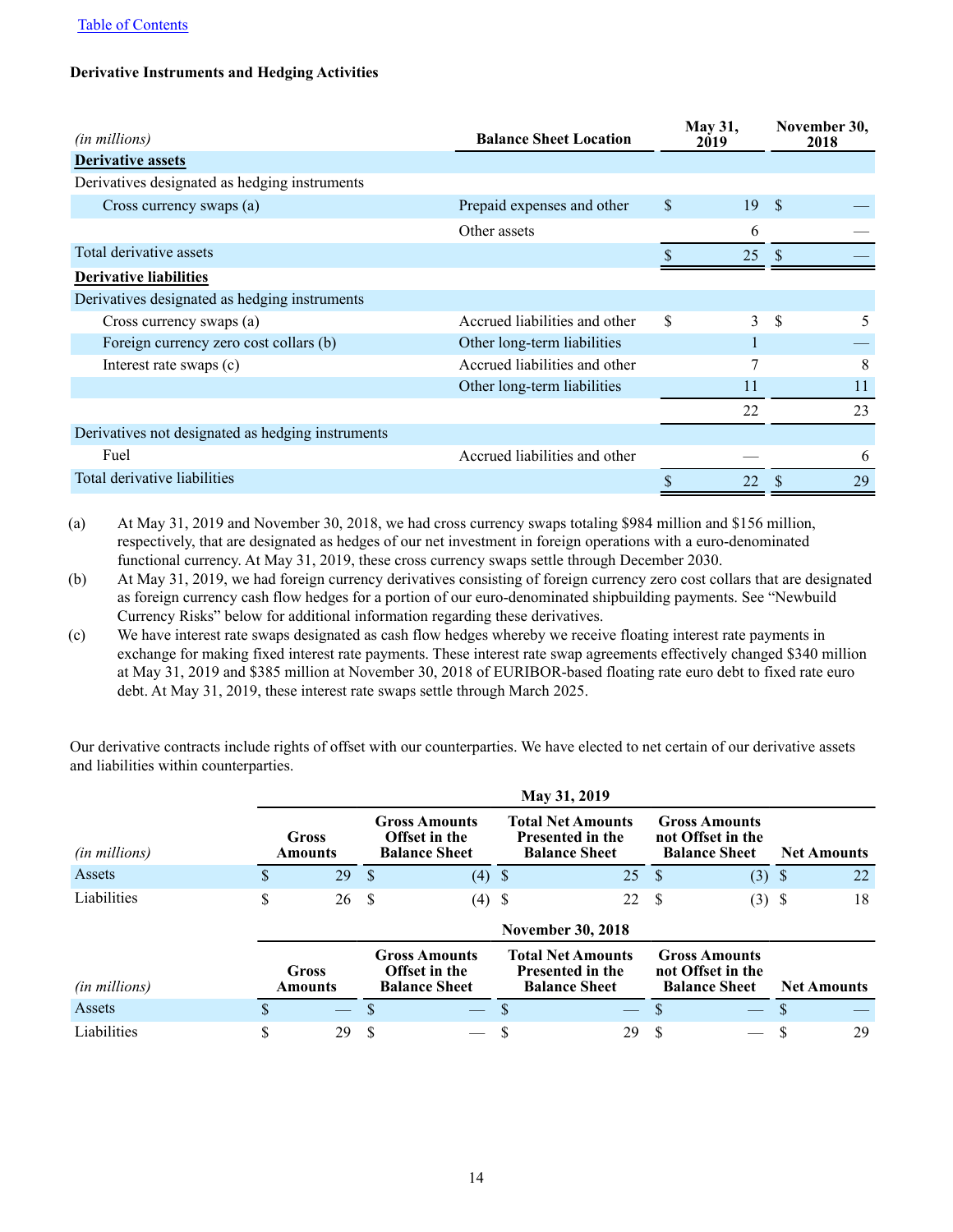The effect of our derivatives qualifying and designated as hedging instruments recognized in other comprehensive income (loss) and in income was as follows:

|                                                                                                                             |    | <b>Three Months Ended</b><br><b>May 31,</b> |      |           | <b>Six Months Ended</b><br><b>May 31,</b> |          |      |                |  |  |
|-----------------------------------------------------------------------------------------------------------------------------|----|---------------------------------------------|------|-----------|-------------------------------------------|----------|------|----------------|--|--|
| <i>(in millions)</i>                                                                                                        |    | 2019                                        |      | 2018      |                                           | 2019     |      | 2018           |  |  |
| Gains (losses) recognized in AOCI:                                                                                          |    |                                             |      |           |                                           |          |      |                |  |  |
| Cross currency swaps – net investment hedges                                                                                | \$ | 29                                          | - \$ | 16        | - \$                                      | 18       | - \$ | 10             |  |  |
| Foreign currency zero cost collars – cash flow hedges                                                                       | S  | $(1)$ \$                                    |      | $(11)$ \$ |                                           | $(1)$ \$ |      | (10)           |  |  |
| Interest rate swaps – cash flow hedges                                                                                      | \$ |                                             | S    |           | S                                         |          | -S   | $\overline{4}$ |  |  |
| Gains (losses) reclassified from $AOCI - cash$ flow hedges:                                                                 |    |                                             |      |           |                                           |          |      |                |  |  |
| Interest rate swaps – Interest expense, net of capitalized interest                                                         | \$ | (2)                                         | -S   | (2)       | -S                                        | $(4)$ \$ |      | (5)            |  |  |
| Gains (losses) recognized on derivative instruments (amount<br>excluded from effectiveness testing – net investment hedges) |    |                                             |      |           |                                           |          |      |                |  |  |
| Cross currency swaps – Interest expense, net of capitalized<br>interest                                                     | S  | 6                                           |      |           |                                           |          | -S   |                |  |  |

The amount of estimated cash flow hedges' unrealized gains and losses that are expected to be reclassified to earnings in the next twelve months is not significant.

## **Financial Risks**

## *Fuel Price Risks*

We manage our exposure to fuel price risk by managing our consumption of fuel. Substantially all of our exposure to market risk for changes in fuel prices relates to the consumption of fuel on our ships. We manage fuel consumption through ship maintenance practices, modifying our itineraries and implementing innovative technologies. We are also adding new, more fuel efficient ships to our fleet and are strategically disposing of smaller, less fuel efficient ships.

## *Foreign Currency Exchange Rate Risks*

## **Overall Strategy**

We manage our exposure to fluctuations in foreign currency exchange rates through our normal operating and financing activities, including netting certain exposures to take advantage of any natural offsets and, when considered appropriate, through the use of derivative and non-derivative financial instruments. Our primary focus is to monitor our exposure to, and manage, the economic foreign currency exchange risks faced by our operations and realized if we exchange one currency for another. We currently only hedge certain of our ship commitments and net investments in foreign operations. The financial impacts of the hedging instruments we do employ generally offset the changes in the underlying exposures being hedged.

## *Operational Currency Risks*

Our operations primarily utilize the U.S. dollar, Australian dollar, euro or sterling as their functional currencies. Our operations also have revenue and expenses denominated in non-functional currencies. Movements in foreign currency exchange rates will affect our financial statements.

## *Investment Currency Risks*

We consider our investments in foreign operations to be denominated in stable currencies. Our investments in foreign operations are of a long-term nature. At May 31, 2019, we had \$7.0 billion and \$835 million of euro- and sterling-denominated debt, respectively, including the effect of cross currency swaps, which provide an economic offset for our operations with euro and sterling functional currency. We also partially mitigate our net investment currency exposures by denominating a portion of our foreign currency intercompany payables in our foreign operations' functional currencies.

## *Newbuild Currency Risks*

Our shipbuilding contracts are typically denominated in euros. Our decision to hedge a non-functional currency ship commitment for our cruise brands is made on a case-by-case basis, considering the amount and duration of the exposure, market volatility, economic trends, our overall expected net cash flows by currency and other offsetting risks. We use foreign currency derivative contracts to manage foreign currency exchange rate risk for some of our ship construction payments. At May 31,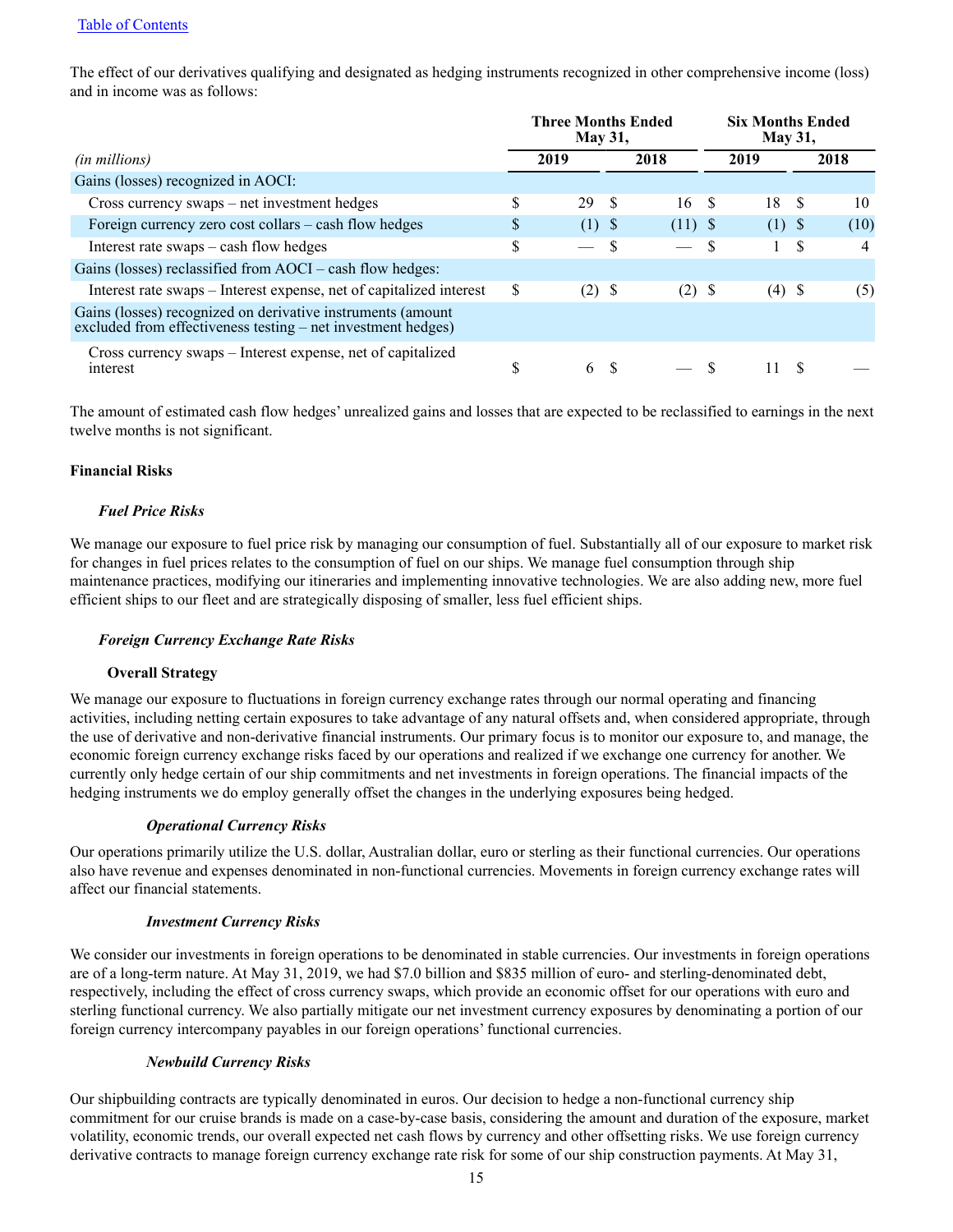2019, for the following newbuilds, we had foreign currency zero cost collars for a portion of our euro-denominated shipyard payments. These collars are designated as cash flow hedges.

|                           | <b>Entered Into</b><br><b>Matures</b> in |              |  | Weighted-Average<br><b>Floor Rate</b> | Weighted-Average<br><b>Ceiling Rate</b> |                      |  |  |
|---------------------------|------------------------------------------|--------------|--|---------------------------------------|-----------------------------------------|----------------------|--|--|
| Carnival Panorama         | 2019                                     | October 2019 |  | 0.05                                  |                                         | $\left  .28 \right $ |  |  |
| <b>Enchanted Princess</b> | 2019                                     | June 2020    |  | 1.04                                  |                                         | 1.28                 |  |  |
| Mardi Gras                | 2019                                     | August 2020  |  | $\mathbf{0.04}$                       |                                         | .28                  |  |  |

If the spot rate is between the ceiling and floor rates on the date of maturity, then we would not owe or receive any payments under these collars.

At May 31, 2019, our remaining newbuild currency exchange rate risk primarily relates to euro-denominated newbuild contract payments to non-euro functional currency brands, which represent a total unhedged commitment of \$7.5 billion for newbuilds scheduled to be delivered from 2020 through 2025.

The cost of shipbuilding orders that we may place in the future that is denominated in a different currency than our cruise brands' will be affected by foreign currency exchange rate fluctuations. These foreign currency exchange rate fluctuations may affect our decision to order new cruise ships.

## *Interest Rate Risks*

We manage our exposure to fluctuations in interest rates through our debt portfolio management and investment strategies. We evaluate our debt portfolio to determine whether to make periodic adjustments to the mix of fixed and floating rate debt through the use of interest rate swaps, issuance of new debt, amendment of existing debt or early retirement of existing debt.

## *Concentrations of Credit Risk*

As part of our ongoing control procedures, we monitor concentrations of credit risk associated with financial and other institutions with which we conduct significant business. We seek to minimize these credit risk exposures, including counterparty nonperformance primarily associated with our cash equivalents, investments, committed financing facilities, contingent obligations, derivative instruments, insurance contracts and new ship progress payment guarantees, by:

- Conducting business with large, well-established financial institutions, insurance companies and export credit agencies
- Diversifying our counterparties
- Having guidelines regarding credit ratings and investment maturities that we follow to help safeguard liquidity and minimize risk
- Generally requiring collateral and/or guarantees to support notes receivable on significant asset sales, long-term ship charters and new ship progress payments to shipyards

We believe the risk of nonperformance by any of our significant counterparties is remote. At May 31, 2019, our exposures under foreign currency contracts, cross currency swaps and interest rate swap agreements were not material. We also monitor the creditworthiness of travel agencies and tour operators in Asia, Australia and Europe, which includes charter-hire agreements in Asia and credit and debit card providers to which we extend credit in the normal course of our business. Our credit exposure also includes contingent obligations related to cash payments received directly by travel agents and tour operators for cash collected by them on cruise sales in Australia and most of Europe where we are obligated to honor our guests' cruise payments made by them to their travel agents and tour operators regardless of whether we have received these payments. Concentrations of credit risk associated with these trade receivables, charter-hire agreements and contingent obligations are not considered to be material, principally due to the large number of unrelated accounts, the nature of these contingent obligations and their short maturities. We have not experienced significant credit losses on our trade receivables, charter-hire agreements and contingent obligations. We do not normally require collateral or other security to support normal credit sales.

## **NOTE 6 – Segment Information**

Our operating segments are reported on the same basis as the internally reported information that is provided to our chief operating decision maker ("CODM"), who is the President and Chief Executive Officer of Carnival Corporation and Carnival plc. The CODM assesses performance and makes decisions to allocate resources for Carnival Corporation & plc based upon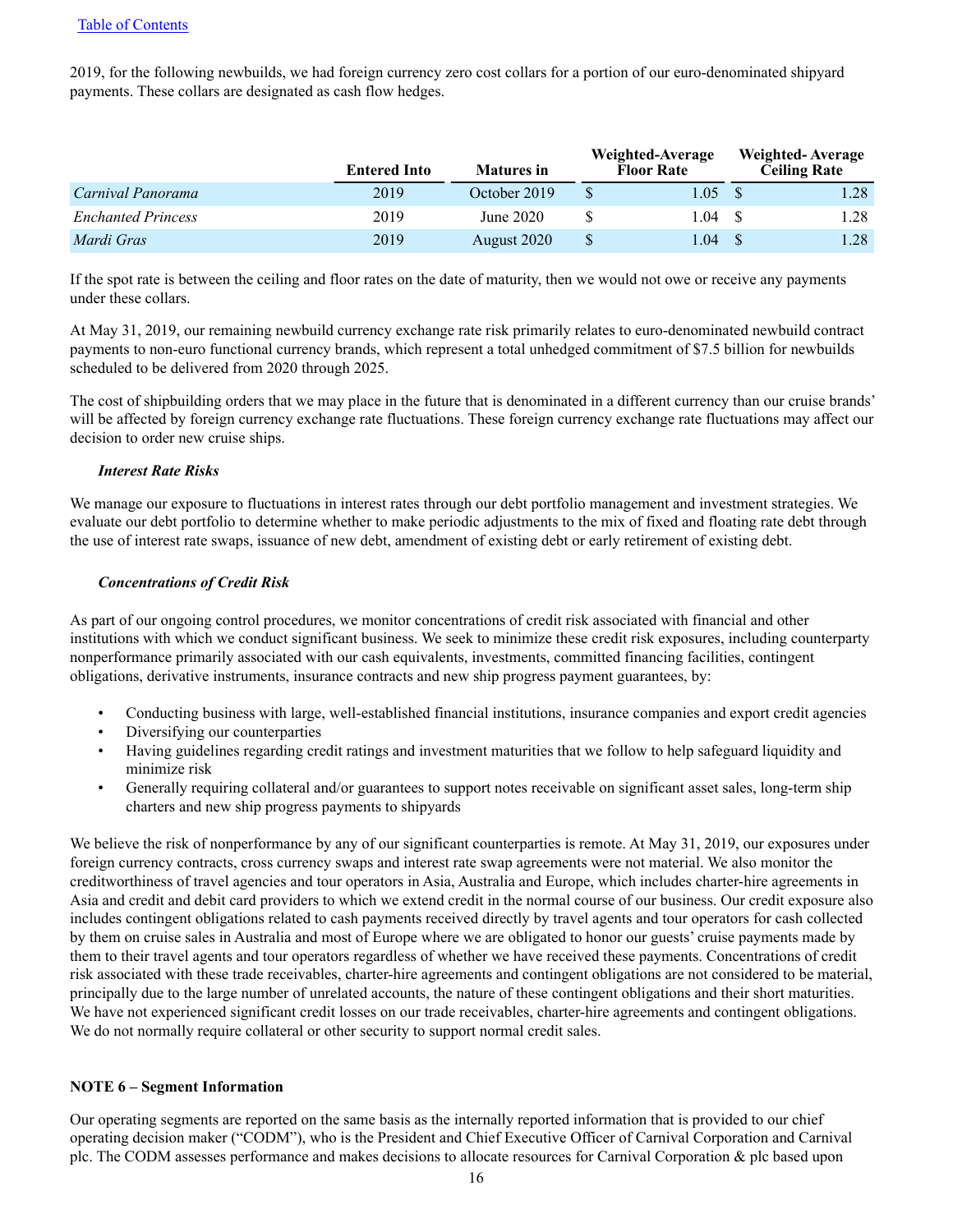review of the results across all of our segments. Our four reportable segments are comprised of (1) NAA cruise operations, (2) EA cruise operations, (3) Cruise Support and (4) Tour and Other.

The operating segments within each of our NAA and EA reportable segments have been aggregated based on the similarity of their economic and other characteristics, including geographic guest sourcing. Our Cruise Support segment includes our portfolio of leading port destinations and other services, all of which are operated for the benefit of our cruise brands. Our Tour and Other segment represents the hotel and transportation operations of Holland America Princess Alaska Tours and other operations.

|                | Three Months Ended May 31, |                 |               |                                    |                           |                                         |                                     |     |               |                            |  |  |  |  |
|----------------|----------------------------|-----------------|---------------|------------------------------------|---------------------------|-----------------------------------------|-------------------------------------|-----|---------------|----------------------------|--|--|--|--|
| (in millions)  |                            | <b>Revenues</b> |               | Operating<br>costs and<br>expenses |                           | <b>Selling</b><br>and<br>administrative | Depreciation<br>and<br>amortization |     |               | Operating<br>income (loss) |  |  |  |  |
| 2019           |                            |                 |               |                                    |                           |                                         |                                     |     |               |                            |  |  |  |  |
| <b>NAA</b>     | \$                         | 3,162           | <sup>\$</sup> | 2,033                              | \$                        | 342                                     | \$                                  | 339 | -\$           | 447                        |  |  |  |  |
| EA             |                            | 1,561           |               | 1,033                              |                           | 185                                     |                                     | 166 |               | 177                        |  |  |  |  |
| Cruise Support |                            | 44              |               | 32                                 |                           | 87                                      |                                     | 27  |               | (102)                      |  |  |  |  |
| Tour and Other |                            | 71              |               | 61                                 |                           | 7                                       |                                     | 9   |               | (7)                        |  |  |  |  |
|                | \$                         | 4,838           | \$            | 3,159                              | \$                        | 621                                     | \$                                  | 542 | <sup>\$</sup> | 515                        |  |  |  |  |
| 2018           |                            |                 |               |                                    |                           |                                         |                                     |     |               |                            |  |  |  |  |
| <b>NAA</b>     | \$                         | 2,836           | \$            | 1,747                              | $\boldsymbol{\mathsf{S}}$ | 338                                     | \$                                  | 317 | <sup>\$</sup> | 433                        |  |  |  |  |
| EA             |                            | 1,449           |               | 888                                |                           | 191                                     |                                     | 160 |               | 210                        |  |  |  |  |
| Cruise Support |                            | 31              |               | 11                                 |                           | 64                                      |                                     | 25  |               | (69)                       |  |  |  |  |
| Tour and Other |                            | 42              |               | 36                                 |                           | 11                                      |                                     | 10  |               | (14)                       |  |  |  |  |
|                | \$                         | 4,357           | <sup>\$</sup> | 2,681                              | \$                        | 605                                     | \$                                  | 512 | <sup>\$</sup> | 559                        |  |  |  |  |

|                | Six Months Ended May 31, |       |               |                                    |    |                                         |                                     |       |               |                            |  |  |  |  |
|----------------|--------------------------|-------|---------------|------------------------------------|----|-----------------------------------------|-------------------------------------|-------|---------------|----------------------------|--|--|--|--|
| (in millions)  | <b>Revenues</b>          |       |               | Operating<br>costs and<br>expenses |    | <b>Selling</b><br>and<br>administrative | Depreciation<br>and<br>amortization |       |               | Operating<br>income (loss) |  |  |  |  |
| 2019           |                          |       |               |                                    |    |                                         |                                     |       |               |                            |  |  |  |  |
| <b>NAA</b>     | \$                       | 6,239 | <sup>\$</sup> | 4,043                              | \$ | 695                                     | <sup>\$</sup>                       | 667   | <sup>\$</sup> | 833                        |  |  |  |  |
| EA             |                          | 3,087 |               | 2,108                              |    | 390                                     |                                     | 318   |               | 270                        |  |  |  |  |
| Cruise Support |                          | 86    |               | 60                                 |    | 152                                     |                                     | 55    |               | (180)                      |  |  |  |  |
| Tour and Other |                          | 99    |               | 90                                 |    | 13                                      |                                     | 19    |               | (22)                       |  |  |  |  |
|                | \$                       | 9,511 | \$.           | 6,301                              | \$ | 1,250                                   | \$.                                 | 1,059 | \$.           | 902                        |  |  |  |  |
| 2018           |                          |       |               |                                    |    |                                         |                                     |       |               |                            |  |  |  |  |
| <b>NAA</b>     | \$                       | 5,519 | \$            | 3,405                              | \$ | 705                                     | \$                                  | 617   | \$            | 793                        |  |  |  |  |
| EA             |                          | 2,952 |               | 1,892                              |    | 379                                     |                                     | 316   |               | 364                        |  |  |  |  |
| Cruise Support |                          | 63    |               | 43                                 |    | 119                                     |                                     | 48    |               | (147)                      |  |  |  |  |
| Tour and Other |                          | 55    |               | 50                                 |    | 17                                      |                                     | 19    |               | (31)                       |  |  |  |  |
|                | \$                       | 8,589 | <sup>\$</sup> | 5,390                              | \$ | 1,221                                   | S                                   | 1,000 | \$            | 978                        |  |  |  |  |

Revenue by geographic areas, which are based on where our guests are sourced, were as follows: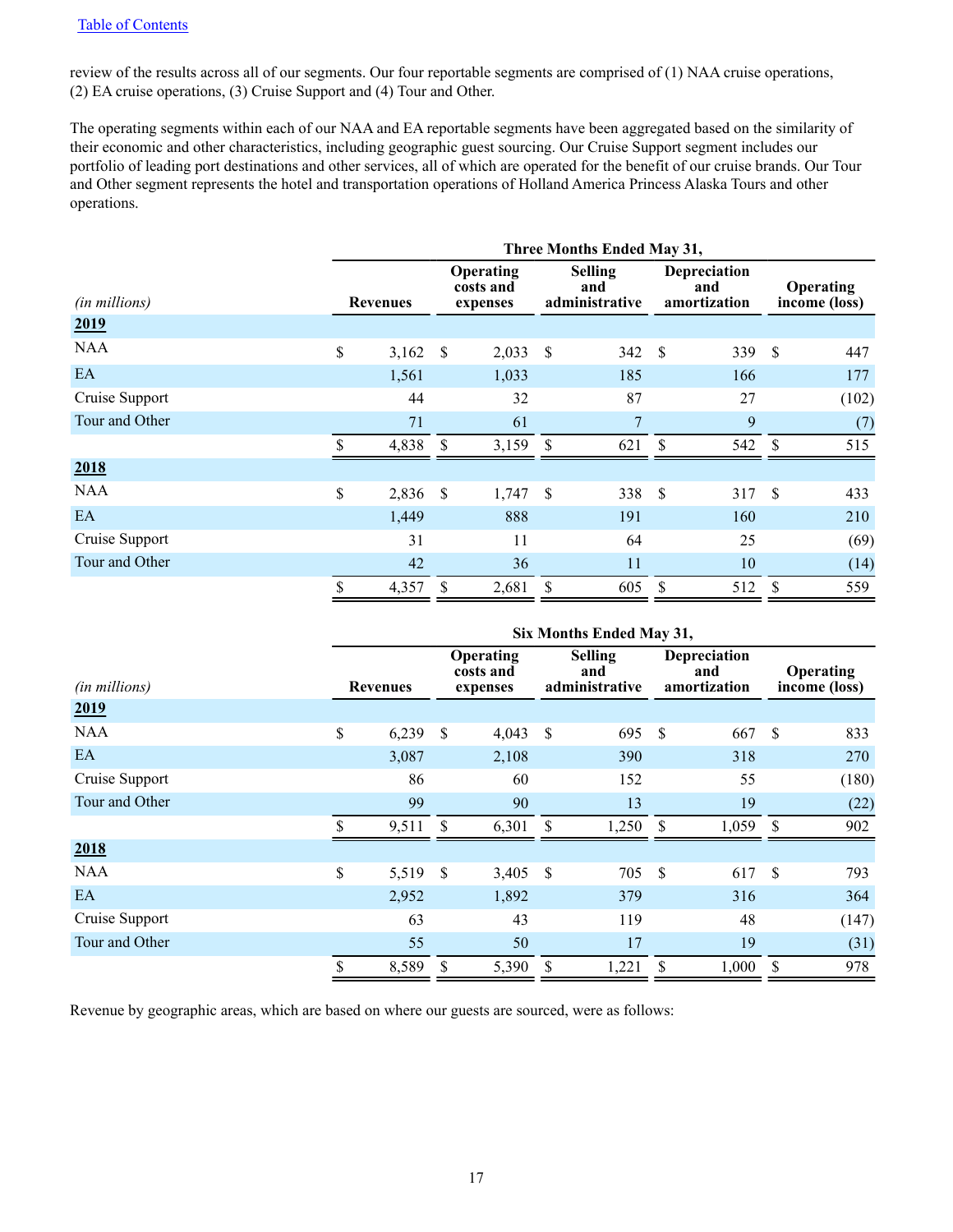## Table of Contents

| (in millions)      | <b>Three Months Ended</b><br>May 31, 2019 |       | <b>Six Months Ended</b><br>May 31, 2019 |
|--------------------|-------------------------------------------|-------|-----------------------------------------|
| North America      |                                           | 2,639 | 5,159                                   |
| Europe             |                                           | 1,350 | 2,749                                   |
| Australia and Asia |                                           | 741   | 1,324                                   |
| Other              |                                           | 108   | 279                                     |
|                    |                                           | 4,838 | 9.511                                   |

## **NOTE 7 – Earnings Per Share**

|                                                     | <b>Three Months Ended</b><br><b>May 31,</b> | <b>Six Months Ended</b><br><b>May 31,</b> |  |      |  |      |
|-----------------------------------------------------|---------------------------------------------|-------------------------------------------|--|------|--|------|
| (in millions, except per share data)                | 2019                                        | 2018                                      |  | 2019 |  | 2018 |
| Net income for basic and diluted earnings per share | 451                                         | 561                                       |  | 787  |  | 951  |
| Weighted-average shares outstanding                 | 691                                         | 714                                       |  | 692  |  | 715  |
| Dilutive effect of equity plans                     |                                             |                                           |  |      |  |      |
| Diluted weighted-average shares outstanding         | 693                                         | 715                                       |  | 694  |  | 717  |
| Basic earnings per share                            | 0.65                                        | 0.79                                      |  | 14   |  | 133  |
| Diluted earnings per share                          | 0.65                                        | 0.78                                      |  | -13  |  | l 33 |

## **NOTE 8 – Supplemental Cash Flow Information**

| <i>(in millions)</i>                                                                         | <b>May 31,</b><br>2019 |            | November 30,<br>2018 |
|----------------------------------------------------------------------------------------------|------------------------|------------|----------------------|
| Cash and cash equivalents (Consolidated Balance Sheets)                                      |                        | $1,202$ \$ | 982                  |
| Restricted cash included in prepaid expenses and other and other assets                      |                        | 14         | 14                   |
| Total cash, cash equivalents and restricted cash (Consolidated Statements)<br>of Cash Flows) |                        | 1.215      | 996                  |

For the six months ended May 31, 2019 and 2018, we issued notes receivable upon sale of ships of \$104 million and \$35 million.

## **NOTE 9 – Property and Equipment**

In March 2019, we sold and transferred an NAA segment 1,680-passenger capacity ship.

In April 2019, we sold and transferred an NAA segment 1,260-passenger capacity ship.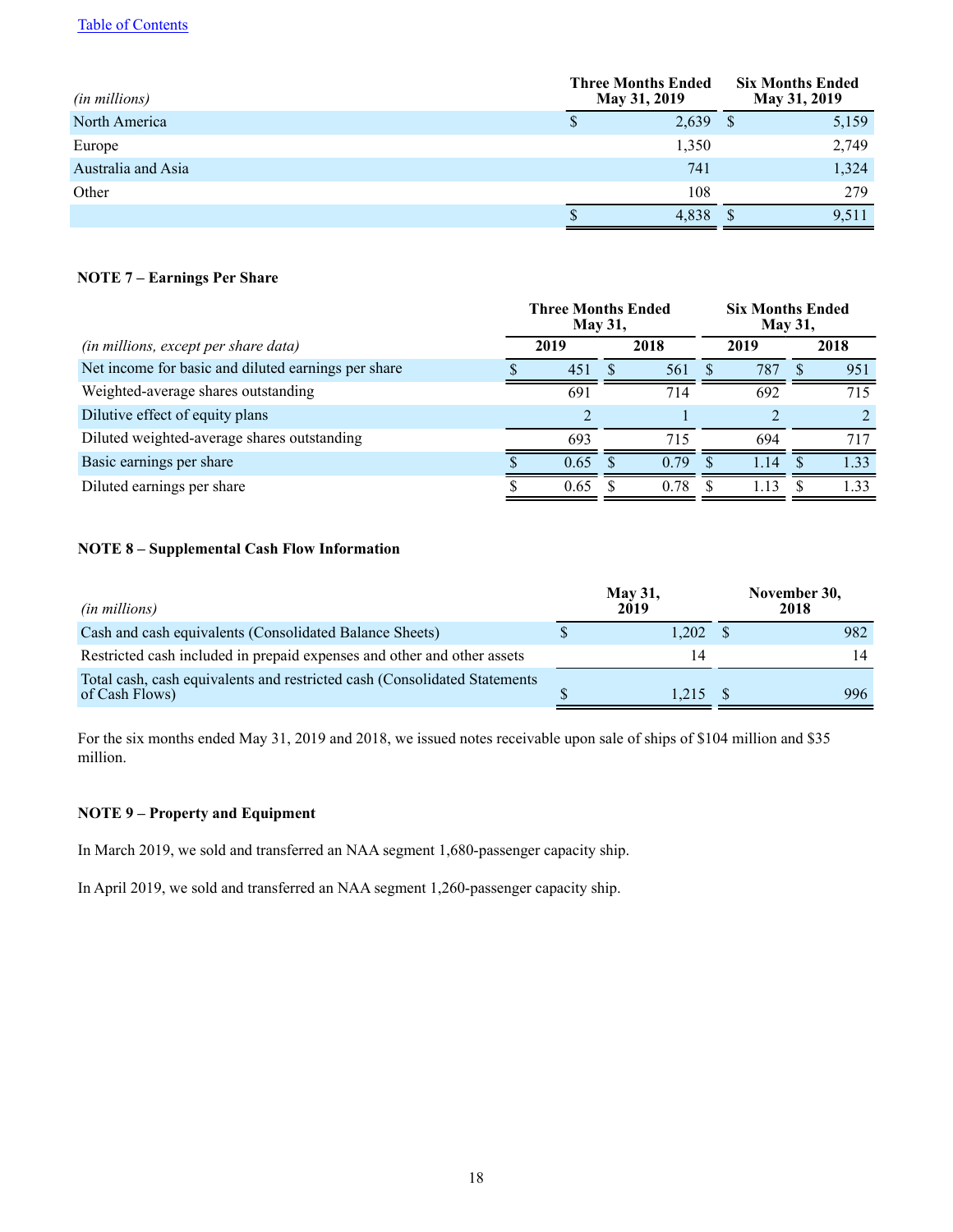## <span id="page-19-0"></span>**Item 2. Management's Discussion and Analysis of Financial Condition and Results of Operations.**

## **Cautionary Note Concerning Factors That May Affect Future Results**

Some of the statements, estimates or projections contained in this document are "forward-looking statements" that involve risks, uncertainties and assumptions with respect to us, including some statements concerning future results, outlooks, plans, goals and other events which have not yet occurred. These statements are intended to qualify for the safe harbors from liability provided by Section 27A of the Securities Act of 1933 and Section 21E of the Securities Exchange Act of 1934. All statements other than statements of historical facts are statements that could be deemed forward-looking. These statements are based on current expectations, estimates, forecasts and projections about our business and the industry in which we operate and the beliefs and assumptions of our management. We have tried, whenever possible, to identify these statements by using words like "will," "may," "could," "should," "would," "believe," "depends," "expect," "goal," "anticipate," "forecast," "project," "future," "intend," "plan," "estimate," "target," "indicate," "outlook," and similar expressions of future intent or the negative of such terms.

Forward-looking statements include those statements that relate to our outlook and financial position including, but not limited to, statements regarding:

- 
- 
- 
- Interest, tax and fuel expenses Liquidity
- 
- Net revenue yields Net cruise costs, excluding fuel per available lower berth day
- Booking levels Estimates of ship depreciable lives and residual values
- Pricing and occupancy Goodwill, ship and trademark fair values
	-
- Currency exchange rates Adjusted earnings per share

Because forward-looking statements involve risks and uncertainties, there are many factors that could cause our actual results, performance or achievements to differ materially from those expressed or implied by our forward-looking statements. This note contains important cautionary statements of the known factors that we consider could materially affect the accuracy of our forward looking statements and adversely affect our business, results of operations and financial position. It is not possible to predict or identify all such risks. There may be additional risks that we consider immaterial or which are unknown. These factors include, but are not limited to, the following:

- Adverse world events impacting the ability or desire of people to travel may lead to a decline in demand for cruises
- Incidents concerning our ships, guests or the cruise vacation industry as well as adverse weather conditions and other natural disasters may impact the satisfaction of our guests and crew and lead to reputational damage
- Changes in and non-compliance with laws and regulations under which we operate, such as those relating to health, environment, safety and security, data privacy and protection, anti-corruption, economic sanctions, trade protection and tax may lead to litigation, enforcement actions, fines, penalties and reputational damage
- Breaches in data security and lapses in data privacy as well as disruptions and other damages to our principal offices, information technology operations and system networks and failure to keep pace with developments in technology may adversely impact our business operations, the satisfaction of our guests and crew and lead to reputational damage
- Ability to recruit, develop and retain qualified shipboard personnel who live away from home for extended periods of time may adversely impact our business operations, guest services and satisfaction
- Increases in fuel prices and availability of fuel supply may adversely impact our scheduled itineraries and costs
- Fluctuations in foreign currency exchange rates may adversely impact our financial results
- Overcapacity and competition in the cruise and land-based vacation industry may lead to a decline in our cruise sales and pricing
- Geographic regions in which we try to expand our business may be slow to develop or ultimately not develop how we expect
- Inability to implement our shipbuilding programs and ship repairs, maintenance and refurbishments may adversely impact our business operations and the satisfaction of our guests

The ordering of the risk factors set forth above is not intended to reflect our indication of priority or likelihood.

Forward-looking statements should not be relied upon as a prediction of actual results. Subject to any continuing obligations under applicable law or any relevant stock exchange rules, we expressly disclaim any obligation to disseminate, after the date of this document, any updates or revisions to any such forward-looking statements to reflect any change in expectations or events, conditions or circumstances on which any such statements are based.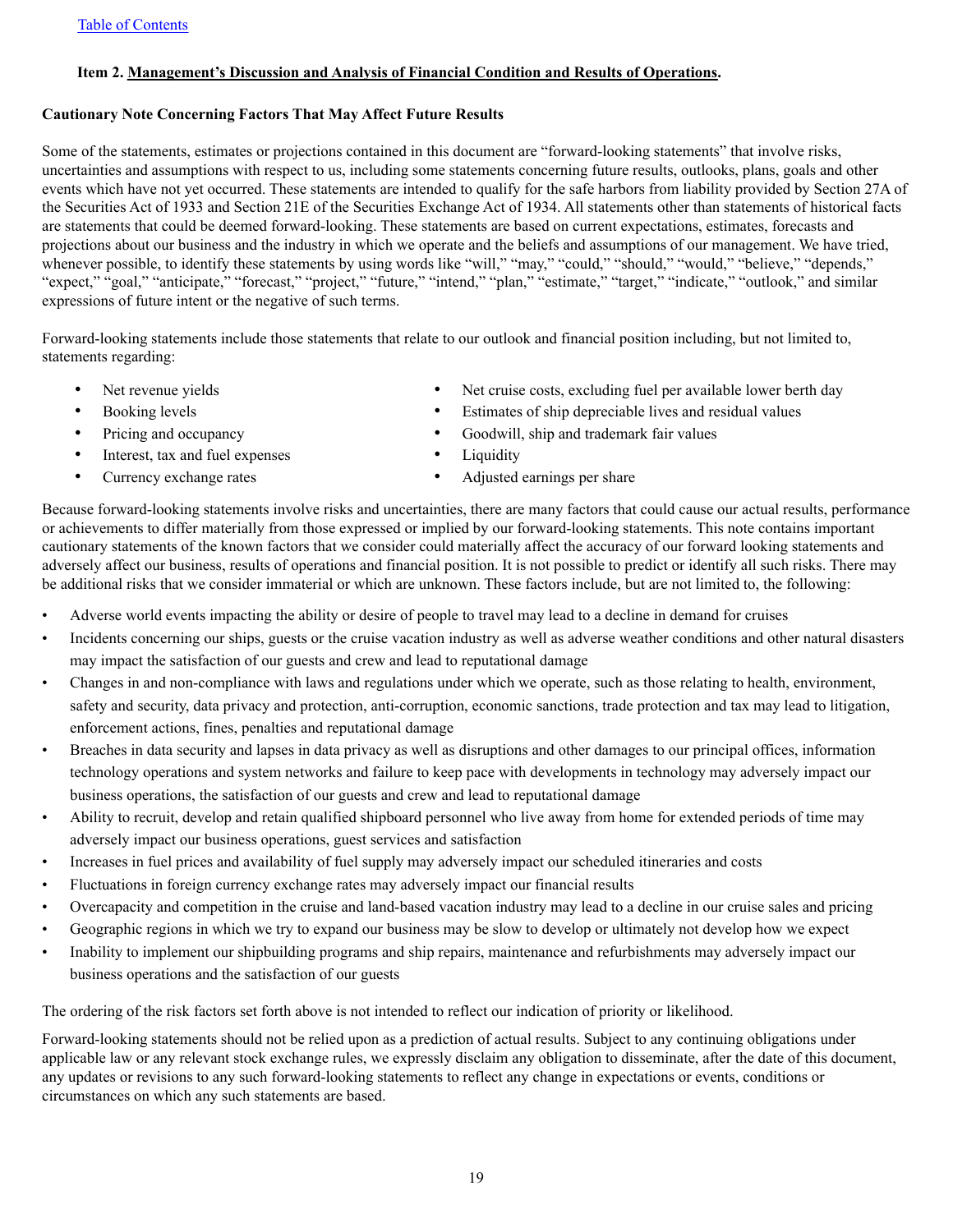#### **New Accounting Pronouncements**

Refer to our consolidated financial statements for further information on *New Accounting Pronouncements*.

#### **Critical Accounting Estimates**

For a discussion of our critical accounting estimates, see "Management's Discussion and Analysis of Financial Condition and Results of Operations" that is included in the Form 10-K.

#### **Seasonality**

Our revenues from the sale of passenger tickets are seasonal. Historically, demand for cruises has been greatest during our third quarter, which includes the Northern Hemisphere summer months. This higher demand during the third quarter results in higher ticket prices and occupancy levels and, accordingly, the largest share of our operating income is earned during this period. The seasonality of our results also increases due to ships being taken out-of-service for maintenance, which we schedule during non-peak demand periods. In addition, substantially all of Holland America Princess Alaska Tours' revenue and net income is generated from May through September in conjunction with the Alaska cruise season.

#### **Third and Fourth Quarter 2019**

As previously disclosed, we expect results for the third and fourth quarter to be unfavorably impacted by voyage disruptions related to *Carnival Vista*, the U.S. government's policy change on travel to Cuba, and lower net revenue yields in the second half of the year compared to guidance released on March 26, 2019.

#### **Statistical Information**

|                                                             | <b>Three Months Ended</b><br><b>May 31,</b> |        |    |        |               |        | <b>Six Months Ended</b><br><b>May 31,</b> |        |  |
|-------------------------------------------------------------|---------------------------------------------|--------|----|--------|---------------|--------|-------------------------------------------|--------|--|
|                                                             |                                             | 2019   |    | 2018   |               | 2019   |                                           | 2018   |  |
| Available Lower Berth Days ("ALBDs") (in thousands) (a) (b) |                                             | 21,645 |    | 20,690 |               | 42,944 |                                           | 41,151 |  |
| Occupancy percentage (c)                                    |                                             | 105.3% |    | 105.7% |               | 105.0% |                                           | 105.2% |  |
| Passengers carried (in thousands)                           |                                             | 3,101  |    | 2,971  |               | 6,038  |                                           | 5,831  |  |
| Fuel consumption in metric tons (in thousands)              |                                             | 835    |    | 819    |               | 1,664  |                                           | 1,640  |  |
| Fuel consumption in metric tons per thousand ALBDs          |                                             | 38.6   |    | 39.6   |               | 38.8   |                                           | 39.9   |  |
| Fuel cost per metric ton consumed                           | \$                                          | 507    | \$ | 455    | \$.           | 483    | \$.                                       | 446    |  |
| Currencies (USD to 1)                                       |                                             |        |    |        |               |        |                                           |        |  |
| <b>AUD</b>                                                  | \$                                          | 0.70   | \$ | 0.77   | \$.           | 0.71   | \$                                        | 0.77   |  |
| <b>CAD</b>                                                  | \$                                          | 0.75   | \$ | 0.78   | \$.           | 0.75   | <sup>\$</sup>                             | 0.79   |  |
| <b>EUR</b>                                                  | \$                                          | 1.12   | \$ | 1.21   | \$            | 1.13   | \$                                        | 1.21   |  |
| <b>GBP</b>                                                  | \$                                          | 1.30   | \$ | 1.38   | $\mathsf{\$}$ | 1.29   | $\boldsymbol{\mathsf{S}}$                 | 1.38   |  |
| <b>RMB</b>                                                  | \$                                          | 0.15   | \$ | 0.16   | \$            | 0.15   | \$.                                       | 0.16   |  |

- (a) ALBD is a standard measure of passenger capacity for the period that we use to approximate rate and capacity variances, based on consistently applied formulas that we use to perform analyses to determine the main non-capacity driven factors that cause our cruise revenues and expenses to vary. ALBDs assume that each cabin we offer for sale accommodates two passengers and is computed by multiplying passenger capacity by revenue-producing ship operating days in the period.
- (b) For the three months ended May 31, 2019 compared to the three months ended May 31, 2018, we had a 4.6% capacity increase in ALBDs comprised of a 0.5% capacity increase in our NAA segment and a 12% capacity increase in our EA segment.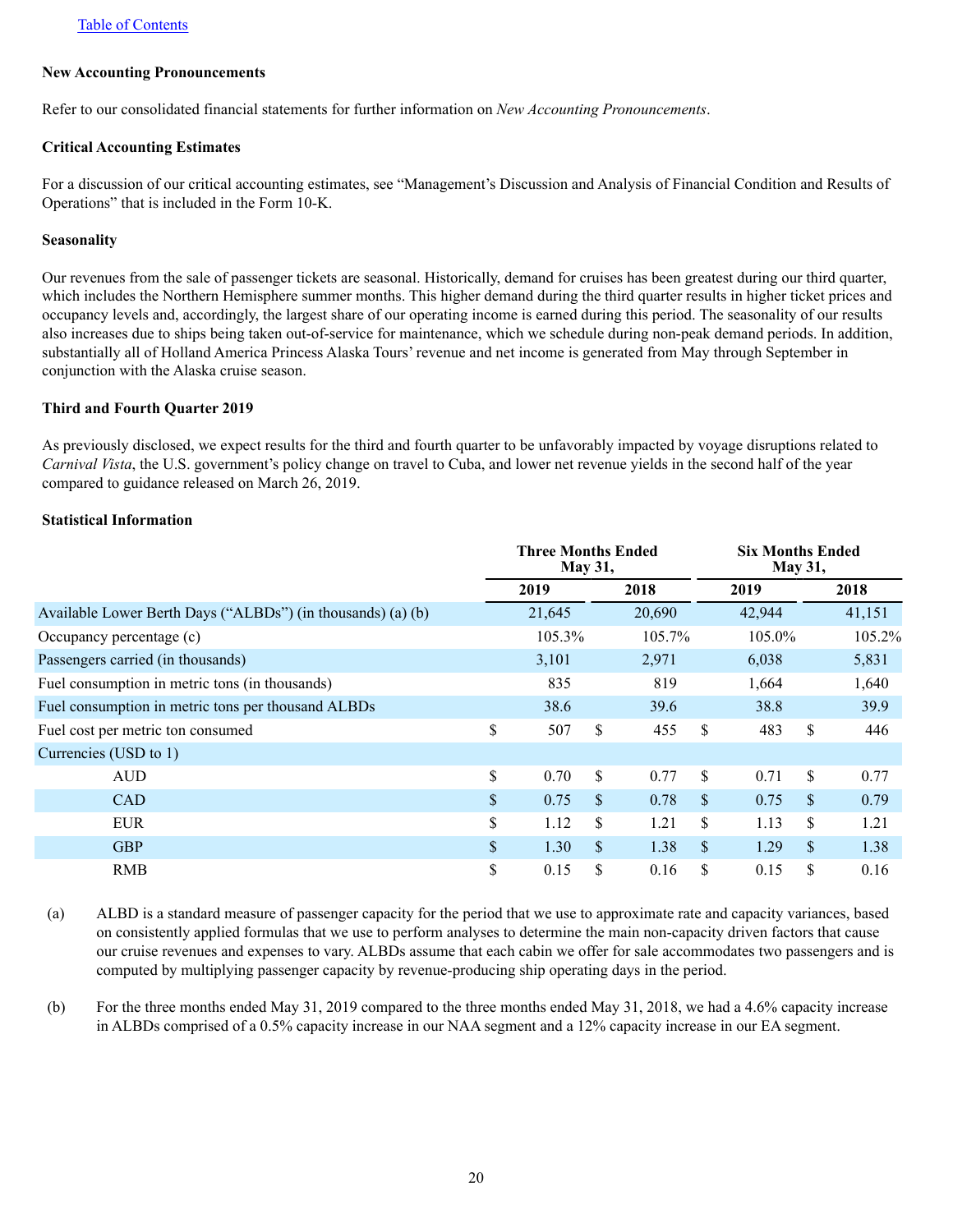Our NAA segment's capacity increase was caused by:

- Partial period impact from one Carnival Cruise Line 3,960-passenger capacity ship that entered into service in April 2018
- Partial period impact from one Seabourn 600-passenger capacity ship that entered into service in May 2018
- Full period impact from one Holland America Line 2,670-passenger capacity ship that entered into service in December 2018

The increase in our NAA segment's capacity was partially offset by:

- Partial period impact from one P&O Cruises (Australia) 1,680-passenger capacity ship removed from service in March 2019
- Partial period impact from one P&O Cruises (Australia) 1,260-passenger capacity ship removed from service in April 2019

Our EA segment's capacity increase was caused by:

- Full period impact from one AIDA 5,230-passenger capacity ship that entered into service in December 2018
- Partial period impact from one Costa Cruises 4,200-passenger capacity ship that entered into service in March 2019

The increase in our EA segment's capacity was partially offset by:

- Partial period impact from one P&O Cruises (UK) 700-passenger capacity ship removed from service in March 2018
- Partial period impact from one Costa Cruises 1,300-passenger capacity ship removed from service in April 2018

For the six months ended May 31, 2019 compared to the six months ended May 31, 2018, we had a 4.4% capacity increase in ALBDs comprised of a 2.8% capacity increase in our NAA segment and a 7.1% capacity increase in our EA segment.

Our NAA segment's capacity increase was caused by:

- Partial period impact from one Carnival Cruise Line 3,960-passenger capacity ship that entered into service in April 2018
- Partial period impact from one Seabourn 600-passenger capacity ship that entered into service in May 2018
- Partial period impact from one Holland America Line 2,670-passenger capacity ship that entered into service in December 2018

The increase in our NAA segment's capacity was partially offset by:

- Partial period impact from one P&O Cruises (Australia) 1,680-passenger capacity ship removed from service in March 2019
- Partial period impact from one P&O Cruises (Australia) 1,260-passenger capacity ship removed from service in April 2019

Our EA segment's capacity increase was caused by:

- Partial period impact from one AIDA 5,230-passenger capacity ship that entered into service in December 2018
- Partial period impact from one Costa Cruises 4,200-passenger capacity ship that entered into service in March 2019

The increase in our EA segment's capacity was partially offset by:

- Partial period impact from one P&O Cruises (UK) 700-passenger capacity ship removed from service in March 2018
- Partial period impact from one Costa Cruises 1,300-passenger capacity ship removed from service in April 2018
- (c) In accordance with cruise industry practice, occupancy is calculated using a denominator of ALBDs, which assumes two passengers per cabin even though some cabins can accommodate three or more passengers. Percentages in excess of 100% indicate that on average more than two passengers occupied some cabins.

## **Three Months Ended May 31, 2019 ("2019") Compared to Three Months Ended May 31, 2018 ("2018")**

## **Revenues**

## **Consolidated**

Cruise passenger ticket revenues made up 67% of our 2019 total revenues. Cruise passenger ticket revenues increased by \$64 million, or 2.0%, to \$3.3 billion in 2019 from \$3.2 billion in 2018.

This increase was caused by: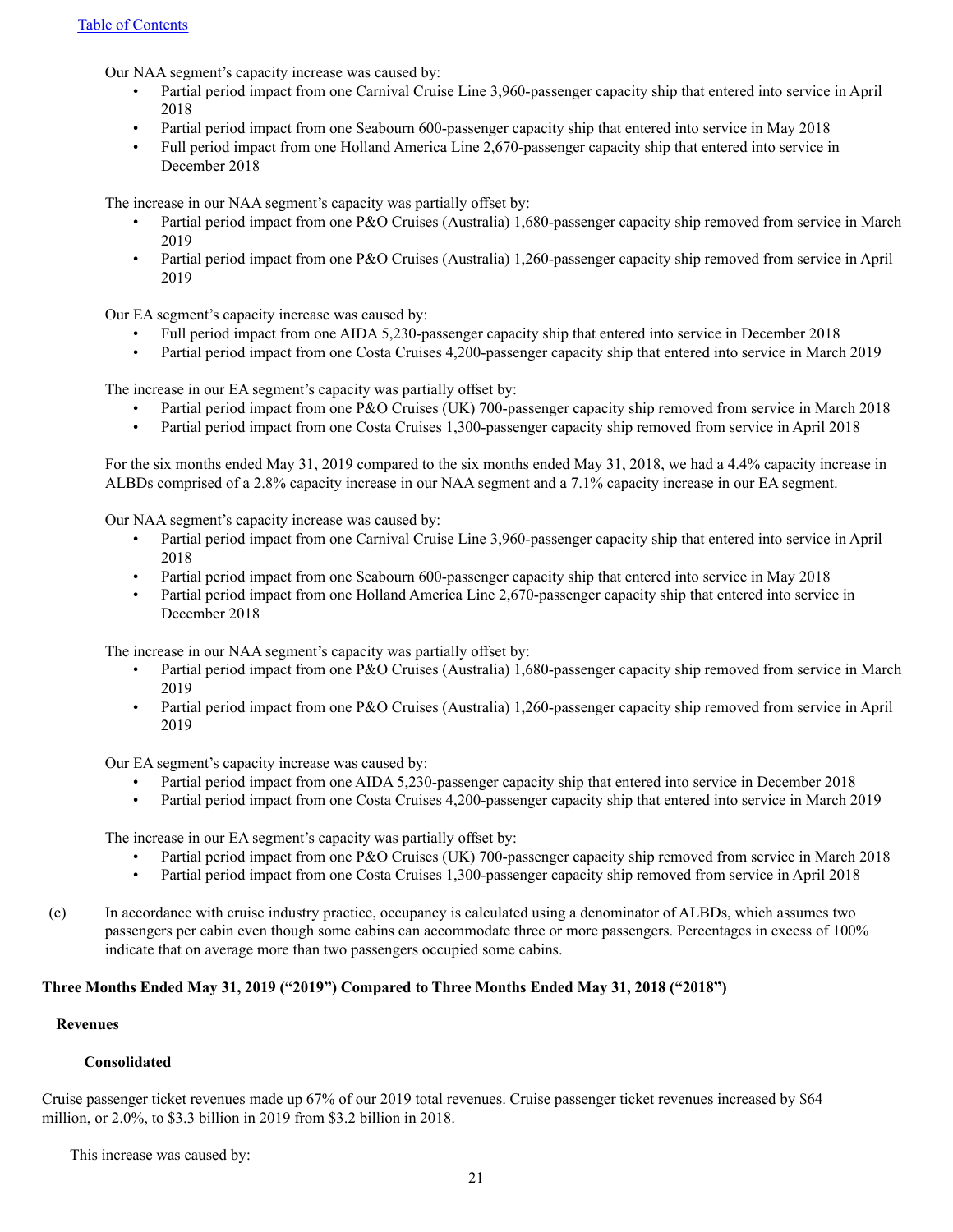- \$147 million 4.6% capacity increase in ALBDs
- \$30 million increase in air transportation revenues

These increases were partially offset by:

- \$95 million net unfavorable foreign currency translational impact
- \$14 million decrease in occupancy

Onboard and other cruise revenues made up 31% of our 2019 total revenues. Onboard and other cruise revenues increased by \$388 million, or 35%, to \$1.5 billion in 2019 from \$1.1 billion in 2018.

This increase was caused by:

- \$343 million related to the gross presentation of shore excursions and other onboard revenues as a result of the adoption of new revenue accounting guidance
- \$52 million 4.6% capacity increase in ALBDs
- \$26 million higher onboard spending by our guests

These increases were partially offset by net unfavorable foreign currency translational impact of \$29 million.

Tour and other revenues made up 1.5% of our 2019 total revenues. Tour and other revenues increased by \$28 million, or 67%, to \$71 million in 2019 from \$42 million in 2018.

Concession revenues, which are included in onboard and other revenues, increased by \$1 million, or 0.5%, to \$272 million in 2019 from \$270 million in 2018.

## **NAA Segment**

Cruise passenger ticket revenues made up 65% of our NAA segment's 2019 total revenues. Cruise passenger ticket revenues increased by \$46 million, or 2.3%, to \$2.1 billion in 2019 compared to \$2.0 billion in 2018.

This increase was driven by:

- \$26 million increase in cruise ticket revenues, driven primarily by price improvements in the Caribbean program, partially offset by net unfavorable foreign currency transactional impact
- \$10 million 0.5% capacity increase in ALBDs

The remaining 35% of our NAA segment's 2019 total revenues were comprised of onboard and other cruise revenues, which increased by \$280 million, or 34%, to \$1.1 billion in 2019 from \$0.8 billion in 2018. This increase was driven by the gross presentation of shore excursions and other onboard revenues as a result of the adoption of new revenue guidance of \$272 million.

Concession revenues, which are included in onboard and other revenues, remained at \$193 million in both 2019 and 2018.

## **EA Segment**

Cruise passenger ticket revenues made up 78% of our EA segment's 2019 total revenues. Cruise passenger ticket revenues increased by \$29 million, or 2.5%, to \$1.2 billion in 2019 compared to \$1.2 billion in 2018.

This increase was caused by:

- \$140 million 12% capacity increase in ALBDs
- \$17 million increase in air transportation revenue

These increases were partially offset by:

- \$90 million net unfavorable foreign currency translational impact
- \$20 million decrease in cruise ticket revenues
- \$17 million decrease in occupancy

The remaining 22% of our EA segment's 2019 total revenues were comprised of onboard and other cruise revenues, which increased by \$83 million, or 32%, to \$346 million in 2019 from \$262 million in 2018.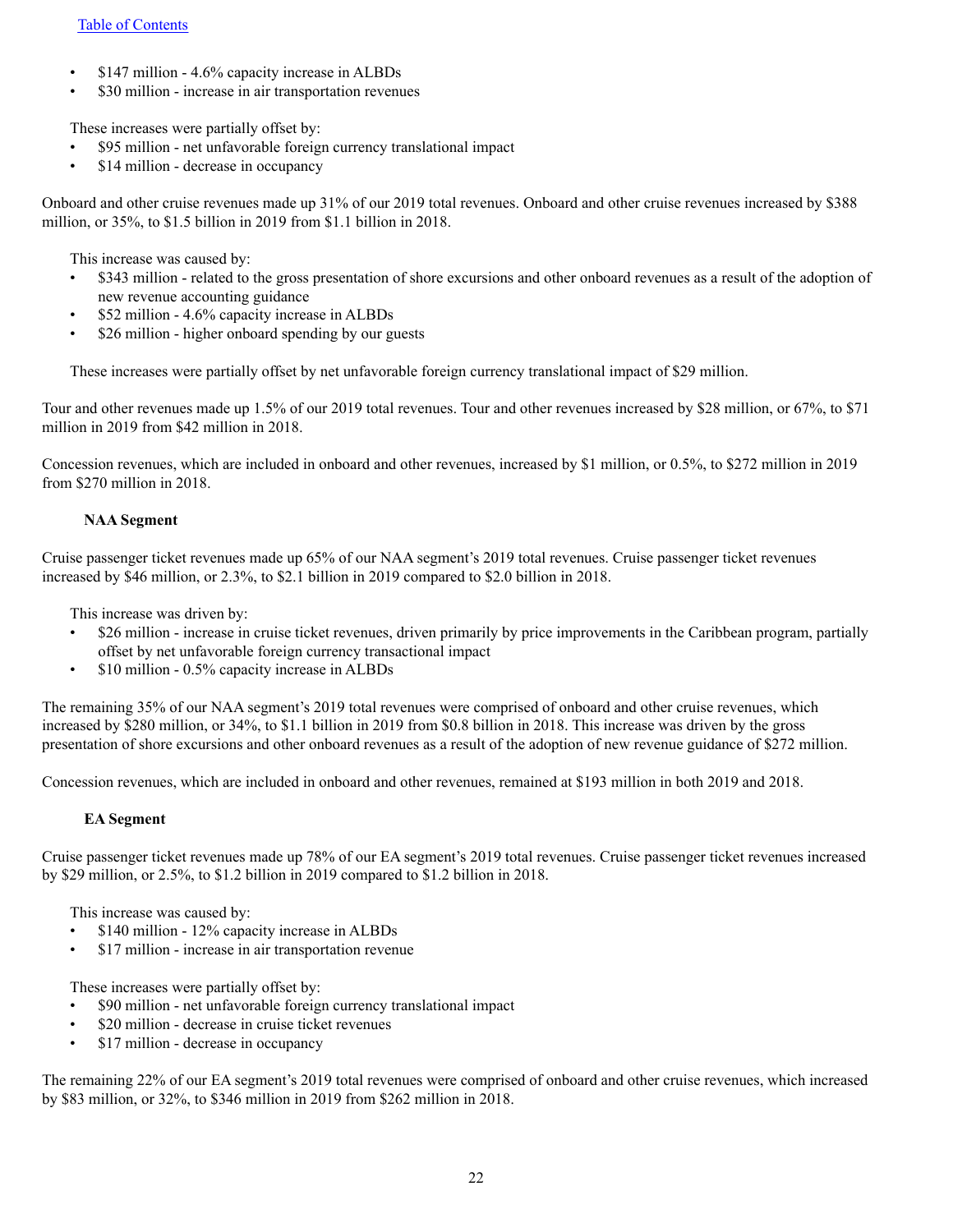This increase was caused by:

- \$64 million related to the gross presentation of shore excursions and other onboard revenues as a result of the adoption of new revenue accounting guidance
- \$31 million 12% capacity increase in ALBDs
- \$16 million higher onboard spending by our guests

These increases were partially offset by net unfavorable foreign currency translational impact of \$26 million.

Concession revenues, which are included in onboard and other revenues, increased by \$1 million, or 1.5%, to \$78 million in 2019 from \$77 million in 2018.

#### **Costs and Expenses**

## **Consolidated**

Operating costs and expenses increased by \$478 million, or 18%, to \$3.2 billion in 2019 from \$2.7 billion in 2018.

This increase was caused by:

- \$343 million related to the gross presentation of shore excursions and other onboard revenues as a result of the adoption of new revenue accounting guidance
- \$122 million 4.6% capacity increase in ALBD
- \$43 million higher fuel prices
- \$34 million increase in various other costs
- \$32 million higher commissions, transportation and other expenses
- \$28 million gains of ship sales in 2018
- \$26 million increase in tour and other costs
- \$15 million higher cruise payroll and related expenses

These increases were partially offset by:

- \$71 million net favorable foreign currency translational impact
- \$65 million lower dry dock expense and repair and maintenance expenses
- \$16 million gains on ship sales in 2019
- \$10 million lower fuel consumption per ALBD

Selling and administrative expenses increased by \$16 million, or 2.7%, to \$621 million in 2019 from \$605 million in 2018.

Depreciation and amortization expenses increased by \$31 million, or 6.0%, to \$542 million in 2019 from \$512 million in 2018.

## **NAA Segment**

Operating costs and expenses increased by \$286 million, or 16%, to \$2.0 billion in 2019 from \$1.7 billion in 2018.

This increase was caused by:

- \$272 million related to the gross presentation of shore excursions and other onboard revenues as a result of the adoption of new revenue accounting guidance
- \$26 million higher fuel prices
- \$13 million higher commissions, transportation and other expenses
- \$11 million higher cruise payroll and related expense
- \$11 million various other costs

These increases were partially offset by:

- \$39 million lower dry dock expense and repair and maintenance expenses
- \$16 million gains on ship sales in 2019

Selling and administrative expenses increased by \$4 million, or 1.2%, to \$342 million in 2019 from \$338 million in 2018.

Depreciation and amortization expenses increased by \$22 million, or 7.0%, to \$339 million in 2019 from \$317 million in 2018.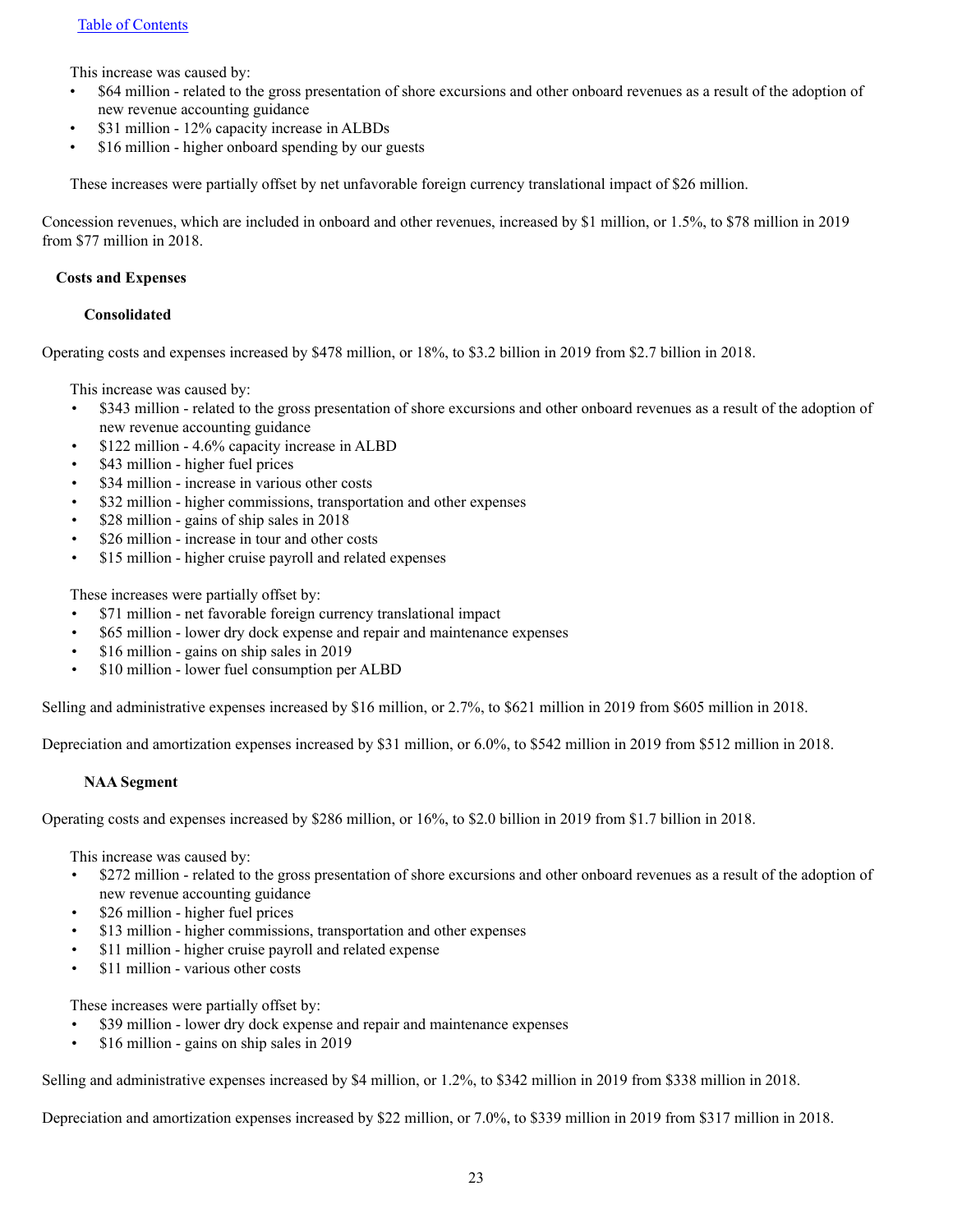## **EA Segment**

Operating costs and expenses increased by \$145 million, or 16%, to \$1.0 billion in 2019 from \$0.9 billion in 2018.

This increase was caused by:

- \$105 million 12% capacity increase in ALBDs
- \$64 million related to the gross presentation of shore excursions and other onboard revenues as a result of the adoption of new revenue accounting guidance
- \$28 million gains of ship sales in 2018
- \$19 million various other costs
- \$18 million higher commissions, transportation and other expenses
- \$17 million higher fuel prices

These increases were partially offset by:

- \$68 million net favorable foreign currency translational impact
- \$24 million lower dry dock expense and repair and maintenance expenses

Selling and administrative expenses decreased by \$7 million, or 3.5%, to \$185 million in 2019 from \$191 million in 2018.

Depreciation and amortization expenses increased by \$7 million, or 4.3%, to \$166 million in 2019 from \$160 million in 2018.

## **Operating Income**

Our consolidated operating income decreased by \$44 million, or 7.9%, to \$515 million in 2019 from \$559 million in 2018. Our NAA segment's operating income increased by \$14 million, or 3.1%, to \$447 million in 2019 from \$433 million in 2018, and our EA segment's operating income decreased by \$33 million, or 16%, to \$177 million in 2019 from \$210 million in 2018. These changes were primarily due to the reasons discussed above.

## **Nonoperating Income (Expense)**

| <i>(in millions)</i>                      | <b>Three Months Ended</b><br>May 31, 2018 |
|-------------------------------------------|-------------------------------------------|
| Unrealized gains on fuel derivatives, net | 50                                        |
| Realized losses on fuel derivatives, net  | (9)                                       |
| Gains on fuel derivatives, net            |                                           |

There were no unrealized or realized gains or losses on fuel derivatives for the three months ended May 31, 2019.

## *Explanations of Non-GAAP Financial Measures*

## **Non-GAAP Financial Measures**

We use net cruise revenues per ALBD ("net revenue yields"), net cruise costs excluding fuel per ALBD, adjusted net income and adjusted earnings per share as non-GAAP financial measures of our cruise segments' and the company's financial performance. These non-GAAP financial measures are provided along with U.S. GAAP gross cruise revenues per ALBD ("gross revenue yields"), gross cruise costs per ALBD and U.S. GAAP net income and U.S. GAAP earnings per share.

Net revenue yields and net cruise costs excluding fuel per ALBD enable us to separate the impact of predictable capacity or ALBD changes from price and other changes that affect our business. We believe these non-GAAP measures provide useful information to investors and expanded insight to measure our revenue and cost performance as a supplement to our U.S. GAAP consolidated financial statements.

Under U.S. GAAP, the realized and unrealized gains and losses on fuel derivatives not qualifying as fuel hedges are recognized currently in earnings. We believe that unrealized gains and losses on fuel derivatives are not an indication of our earnings performance since they relate to future periods and may not ultimately be realized in our future earnings. Therefore, we believe it is more meaningful for the unrealized gains and losses on fuel derivatives to be excluded from our net income and earnings per share and, accordingly, we present adjusted net income and adjusted earnings per share excluding these unrealized gains and losses.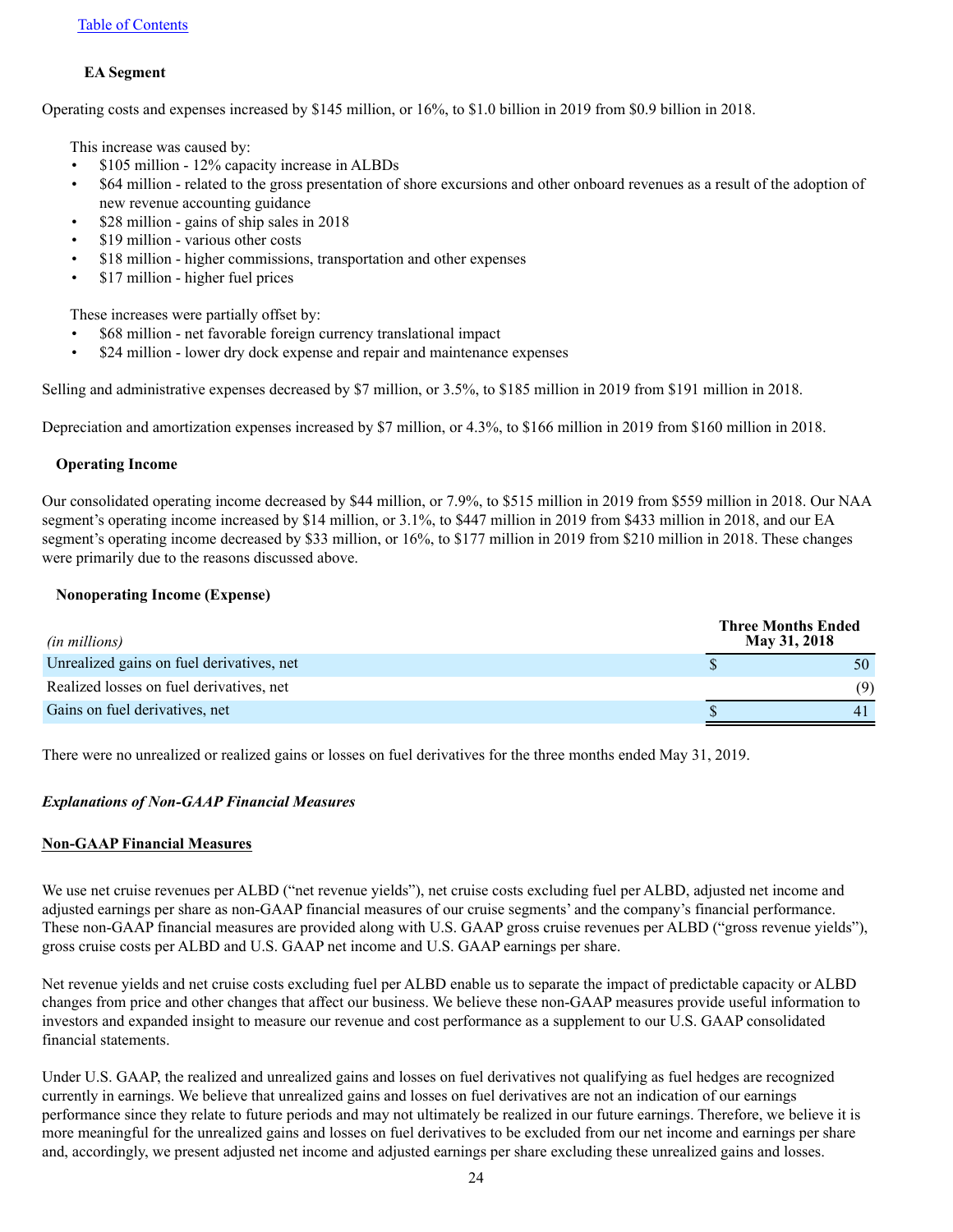We believe that gains and losses on ship sales, impairment charges, restructuring and other expenses are not part of our core operating business and are not an indication of our future earnings performance. Therefore, we believe it is more meaningful for gains and losses on ship sales, impairment charges, and restructuring and other non-core gains and charges to be excluded from our net income and earnings per share and, accordingly, we present adjusted net income and adjusted earnings per share excluding these items.

The presentation of our non-GAAP financial information is not intended to be considered in isolation from, as substitute for, or superior to the financial information prepared in accordance with U.S. GAAP. It is possible that our non-GAAP financial measures may not be exactly comparable to the like-kind information presented by other companies, which is a potential risk associated with using these measures to compare us to other companies.

Net revenue yields are commonly used in the cruise industry to measure a company's cruise segment revenue performance and for revenue management purposes. We use "net cruise revenues" rather than "gross cruise revenues" to calculate net revenue yields. We believe that net cruise revenues is a more meaningful measure in determining revenue yield than gross cruise revenues because it reflects the cruise revenues earned net of our most significant variable costs, which are travel agent commissions, cost of air and other transportation, certain other costs that are directly associated with onboard and other revenues and credit and debit card fees.

Net passenger ticket revenues reflect gross passenger ticket revenues, net of commissions, transportation and other costs.

Net onboard and other revenues reflect gross onboard and other revenues, net of onboard and other cruise costs.

Net cruise costs excluding fuel per ALBD is the measure we use to monitor our ability to control our cruise segments' costs rather than gross cruise costs per ALBD. We exclude the same variable costs that are included in the calculation of net cruise revenues as well as fuel expense to calculate net cruise costs without fuel to avoid duplicating these variable costs in our non-GAAP financial measures. Substantially all of our net cruise costs excluding fuel are largely fixed, except for the impact of changing prices, once the number of ALBDs has been determined.

## **Reconciliation of Forecasted Data**

We have not provided a reconciliation of forecasted gross cruise revenues to forecasted net cruise revenues or forecasted gross cruise costs to forecasted net cruise costs without fuel or forecasted U.S. GAAP net income to forecasted adjusted net income or forecasted U.S. GAAP earnings per share to forecasted adjusted earnings per share because preparation of meaningful U.S. GAAP forecasts of gross cruise revenues, gross cruise costs, net income and earnings per share would require unreasonable effort. We are unable to predict, without unreasonable effort, the future movement of foreign exchange rates and fuel prices. We are unable to determine the future impact of gains or losses on ships sales, restructuring expenses and other non-core gains and charges.

## **Constant Dollar and Constant Currency**

Our operations primarily utilize the U.S. dollar, Australian dollar, euro and sterling as functional currencies to measure results and financial condition. Functional currencies other than the U.S. dollar subject us to foreign currency translational risk. Our operations also have revenues and expenses that are in currencies other than their functional currency, which subject us to foreign currency transactional risk.

We report net revenue yields, net passenger revenue yields, net onboard and other revenue yields and net cruise costs excluding fuel per ALBD on a "constant dollar" and "constant currency" basis assuming the 2019 periods' currency exchange rates have remained constant with the 2018 periods' rates. These metrics facilitate a comparative view for the changes in our business in an environment with fluctuating exchange rates.

Constant dollar reporting removes only the impact of changes in exchange rates on the translation of our operations.

Constant currency reporting removes the impact of changes in exchange rates on the translation of our operations (as in constant dollar) plus the transactional impact of changes in exchange rates from revenues and expenses that are denominated in a currency other than the functional currency.

## *Examples:*

• The translation of our operations with functional currencies other than U.S. dollar to our U.S. dollar reporting currency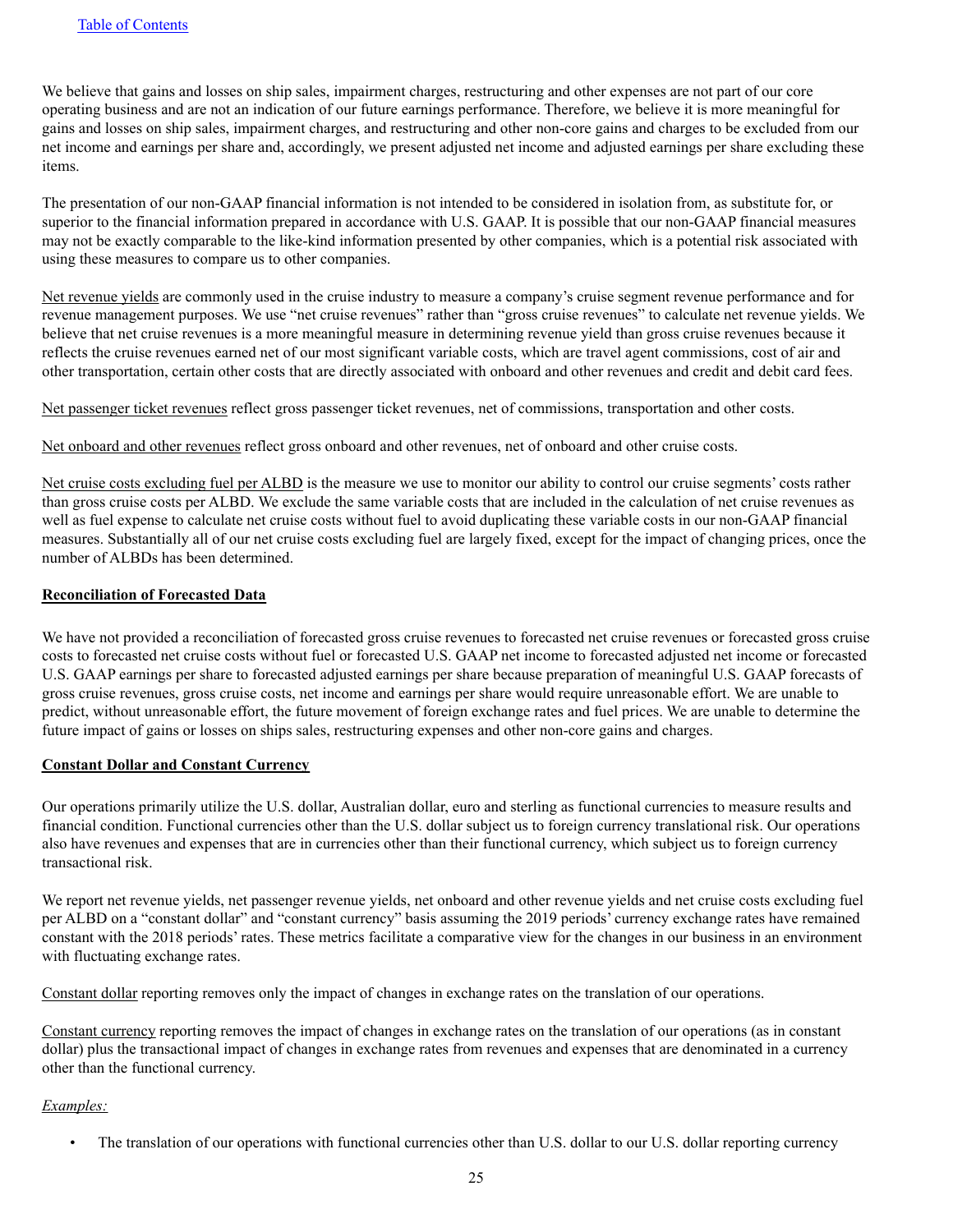results in decreases in reported U.S. dollar revenues and expenses if the U.S. dollar strengthens against these foreign currencies and increases in reported U.S. dollar revenues and expenses if the U.S. dollar weakens against these foreign currencies.

• Our operations have revenue and expense transactions in currencies other than their functional currency. If their functional currency strengthens against these other currencies, it reduces the functional currency revenues and expenses. If the functional currency weakens against these other currencies, it increases the functional currency revenues and expenses.

Consolidated gross and net revenue yields were computed by dividing the gross and net cruise revenues by ALBDs as follows:

|                                       |               | Three Months Ended May 31, |                    |                                   |                    |            |  |  |
|---------------------------------------|---------------|----------------------------|--------------------|-----------------------------------|--------------------|------------|--|--|
| (dollars in millions, except yields)  |               | 2019                       |                    | 2019<br>Constant<br><b>Dollar</b> |                    | 2018       |  |  |
| Passenger ticket revenues             | <sup>\$</sup> | 3,257                      | $\mathbf{\hat{S}}$ | 3,352                             | $\mathbf{\hat{S}}$ | 3,193      |  |  |
| Onboard and other revenues            |               | 1,510                      |                    | 1,538                             |                    | 1,122      |  |  |
| <b>Gross cruise revenues</b>          |               | 4,767                      |                    | 4,890                             |                    | 4,315      |  |  |
| Less cruise costs                     |               |                            |                    |                                   |                    |            |  |  |
| Commissions, transportation and other |               | (613)                      |                    | (634)                             |                    | (577)      |  |  |
| Onboard and other                     |               | (485)                      |                    | (493)                             |                    | (138)      |  |  |
|                                       |               | (1,098)                    |                    | (1, 127)                          |                    | (716)      |  |  |
| Net passenger ticket revenues         |               | 2,644                      |                    | 2,718                             |                    | 2,616      |  |  |
| Net onboard and other revenues        |               | 1,025                      |                    | 1,045                             |                    | 984        |  |  |
| Net cruise revenues                   |               | 3,669                      | \$                 | 3,763                             | \$                 | 3,599      |  |  |
| <b>ALBDs</b>                          |               | 21,644,723                 |                    | 21,644,723                        |                    | 20,689,903 |  |  |
| Gross revenue yields                  | \$            | 220.24                     | \$                 | 225.94                            | \$                 | 208.55     |  |  |
| % increase (decrease)                 |               | 5.6%                       |                    | 8.3%                              |                    |            |  |  |
| Net revenue yields                    | \$            | 169.52                     | \$                 | 173.87                            | \$                 | 173.96     |  |  |
| % increase (decrease)                 |               | $(2.6)\%$                  |                    | $(0.1)\%$                         |                    |            |  |  |
| Net passenger ticket revenue yields   | \$            | 122.17                     | \$                 | 125.59                            | \$                 | 126.43     |  |  |
| % increase (decrease)                 |               | $(3.4)\%$                  |                    | (0.7)%                            |                    |            |  |  |
| Net onboard and other revenue yields  | \$            | 47.35                      | \$                 | 48.28                             | \$.                | 47.54      |  |  |
| % increase (decrease)                 |               | $(0.4)\%$                  |                    | 1.6%                              |                    |            |  |  |

|                                      | Three Months Ended May 31, |            |               |                              |              |            |  |
|--------------------------------------|----------------------------|------------|---------------|------------------------------|--------------|------------|--|
| (dollars in millions, except yields) |                            | 2019       |               | 2019<br>Constant<br>Currency |              | 2018       |  |
| Net passenger ticket revenues        | \$                         | 2,644      | \$            | 2,741                        | \$           | 2,616      |  |
| Net onboard and other revenues       |                            | 1,025      |               | 1,046                        |              | 984        |  |
| Net cruise revenues                  |                            | 3,669      |               | 3,786                        |              | 3,599      |  |
| <b>ALBDs</b>                         |                            | 21,644,723 |               | 21,644,723                   |              | 20,689,903 |  |
| Net revenue yields                   | \$                         | 169.52     | \$            | 174.92                       | \$           | 173.96     |  |
| % increase (decrease)                |                            | $(2.6)\%$  |               | $0.6\%$                      |              |            |  |
| Net passenger ticket revenue yields  | \$                         | 122.17     | \$            | 126.61                       | <sup>S</sup> | 126.43     |  |
| % increase (decrease)                |                            | $(3.4)\%$  |               | 0.1%                         |              |            |  |
| Net onboard and other revenue yields | \$                         | 47.35      | <sup>\$</sup> | 48.31                        | <b>S</b>     | 47.54      |  |
| % increase (decrease)                |                            | $(0.4)\%$  |               | 1.6%                         |              |            |  |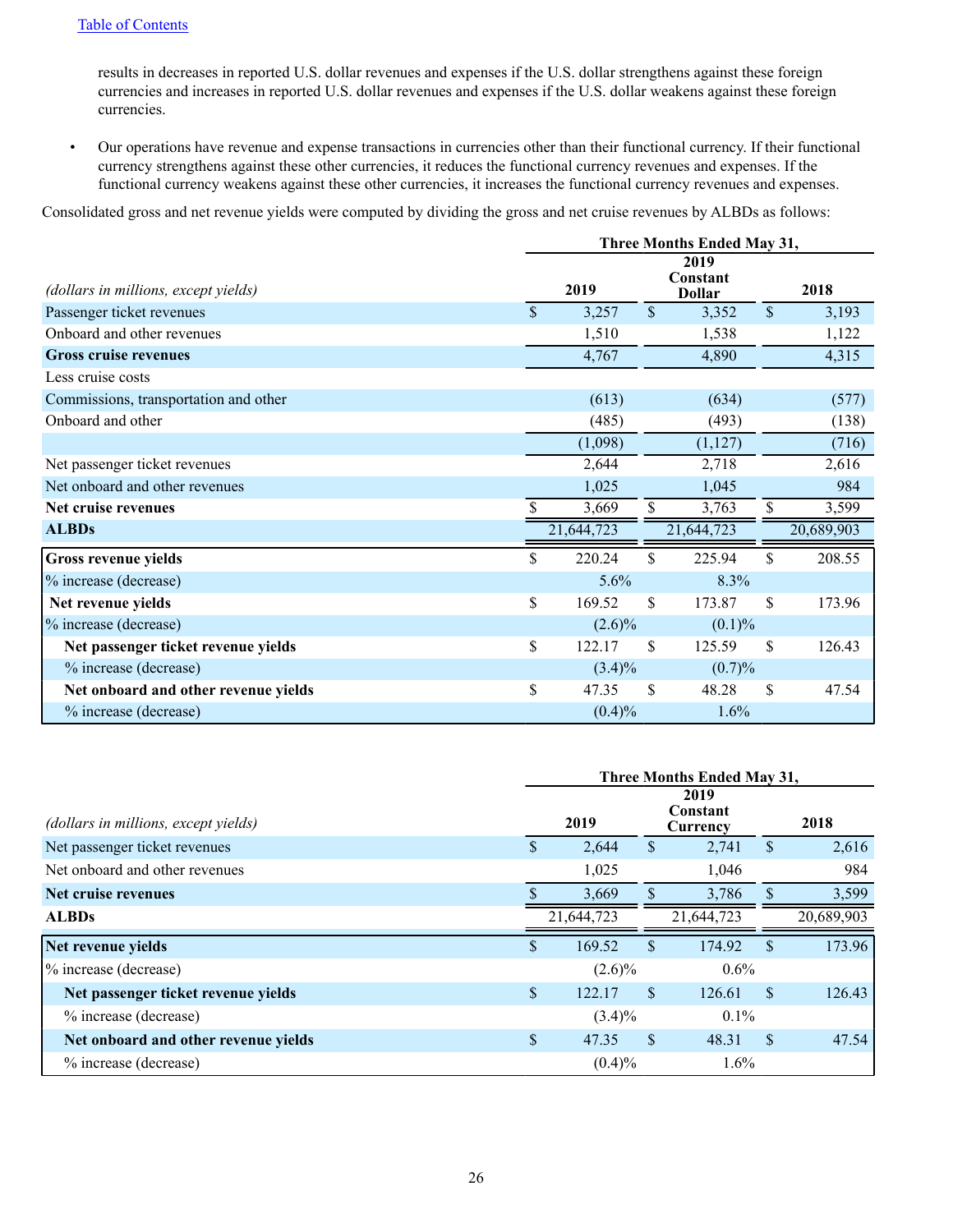## Table of Contents

Consolidated gross and net cruise costs and net cruise costs excluding fuel per ALBD were computed by dividing the gross and net cruise costs and net cruise costs excluding fuel by ALBDs as follows:

|                                              | Three Months Ended May 31, |                                           |              |            |               |            |  |
|----------------------------------------------|----------------------------|-------------------------------------------|--------------|------------|---------------|------------|--|
| (dollars in millions, except costs per ALBD) |                            | 2019<br>Constant<br>2019<br><b>Dollar</b> |              |            |               | 2018       |  |
| Cruise operating expenses                    | \$                         | 3,098                                     | $\mathbb{S}$ | 3,169      | $\mathbf{\$}$ | 2,645      |  |
| Cruise selling and administrative expenses   |                            | 614                                       |              | 629        |               | 594        |  |
| <b>Gross cruise costs</b>                    |                            | 3,712                                     |              | 3,798      |               | 3,239      |  |
| Less cruise costs included above             |                            |                                           |              |            |               |            |  |
| Commissions, transportation and other        |                            | (613)                                     |              | (634)      |               | (577)      |  |
| Onboard and other                            |                            | (485)                                     |              | (493)      |               | (138)      |  |
| Gains (losses) on ship sales and impairments |                            | 16                                        |              | 17         |               | 28         |  |
| Restructuring expenses                       |                            |                                           |              |            |               |            |  |
| Other                                        |                            | (20)                                      |              | (20)       |               | (1)        |  |
| Net cruise costs                             |                            | 2,610                                     |              | 2,668      |               | 2,551      |  |
| Less fuel                                    |                            | (423)                                     |              | (423)      |               | (373)      |  |
| Net cruise costs excluding fuel              |                            | 2,187                                     |              | 2,245      | \$            | 2,178      |  |
| <b>ALBDs</b>                                 |                            | 21,644,723                                |              | 21,644,723 |               | 20,689,903 |  |
| <b>Gross cruise costs per ALBD</b>           | \$                         | 171.51                                    | \$           | 175.49     | \$            | 156.55     |  |
| % increase (decrease)                        |                            | 9.6%                                      |              | 12.1 %     |               |            |  |
| Net cruise costs excluding fuel per ALBD     | \$                         | 101.05                                    | \$           | 103.73     | \$.           | 105.27     |  |
| % increase (decrease)                        |                            | $(4.0)\%$                                 |              | $(1.5)\%$  |               |            |  |

|                                              | Three Months Ended May 31, |            |            |           |  |            |  |  |  |
|----------------------------------------------|----------------------------|------------|------------|-----------|--|------------|--|--|--|
| (dollars in millions, except costs per ALBD) |                            | 2019       |            | 2018      |  |            |  |  |  |
| Net cruise costs excluding fuel              |                            | 2,187      | D          | 2,250     |  | 2,178      |  |  |  |
| <b>ALBDs</b>                                 |                            | 21,644,723 | 21.644.723 |           |  | 20,689,903 |  |  |  |
| Net cruise costs excluding fuel per ALBD     |                            | 101.05     |            | 103.94    |  | 105.27     |  |  |  |
| % increase (decrease)                        |                            | $(4.0)\%$  |            | $(1.3)\%$ |  |            |  |  |  |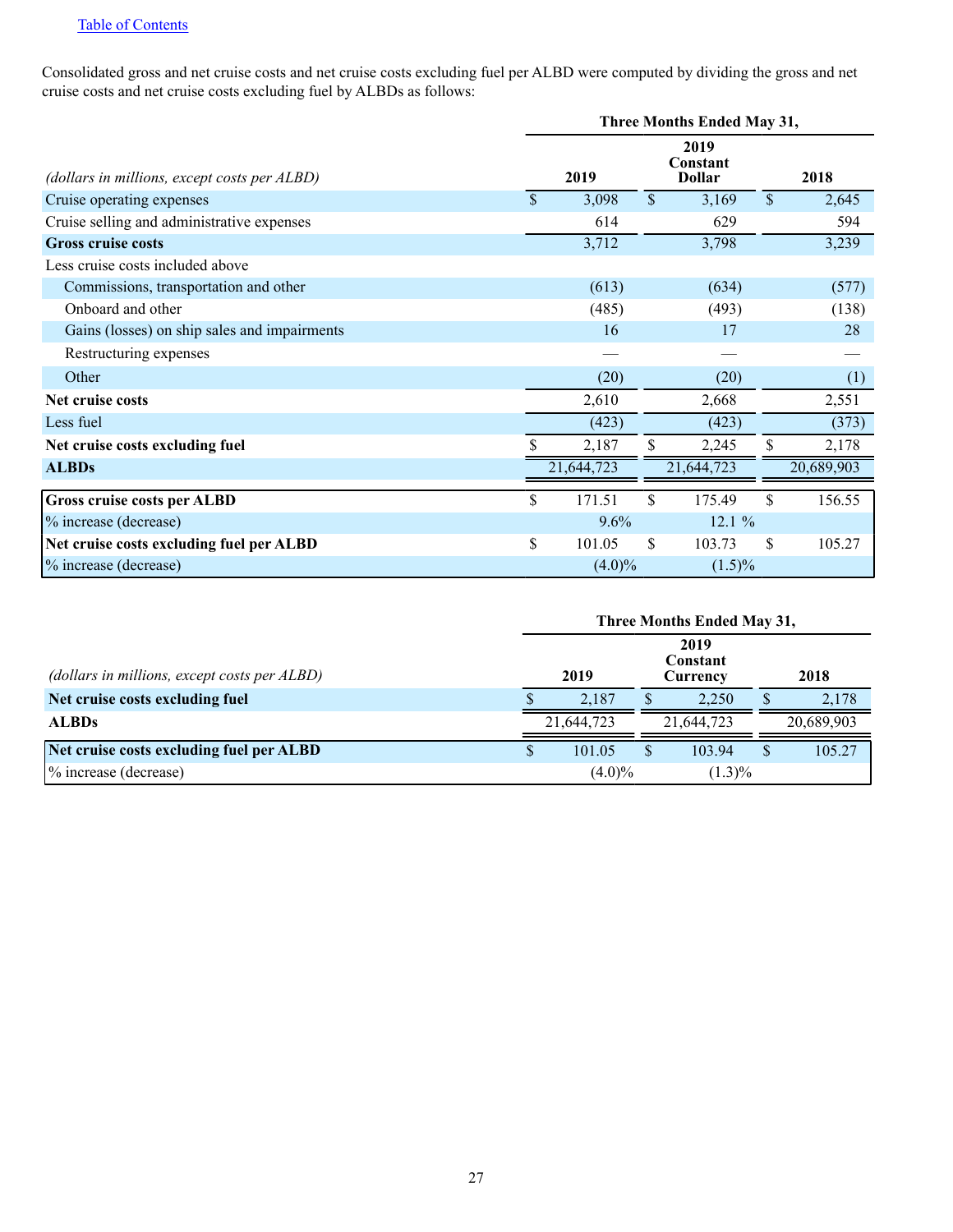Adjusted fully diluted earnings per share was computed as follows:

|                                                    | <b>Three Months Ended</b><br>May 31, |        |    |        |
|----------------------------------------------------|--------------------------------------|--------|----|--------|
| (in millions, except per share data)               |                                      | 2019   |    | 2018   |
| <b>Net income</b>                                  |                                      |        |    |        |
| <b>U.S. GAAP net income</b>                        | \$                                   | 451    | £. | 561    |
| Unrealized (gains) losses on fuel derivatives, net |                                      |        |    | (50)   |
| (Gains) losses on ship sales and impairments       |                                      | (16)   |    | (28)   |
| Restructuring expenses                             |                                      |        |    |        |
| Other                                              |                                      | 22     |    | 6      |
| <b>Adjusted net income</b>                         |                                      | 457    | \$ | 489    |
| Weighted-average shares outstanding                |                                      | 693    |    | 715    |
| <b>Earnings per share</b>                          |                                      |        |    |        |
| <b>U.S. GAAP earnings per share</b>                | \$                                   | 0.65   | -S | 0.78   |
| Unrealized (gains) losses on fuel derivatives, net |                                      |        |    | (0.07) |
| (Gains) losses on ship sales and impairments       |                                      | (0.02) |    | (0.04) |
| Restructuring expenses                             |                                      |        |    |        |
| Other                                              |                                      | 0.03   |    | 0.01   |
| Adjusted earnings per share                        |                                      | 0.66   |    | 0.68   |

Net cruise revenues increased by \$70 million, or 1.9%, to \$3.7 billion in 2019 from \$3.6 billion in 2018.

- The increase was caused by:
- \$166 million 4.6% capacity increase in ALBDs
- \$21 million 0.6% increase in constant currency net revenue yields

These increases were partially offset by net unfavorable foreign currency impacts (including both the foreign currency translational and transactional impacts) of \$117 million.

The 0.6% increase in net revenue yields on a constant currency basis was due to a 0.1% increase in net passenger ticket revenue yields and a 1.6% increase in net onboard and other revenue yields.

This 0.1% increase in net passenger ticket revenue yields was driven primarily by price improvements in the Caribbean program. This 0.1% increase in net passenger ticket revenue yields was comprised of a 3.0% increase from our NAA segment and a 3.5% decrease from our EA segment.

The 1.6% increase in net onboard and other revenue yields was comprised of a 0.9% increase from our NAA segment and a 3.8% increase from our EA segment.

Net cruise costs excluding fuel increased by \$9 million, or 0.4%, to \$2.2 billion in 2019 compared to \$2.2 billion in 2018.

The increase was caused by a 4.6% capacity increase in ALBDs of \$101 million.

This increase was partially offset by:

- \$62 million net favorable foreign currency impacts (including both the foreign currency translational and transactional impacts)
- \$29 million 1.3% decrease in constant currency net cruise costs excluding fuel

Fuel costs increased by \$50 million, or 14%, to \$423 million in 2019 from \$373 million in 2018.

This increase was caused by:

- \$43 million higher fuel prices
- \$17 million 4.6% capacity increase in ALBDs

These increases were partially offset by lower fuel consumption per ALBD of \$10 million.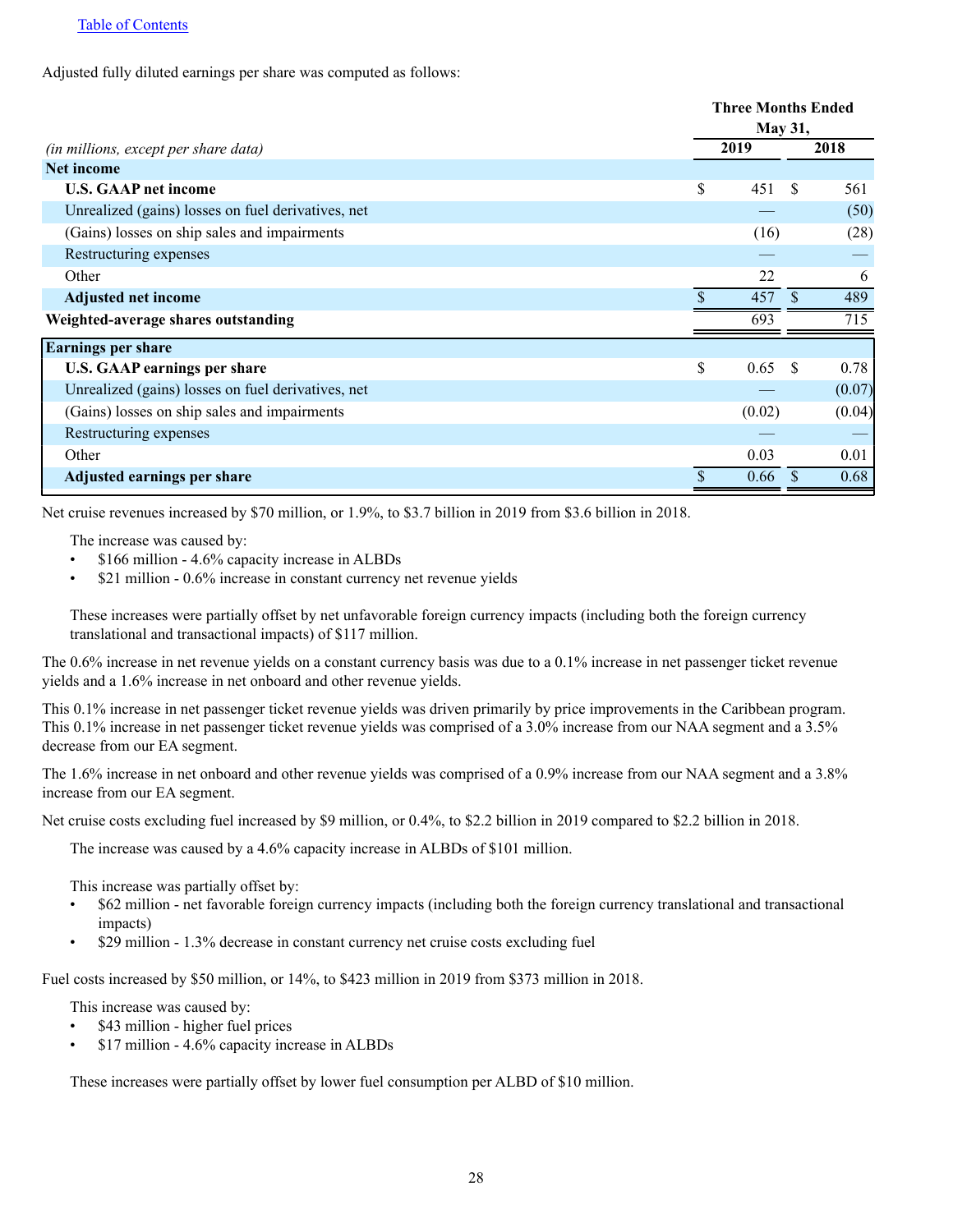## **Six Months Ended May 31, 2019 ("2019") Compared to Six Months Ended May 31, 2018 ("2018")**

## **Revenues**

## **Consolidated**

Cruise passenger ticket revenues made up 68% of our 2019 total revenues. Cruise passenger ticket revenues increased by \$115 million, or 1.8%, to \$6.5 billion in 2019 from \$6.3 billion in 2018.

This increase was caused by:

- \$276 million 4.4% capacity increase in ALBDs
- \$64 million increase in air transportation revenues

These increases were partially offset by:

- \$185 million net unfavorable foreign currency translational impact
- \$24 million decrease in cruise ticket revenues, driven primarily by net unfavorable foreign currency transactional impact partially offset by price improvements in the Caribbean program

Onboard and other cruise revenues made up 31% of 2019 total revenues. Onboard and other cruise revenues increased by \$763 million, or 35%, to \$3.0 billion in 2019 from \$2.2 billion in 2018.

This increase was caused by:

- \$666 million related to the gross presentation of shore excursions and other onboard revenues as a result of the adoption of new revenue accounting guidance
- \$96 million 4.4% capacity increase in ALBDs
- \$59 million higher onboard spending by our guests

These increases were partially offset by net unfavorable foreign currency translation impact of \$55 million.

Tour and other revenues made up 1.0% of our 2019 total revenues. Tour and other revenues increased by \$44 million, or 79%, to \$99 million in 2019 from \$55 million in 2018.

Concession revenues, which are included in onboard and other revenues, increased by \$9 million, or 1.8%, to \$526 million in 2019 from \$517 million in 2018.

## **NAA Segment**

Cruise passenger ticket revenues made up 65% of our NAA segment's 2019 total revenues. Cruise passenger ticket revenues increased by \$143 million, or 3.6%, to \$4.1 billion in 2019 from \$3.9 billion in 2018.

This increase was caused by:

- \$107 million 2.8% capacity increase in ALBDs
- \$26 million increase in air transportation revenues
- \$23 million increase in cruise ticket revenues, driven primarily by price improvements in the Caribbean program, partially offset by net unfavorable foreign currency transactional impact

The remaining 35% of our NAA segment's 2019 total revenues were comprised of onboard and other cruise revenues, which increased by \$576 million, or 36%, to \$2.2 billion in 2019 from \$1.6 billion in 2018.

The increase was driven by:

- \$525 million related to the gross presentation of shore excursions and other onboard revenues as a result of the adoption of new revenue accounting guidance
- \$43 million 2.8% capacity increase in ALBDs

Concession revenues, which are included in onboard and other revenues, increased by \$11 million, or 2.9%, to \$375 million in 2019 from \$364 million in 2018.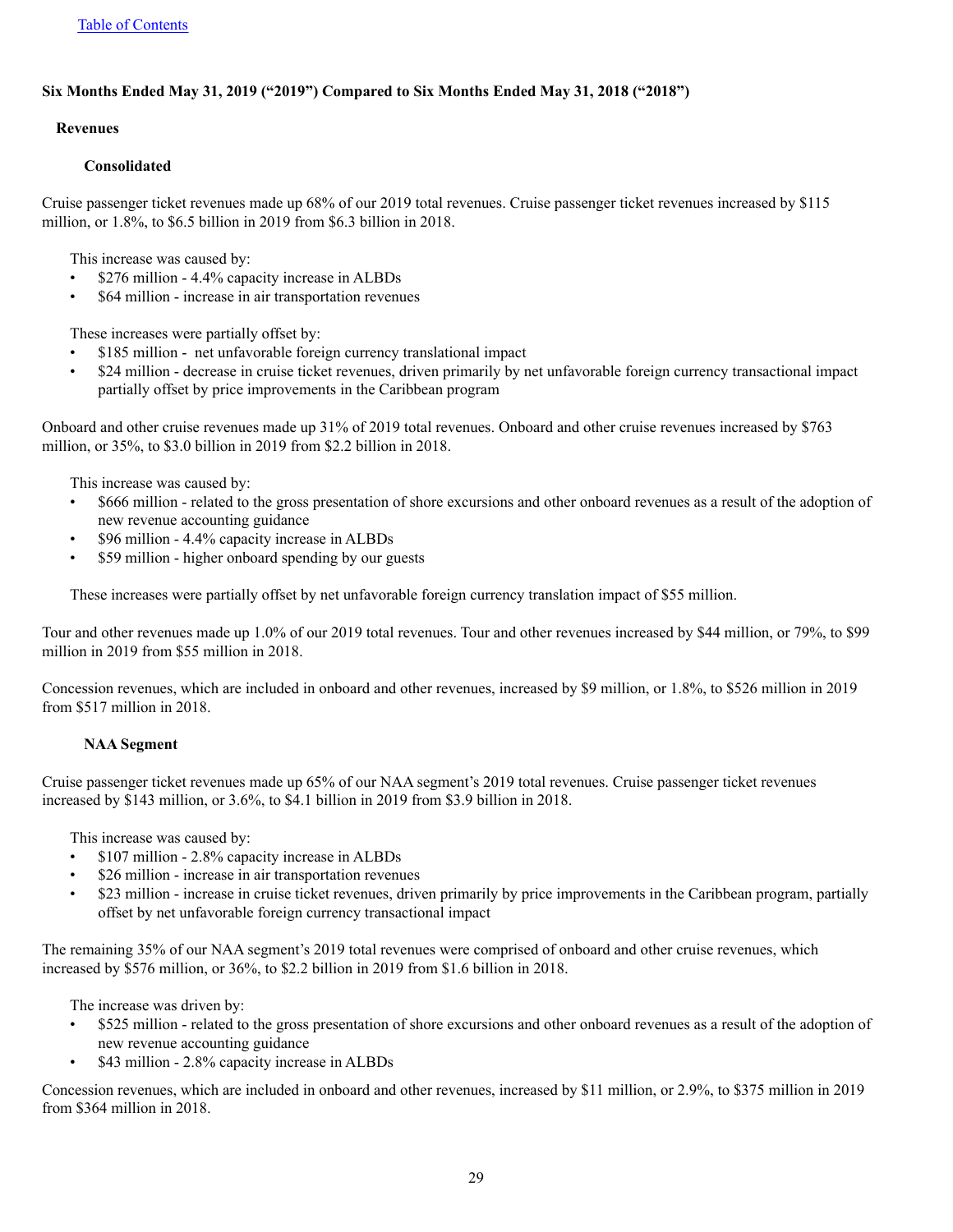## **EA Segment**

Cruise passenger ticket revenues made up 78% of our EA segment's 2019 total revenues. Cruise passenger ticket revenues decreased by \$12 million, or 0.5%, to \$2.4 billion in 2019 compared to \$2.4 billion in 2018.

This decrease was caused by:

- \$172 million net unfavorable foreign currency translational impact
- \$31 million decrease in cruise ticket revenues
- \$13 million decrease in occupancy

These decreases were offset by:

- \$171 million 7.1% capacity increase in ALBDs
- \$36 million increase in air transportation revenues

The remaining 22% of our EA segment's 2019 total revenues were comprised of onboard and other cruise revenues, which increased by \$147 million, or 28%, to \$675 million in 2019 from \$528 million in 2018.

This increase was caused by:

- \$127 million related to the gross presentation of shore excursions and other onboard revenues as a result of the adoption of new revenue accounting guidance
- \$38 million 7.1% capacity increase in ALBDs
- \$33 million higher onboard spending by our guests

These increases were partially offset by net unfavorable foreign currency translational impact of \$48 million.

Concession revenues, which are included in onboard and other revenues, decreased by \$1 million, or 0.9%, to \$151 million in 2019 from \$153 million in 2018.

#### **Costs and Expenses**

#### **Consolidated**

Operating costs and expenses increased by \$910 million, or 17%, to \$6.3 billion in 2019 from \$5.4 billion in 2018.

This increase was caused by:

- \$666 million related to the gross presentation of shore excursions and other onboard revenues as a result of the adoption of new revenue accounting guidance
- \$232 million 4.4% capacity increase in ALBD
- \$76 million higher commissions, transportation and other expenses
- \$61 million higher fuel prices
- \$41 million increase in various other costs
- \$40 million increase in tour and other costs
- \$28 million gains on ship sales in 2018

These increases were partially offset by:

- \$143 million net favorable foreign currency translational impact
- \$59 million lower dry-dock expenses and repair and maintenance expenses
- \$21 million lower fuel consumption per ALBD
- \$16 million gains on ship sales in 2019

Selling and administrative expenses increased by \$29 million, or 2.4%, to \$1.2 billion in 2019 compared to \$1.2 billion in 2018.

Depreciation and amortization expenses increased by \$59 million, or 5.9%, to \$1.1 billion in 2019 from \$1.0 billion in 2018.

## **NAA Segment**

Operating costs and expenses increased by \$638 million, or 19%, to \$4.0 billion in 2019 from \$3.4 billion in 2018.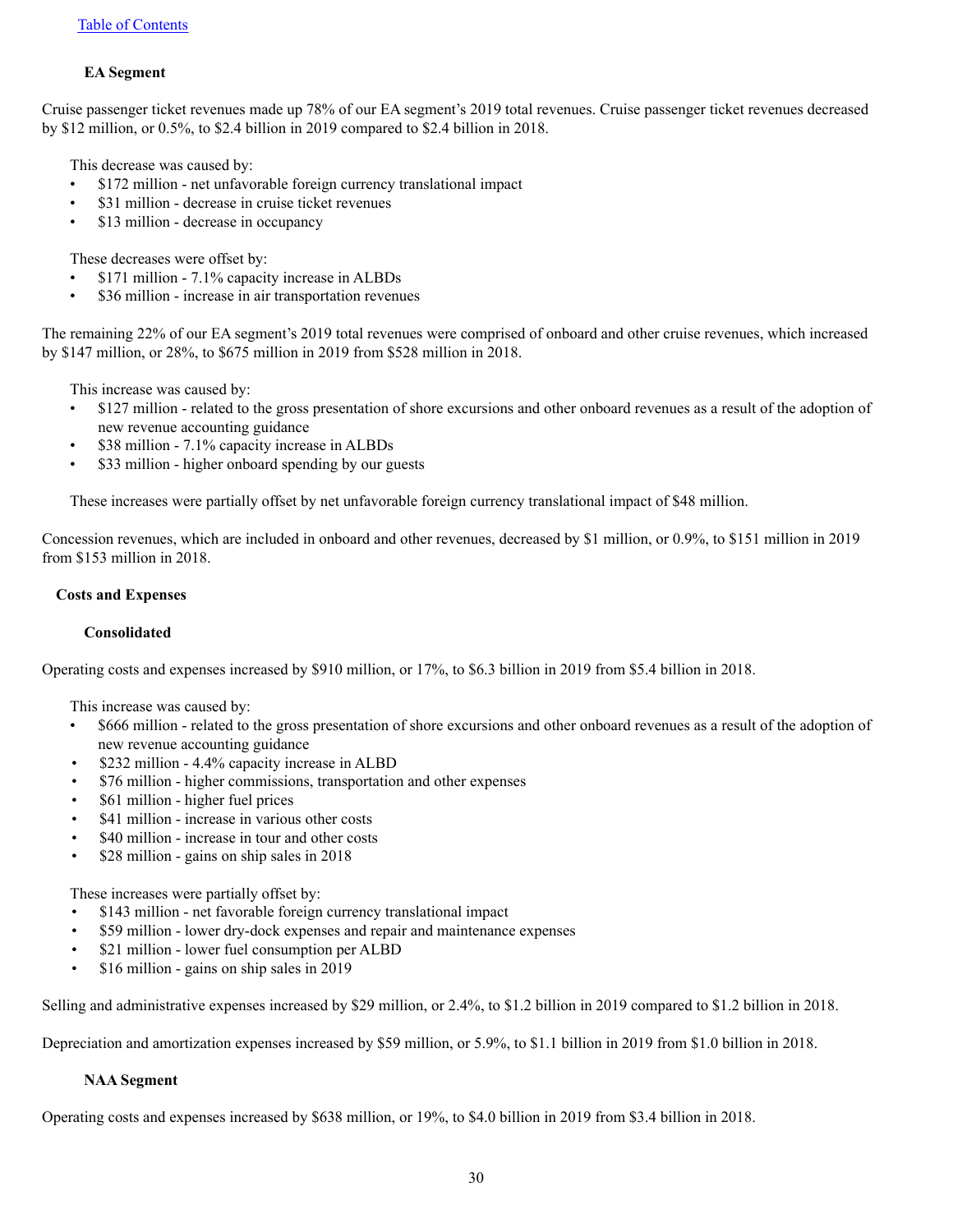This increase was caused by:

- \$525 million related to the gross presentation of shore excursions and other onboard revenues as a result of the adoption of new revenue accounting guidance
- \$93 million 2.8% capacity increase in ALBDs
- \$42 million higher commissions, transportation and other expenses
- \$38 million higher fuel prices
- \$29 million various other costs

These increases were partially offset by:

- \$35 million lower dry-dock expenses and repair and maintenance expenses
- \$16 million gains on ship sales in 2019

Selling and administrative expenses decreased by \$10 million, or 1.4%, to \$695 million in 2019 from \$705 million in 2018.

Depreciation and amortization expenses increased by \$50 million, or 8.2%, to \$667 million in 2019 from \$617 million in 2018.

## **EA Segment**

Operating costs and expenses increased by \$216 million, or 11%, to \$2.1 billion in 2019 from \$1.9 billion in 2018.

This increase was caused by:

- \$130 million 7.1% capacity increase in ALBDs
- \$127 million related to the gross presentation of shore excursions and other onboard revenues as a result of the adoption of new revenue accounting guidance
- \$37 million higher commissions, transportation and other expenses
- \$29 million various other costs
- \$28 million gains on ship sales in 2018
- \$23 million higher fuel prices

These increases were partially offset by:

- \$132 million net favorable foreign currency translational impact
- \$24 million lower dry-dock expenses and repair and maintenance expenses

Selling and administrative expenses increased by \$11 million, or 2.9% to \$390 million in 2019 from \$379 million in 2018.

Depreciation and amortization expenses increased by \$2 million, or 0.6%, to \$318 million in 2019 from \$316 million in 2018.

## **Operating Income**

Our consolidated operating income decreased by \$77 million, or 7.8%, to \$902 million in 2019 from \$978 million in 2018. Our NAA segment's operating income increased by \$40 million, or 5.1%, to \$833 million in 2019 from \$793 million in 2018, and our EA segment's operating income decreased by \$94 million, or 26%, to \$270 million in 2019 from \$364 million in 2018. These changes were primarily due to the reasons discussed above.

## **Nonoperating Income (Expense)**

|                                           | <b>Six Months Ended</b><br><b>May 31,</b> |      |  |  |  |  |
|-------------------------------------------|-------------------------------------------|------|--|--|--|--|
| (in millions)                             |                                           | 2018 |  |  |  |  |
| Unrealized gains on fuel derivatives, net |                                           | 82   |  |  |  |  |
| Realized losses on fuel derivatives, net  |                                           | (25) |  |  |  |  |
| Gains on fuel derivatives, net            |                                           |      |  |  |  |  |

There were no unrealized or realized gains or losses on fuel derivatives for the six months ended May 31, 2019.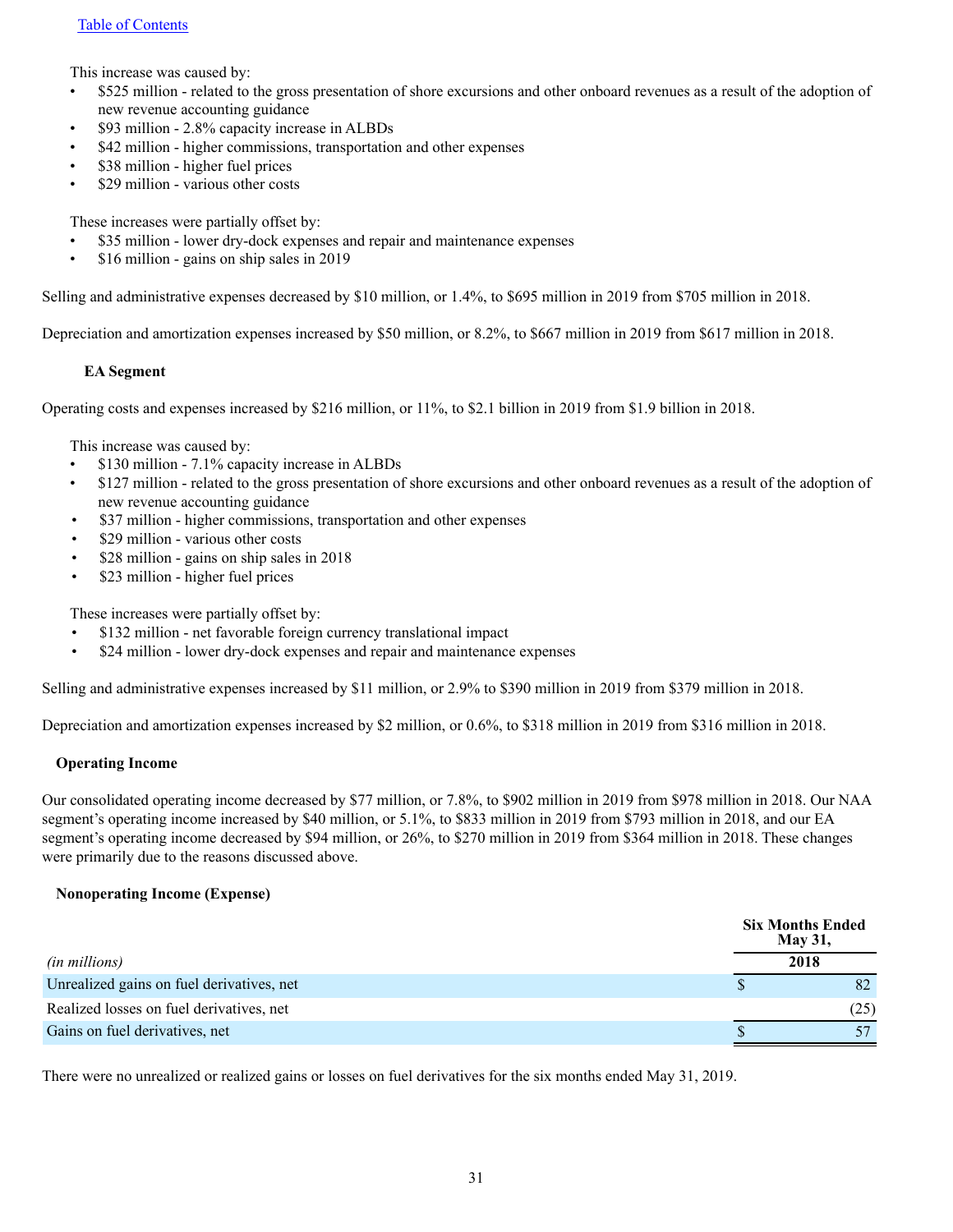## Table of Contents

## **Key Performance Non-GAAP Financial Indicators**

Consolidated gross and net revenue yields were computed by dividing the gross and net cruise revenues by ALBDs as follows:

|                                       | Six Months Ended May 31, |            |                    |                                   |    |            |  |
|---------------------------------------|--------------------------|------------|--------------------|-----------------------------------|----|------------|--|
| (dollars in millions, except yields)  |                          | 2019       |                    | 2019<br>Constant<br><b>Dollar</b> |    | 2018       |  |
| Passenger ticket revenues             | \$.                      | 6,456      | $\mathbf{\$}$      | 6,641                             | \$ | 6,341      |  |
| Onboard and other revenues            |                          | 2,955      |                    | 3,010                             |    | 2,192      |  |
| <b>Gross cruise revenues</b>          |                          | 9,412      |                    | 9,651                             |    | 8,534      |  |
| Less cruise costs                     |                          |            |                    |                                   |    |            |  |
| Commissions, transportation and other |                          | (1,322)    |                    | (1,368)                           |    | (1,240)    |  |
| Onboard and other                     |                          | (952)      |                    | (969)                             |    | (278)      |  |
|                                       |                          | (2,274)    |                    | (2, 336)                          |    | (1,518)    |  |
| Net passenger ticket revenues         |                          | 5,134      |                    | 5,273                             |    | 5,101      |  |
| Net onboard and other revenues        |                          | 2,003      |                    | 2,041                             |    | 1,914      |  |
| Net cruise revenues                   |                          | 7,137      | \$                 | 7,315                             | \$ | 7,015      |  |
| <b>ALBDs</b>                          |                          | 42,943,919 |                    | 42,943,919                        |    | 41,151,485 |  |
| <b>Gross revenue yields</b>           | \$                       | 219.16     | $\mathbf{\hat{S}}$ | 224.73                            | \$ | 207.38     |  |
| % increase (decrease)                 |                          | 5.7%       |                    | 8.4%                              |    |            |  |
| Net revenue yields                    | \$                       | 166.20     | \$.                | 170.33                            | \$ | 170.48     |  |
| % increase (decrease)                 |                          | $(2.5)\%$  |                    | $(0.1)\%$                         |    |            |  |
| Net passenger ticket revenue yields   | \$                       | 119.55     | \$.                | 122.79                            | \$ | 123.96     |  |
| % increase (decrease)                 |                          | $(3.6)\%$  |                    | (0.9)%                            |    |            |  |
| Net onboard and other revenue yields  | \$                       | 46.64      | \$.                | 47.54                             | \$ | 46.52      |  |
| % increase (decrease)                 |                          | 0.3%       |                    | 2.2%                              |    |            |  |

|                                      |     | Six Months Ended May 31, |               |                              |    |            |  |  |
|--------------------------------------|-----|--------------------------|---------------|------------------------------|----|------------|--|--|
| (dollars in millions, except yields) |     | 2019                     |               | 2019<br>Constant<br>Currency |    | 2018       |  |  |
| Net passenger ticket revenues        | \$. | 5,134                    | \$            | 5,317                        | \$ | 5,101      |  |  |
| Net onboard and other revenues       |     | 2,003                    |               | 2,045                        |    | 1,914      |  |  |
| Net cruise revenues                  |     | 7,137                    |               | 7,361                        | \$ | 7,015      |  |  |
| <b>ALBDs</b>                         |     | 42,943,919               |               | 42,943,919                   |    | 41,151,485 |  |  |
| Net revenue yields                   | \$  | 166.20                   | $\mathbf{\$}$ | 171.42                       | \$ | 170.48     |  |  |
| % increase (decrease)                |     | $(2.5)\%$                |               | $0.6\%$                      |    |            |  |  |
| Net passenger ticket revenue yields  | \$  | 119.55                   | <sup>\$</sup> | 123.81                       | \$ | 123.96     |  |  |
| % increase (decrease)                |     | $(3.6)\%$                |               | (0.1)%                       |    |            |  |  |
| Net onboard and other revenue yields | \$  | 46.64                    | $\mathbb{S}$  | 47.61                        | \$ | 46.52      |  |  |
| % increase (decrease)                |     | $0.3\%$                  |               | 2.3%                         |    |            |  |  |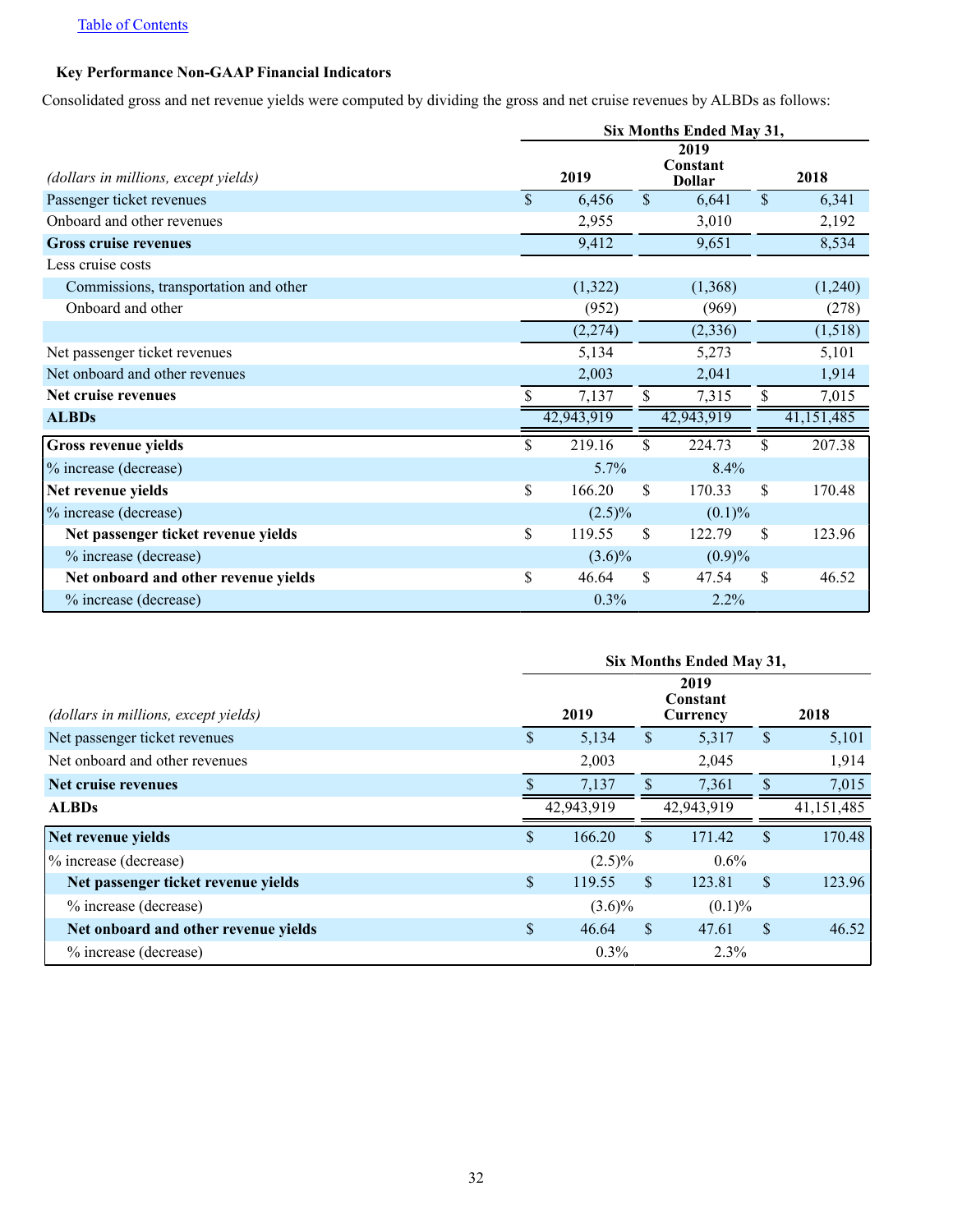## Table of Contents

Consolidated gross and net cruise costs and net cruise costs excluding fuel per ALBD were computed by dividing the gross and net cruise costs and net cruise costs excluding fuel by ALBDs as follows:

|                                              | Six Months Ended May 31, |            |               |                                   |              |            |  |
|----------------------------------------------|--------------------------|------------|---------------|-----------------------------------|--------------|------------|--|
| (dollars in millions, except costs per ALBD) |                          | 2019       |               | 2019<br>Constant<br><b>Dollar</b> |              | 2018       |  |
| Cruise operating expenses                    | \$                       | 6,211      | $\mathbf{\$}$ | 6,354                             | $\mathbb{S}$ | 5,340      |  |
| Cruise selling and administrative expenses   |                          | 1,237      |               | 1,267                             |              | 1,203      |  |
| <b>Gross cruise costs</b>                    |                          | 7,448      |               | 7,621                             |              | 6,544      |  |
| Less cruise costs included above             |                          |            |               |                                   |              |            |  |
| Commissions, transportation and other        |                          | (1,322)    |               | (1,368)                           |              | (1,240)    |  |
| Onboard and other                            |                          | (952)      |               | (969)                             |              | (278)      |  |
| Gains (losses) on ship sales and impairments |                          | 14         |               | 15                                |              | 12         |  |
| Restructuring expenses                       |                          |            |               |                                   |              |            |  |
| Other                                        |                          | (20)       |               | (20)                              |              | (1)        |  |
| Net cruise costs                             |                          | 5,168      |               | 5,280                             |              | 5,037      |  |
| Less fuel                                    |                          | (804)      |               | (804)                             |              | (731)      |  |
| Net cruise costs excluding fuel              |                          | 4,364      |               | 4,476                             |              | 4,305      |  |
| <b>ALBDs</b>                                 |                          | 42,943,919 |               | 42,943,919                        |              | 41,151,485 |  |
| <b>Gross cruise costs per ALBD</b>           | \$                       | 173.44     | \$            | 177.46                            | \$           | 159.02     |  |
| % increase (decrease)                        |                          | 9.1%       |               | 11.6 $%$                          |              |            |  |
| Net cruise costs excluding fuel per ALBD     | \$                       | 101.63     | \$            | 104.23                            | \$           | 104.60     |  |
| % increase (decrease)                        |                          | $(2.8)\%$  |               | $(0.4)\%$                         |              |            |  |

|                                              | Six Months Ended May 31, |            |  |                              |    |        |  |            |  |              |
|----------------------------------------------|--------------------------|------------|--|------------------------------|----|--------|--|------------|--|--------------|
| (dollars in millions, except costs per ALBD) |                          | 2019       |  | 2019<br>Constant<br>Currency |    | 2018   |  |            |  |              |
| Net cruise costs excluding fuel              |                          | 4,364      |  | 4,483                        |    | 4,305  |  |            |  |              |
| <b>ALBDs</b>                                 |                          | 42,943,919 |  |                              |    |        |  | 42,943,919 |  | 41, 151, 485 |
| Net cruise costs excluding fuel per ALBD     |                          | 101.63     |  | 104.39                       | S. | 104.60 |  |            |  |              |
| % increase (decrease)                        |                          | $(2.8)\%$  |  | (0.2)%                       |    |        |  |            |  |              |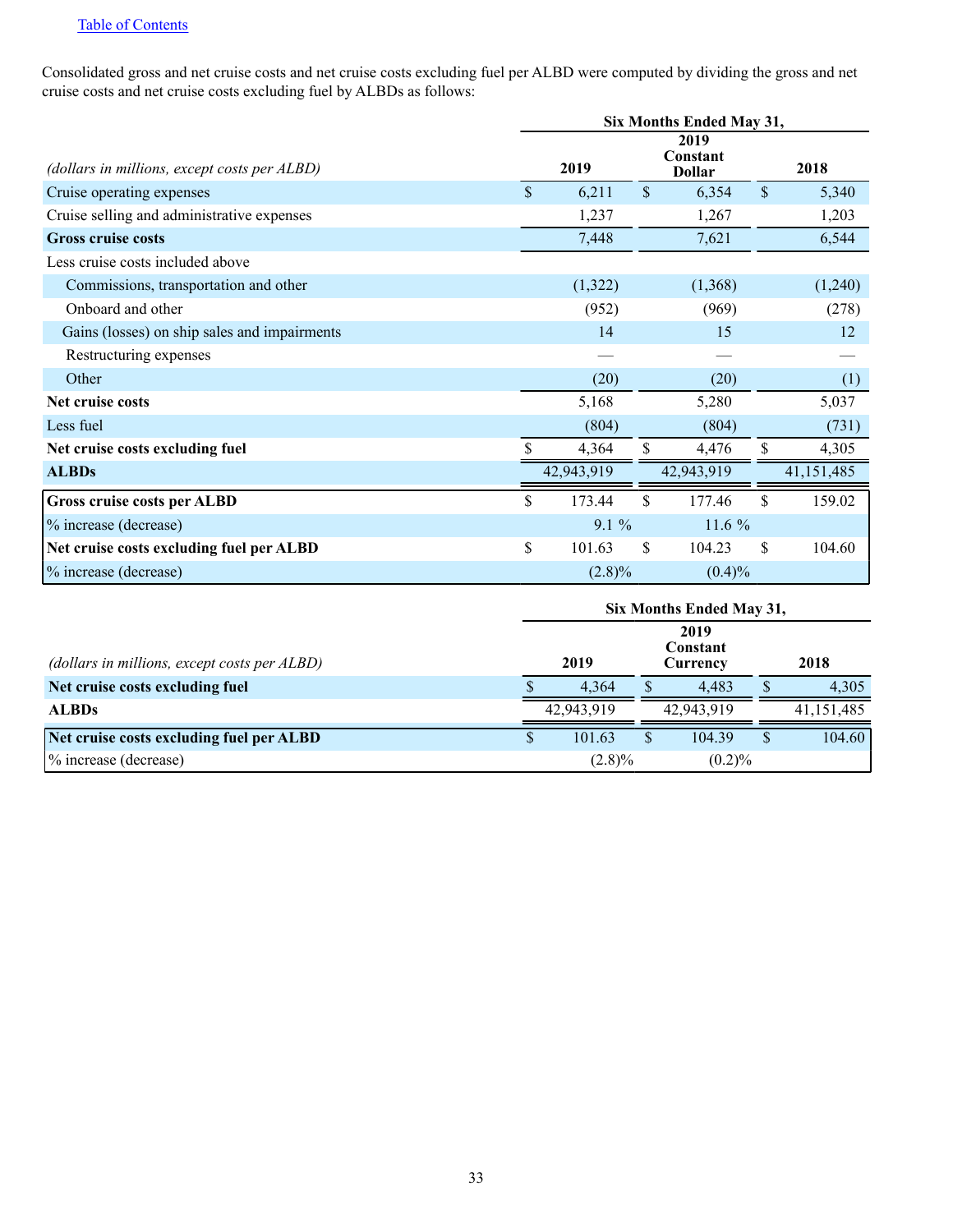Adjusted fully diluted earnings per share was computed as follows:

|                                                    | <b>Six Months Ended</b><br><b>May 31,</b> |        |            |
|----------------------------------------------------|-------------------------------------------|--------|------------|
| (in millions, except per share data)               |                                           | 2019   | 2018       |
| Net income                                         |                                           |        |            |
| <b>U.S. GAAP net income</b>                        | \$                                        | 787    | \$<br>951  |
| Unrealized (gains) losses on fuel derivatives, net |                                           |        | (82)       |
| (Gains) losses on ship sales and impairments       |                                           | (14)   | (12)       |
| Restructuring expenses                             |                                           |        |            |
| Other                                              |                                           | 22     | 6          |
| <b>Adjusted net income</b>                         |                                           | 795    | \$<br>864  |
| Weighted-average shares outstanding                |                                           | 694    | 717        |
| <b>Earnings per share</b>                          |                                           |        |            |
| <b>U.S. GAAP earnings per share</b>                | \$                                        | 1.13   | £.<br>1.33 |
| Unrealized (gains) losses on fuel derivatives, net |                                           |        | (0.11)     |
| (Gains) losses on ship sales and impairments       |                                           | (0.02) | (0.02)     |
| Restructuring expenses                             |                                           |        |            |
| Other                                              |                                           | 0.03   | 0.01       |
| Adjusted earnings per share                        |                                           | 1.15   | 1.21       |

Net cruise revenues increased by \$122 million, or 1.7%, to \$7.1 billion in 2019 from \$7.0 billion in 2018.

The increase was caused by:

- \$306 million 4.4% capacity increase in ALBDs
- \$40 million 0.6% increase in constant currency net revenue yields

These increases were partially offset by net unfavorable foreign currency impacts (including both the foreign currency translational and transactional impacts) of \$224 million.

The 0.6% increase in net revenue yields on a constant currency basis was due to a 2.3% increase in net onboard and other revenue yields partially offset by a 0.1% decrease in net passenger ticket revenue yields.

The 0.1% decrease in net passenger ticket revenue yields was driven primarily by net unfavorable foreign currency impact (including both the foreign currency translational and transactional impacts) partially offset by price improvements in the Caribbean program. This 0.1% decrease in net passenger ticket revenue yields was comprised of a 1.4% increase from our NAA segment and a 2.0% decrease from our EA segment.

The 2.3% increase in net onboard and other revenue yields was comprised of a 1.6% increase from our NAA segment and a 3.1% increase from our EA segment.

Net cruise costs excluding fuel increased by \$59 million, or 1.4%, to \$4.4 billion in 2019 from \$4.3 billion in 2018. This increase was caused by a 4.4% capacity increase in ALBDs, which accounted for \$188 million.

This increase was partially offset by net favorable foreign currency impacts (including both the foreign currency translational and transactional impacts) of \$119 million.

Fuel costs increased by \$72 million, or 10%, to \$804 million in 2019 from \$731 million in 2018.

This increase was caused by:

- \$62 million higher fuel prices
- \$32 million 4.4% capacity increase in ALBDs

These increases were partially offset by lower fuel consumption by ALBD by \$21 million.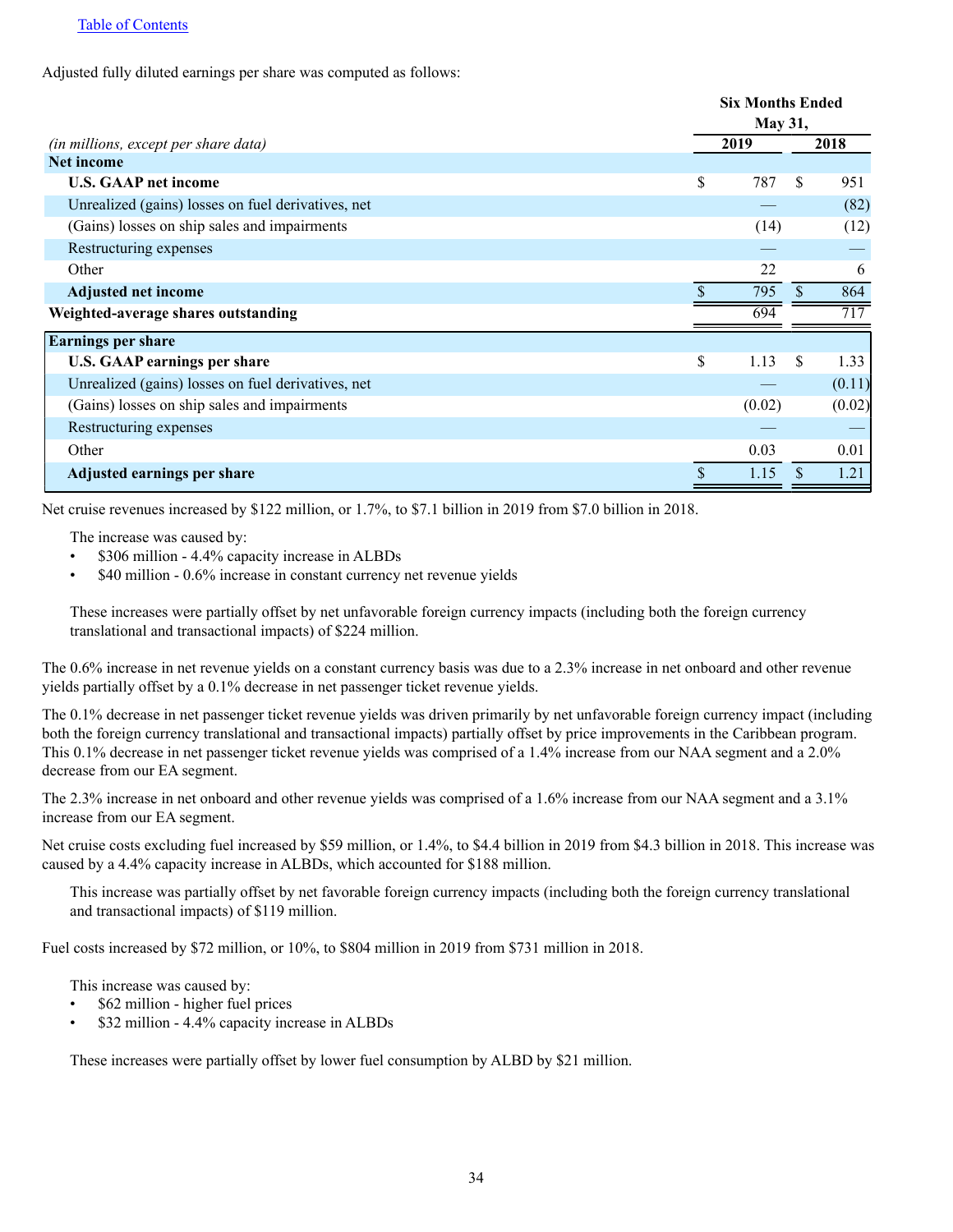## **Liquidity, Financial Condition and Capital Resources**

Our primary financial goals are to profitably grow our cruise business and sustain and grow our double-digit return on invested capital ("ROIC"), while maintaining a strong balance sheet and strong investment grade credit ratings. (We define ROIC as the twelve-month adjusted earnings before interest divided by the monthly average of debt plus equity minus construction-in-progress.) Our ability to generate significant operating cash flow allows us to internally fund our capital improvements, debt maturities and dividend payments. We have \$10.8 billion of committed export credit facilities available to fund the vast majority of our new ship growth capital. Other objectives of our capital structure policy are to maintain a sufficient level of liquidity through our available cash and cash equivalents and committed financings for immediate and future liquidity needs and to maintain a reasonable debt maturity profile.

Based on our historical results, projections and financial condition, we believe that our future operating cash flows and liquidity will be sufficient to fund all of our expected capital improvements, new ship growth capital, debt maturities and dividend payments. We believe that our ability to generate significant operating cash flows and our strong balance sheet, as evidenced by our strong investment grade credit ratings, provide us with the ability, in most financial credit market environments, to obtain debt financing.

We had a working capital deficit of \$7.5 billion as of May 31, 2019 compared to a working capital deficit of \$7.0 billion as of November 30, 2018. The increase in working capital deficit was caused by an increase in customer deposits offset by decrease in short-term debt and increase in cash and cash equivalents. We operate with a substantial working capital deficit. This deficit is mainly attributable to the fact that, under our business model, substantially all of our passenger ticket receipts are collected in advance of the applicable sailing date. These advance passenger receipts remain a current liability until the sailing date. The cash generated from these advance receipts is used interchangeably with cash on hand from other sources, such as our borrowings and other cash from operations. The cash received as advanced receipts can be used to fund operating expenses, pay down our debt, make long-term investments or any other use of cash. Included within our working capital deficit are \$5.8 billion and \$4.4 billion of customer deposits as of May 31, 2019 and November 30, 2018, respectively. In addition, we have a relatively low-level of accounts receivable and limited investment in inventories. We generate substantial cash flows from operations and our business model has historically allowed us to maintain this working capital deficit and still meet our operating, investing and financing needs. We expect that we will continue to have working capital deficits in the future.

## **Sources and Uses of Cash**

## *Operating Activities*

Our business provided \$3.2 billion of net cash from operations during the six months ended May 31, 2019, an increase of \$82 million, or 2.7%, compared to \$3.1 billion for the same period in 2018.

## *Investing Activities*

During the six months ended May 31, 2019, net cash used in investing activities was \$2.9 billion. This was caused by the following:

- Capital expenditures of \$2.1 billion for our ongoing new shipbuilding program
- Capital expenditures of \$876 million for ship improvements and replacements, information technology and buildings and improvements

During the six months ended May 31, 2018, net cash used in investing activities was \$2.1 billion. This was caused by the following:

- Capital expenditures of \$1.2 billion for our ongoing new shipbuilding program
- Capital expenditures of \$965 million for ship improvements and replacements, information technology and buildings and improvements
- Proceeds from sale of ships of \$102 million
- Payments of \$34 million for fuel derivative settlements

## *Financing Activities*

During the six months ended May 31, 2019, net cash used in financing activities of \$26 million was caused by the following:

- Net repayments of short-term borrowings of \$357 million in connection with our availability of, and needs for, cash at various times throughout the period
- Repayments of \$338 million of long-term debt
- Issuances of \$1.7 billion of long-term debt
- Payments of cash dividends of \$694 million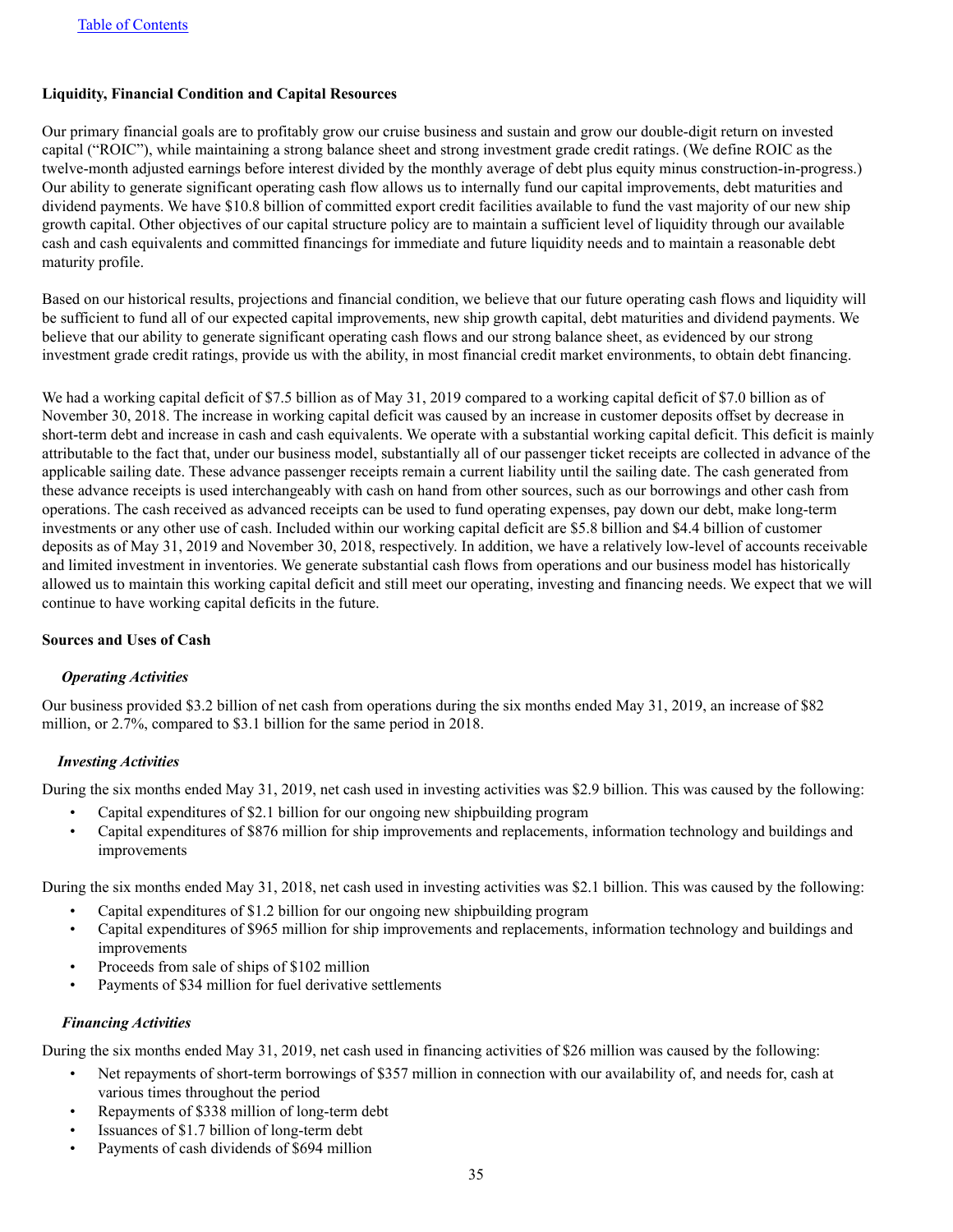• Purchases of \$316 million of Carnival Corporation common stock and Carnival plc ordinary shares in open market transactions under our Repurchase Program

During the six months ended May 31, 2018, net cash used in financing activities of \$339 million was substantially due to the following:

- Net proceeds of short-term borrowings of \$398 million in connection with our availability of, and needs for, cash at various times throughout the period
- Repayments of \$1.2 billion of long-term debt
- Issuances of \$1.6 billion of long-term debt under a term loan
- Payments of cash dividends of \$646 million
- Purchases of \$513 million of Carnival Corporation common stock and Carnival plc ordinary shares in open market transactions under our Repurchase Program

## **Capital Expenditure and Capacity Forecast**

Our annual capital expenditure forecast consists of contracted new ship growth capital, estimated payments for planned new ship growth capital and capital improvements.

| <i>(in billions)</i>                | 2019 |  | 2020 |  | 2021 |                                                                                                              | 2022 |  |
|-------------------------------------|------|--|------|--|------|--------------------------------------------------------------------------------------------------------------|------|--|
| Annual capital expenditure forecast |      |  |      |  |      | $\begin{array}{ccccccccc}\n\text{S} & 6.7 & \text{S} & 5.7 & \text{S} & 5.9 & \text{S} & 5.4 \\ \end{array}$ |      |  |

Our annual capacity forecast consists of contracted new ships and announced dispositions.

|                          | 2019 | <b>2020</b>  | 2021 | 2022            |
|--------------------------|------|--------------|------|-----------------|
| Annual capacity increase |      | $4.5\%$ 7.3% |      | $6.1\%$ $5.3\%$ |

## **Funding Sources**

At May 31, 2019, we had liquidity of \$14.1 billion. Our liquidity consisted of \$898 million of cash and cash equivalents, which excludes \$304 million of cash used for current operations, \$2.4 billion available for borrowing under our revolving credit facilities, net of our outstanding commercial paper borrowings, and \$10.8 billion under our committed future financings, which are comprised of ship export credit facilities. These commitments are from numerous large and well-established banks and export credit agencies, which we believe will honor their contractual agreements with us.

| <i>(in billions)</i>                                       | 2019 |  | 2020 | 2021 2022                                                                                                                                                                      |  | 2023 |
|------------------------------------------------------------|------|--|------|--------------------------------------------------------------------------------------------------------------------------------------------------------------------------------|--|------|
| Availability of committed future financing at May 31, 2019 |      |  |      | $\begin{array}{ccccccccccccc}\n\text{\textbf{S}} & 2.0 & \text{\textbf{S}} & 2.8 & \text{\textbf{S}} & 2.8 & \text{\textbf{S}} & 2.3 & \text{\textbf{S}} & 0.9 \\ \end{array}$ |  |      |

At May 31, 2019, all of our revolving credit facilities are scheduled to mature in 2021, except for \$392 million that matures in 2020.

Substantially all of our debt agreements contain financial covenants as described in Note 5 - "Unsecured Debt" in the annual consolidated financial statements, which are included within our Form 10-K. At May 31, 2019, we were in compliance with our debt covenants. In addition, based on, among other things, our forecasted operating results, financial condition and cash flows, we expect to be in compliance with our debt covenants for the foreseeable future. Generally, if an event of default under any debt agreement occurs, then pursuant to cross default acceleration clauses, substantially all of our outstanding debt and derivative contract payables could become due, and all debt and derivative contracts could be terminated.

## **Off-Balance Sheet Arrangements**

We are not a party to any off-balance sheet arrangements, including guarantee contracts, retained or contingent interests, certain derivative instruments and variable interest entities that either have, or are reasonably likely to have, a current or future material effect on our consolidated financial statements.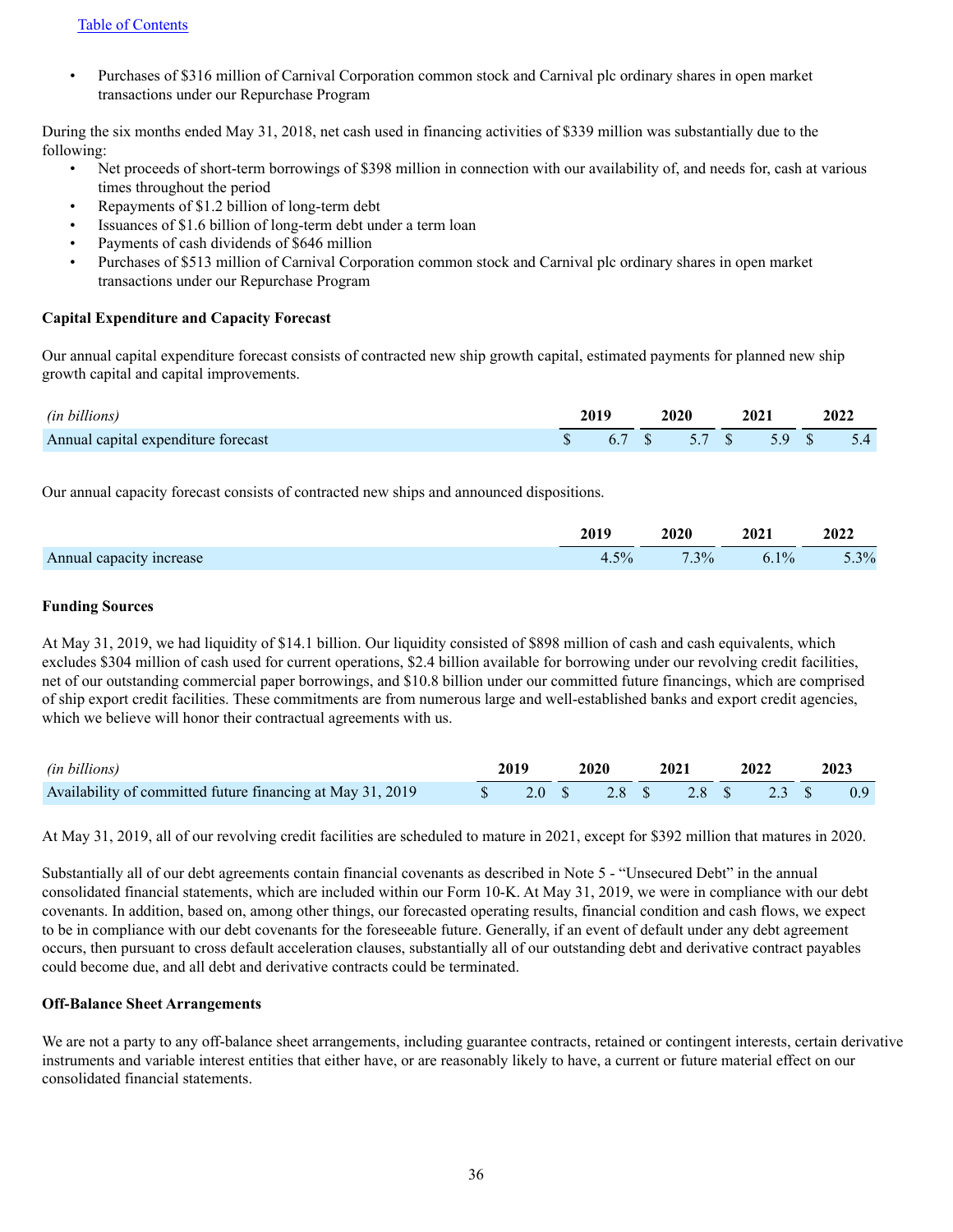## <span id="page-37-0"></span>**Item 3. Quantitative and Qualitative Disclosures About Market Risk.**

For a discussion of our hedging strategies and market risks, see the discussion below and Note 10 - "Fair Value Measurements, Derivative Instruments and Hedging Activities and Financial Risks" in our consolidated financial statements and Management's Discussion and Analysis of Financial Condition and Results of Operations within our Form 10-K.

## **Operational Currency Risks**

Our operations primarily utilize the U.S. dollar, Australian dollar, euro or sterling as their functional currencies. Our operations also have revenue and expenses denominated in non-functional currencies. Movements in foreign currency exchange rates will affect our financial statements.

Based on a 10% change in all currency exchange rates that were used in our June 20, 2019 guidance, we estimate that our adjusted diluted earnings per share guidance would change by the following:

- \$0.14 per share for the remaining two quarters of 2019
- \$0.08 per share for the third quarter of 2019

## **Interest Rate Risks**

The composition of our debt, including the effect of foreign currency swaps and interest rate swaps, was as follows:

|                   | May 31, 2019 |
|-------------------|--------------|
| Fixed rate        | 26%          |
| EUR fixed rate    | 37%          |
| Floating rate     | 5%           |
| EUR floating rate | 26%          |
| GBP floating rate | 7%           |

## **Fuel Price Risks**

Based on a 10% change in fuel prices versus the current spot price that was used to calculate fuel expense in our June 20, 2019 guidance, we estimate that our adjusted diluted earnings per share guidance would change by the following:

• \$0.10 per share for the remaining two quarters of 2019

• \$0.05 per share for the third quarter of 2019

## **Item 4. Controls and Procedures.**

## **A. Evaluation of Disclosure Controls and Procedures**

Disclosure controls and procedures are designed to provide reasonable assurance that information required to be disclosed by us in the reports that we file or submit under the Securities Exchange Act of 1934, is recorded, processed, summarized and reported, within the time periods specified in the U.S. Securities and Exchange Commission's rules and forms. Disclosure controls and procedures include, without limitation, controls and procedures designed to ensure that information required to be disclosed by us in our reports that we file or submit under the Securities Exchange Act of 1934 is accumulated and communicated to our management, including our principal executive and principal financial officers, or persons performing similar functions, as appropriate, to allow timely decisions regarding required disclosure.

Our President and Chief Executive Officer and our Chief Financial Officer and Chief Accounting Officer have evaluated our disclosure controls and procedures and have concluded, as of May 31, 2019, that they are effective at a reasonable level of assurance, as described above.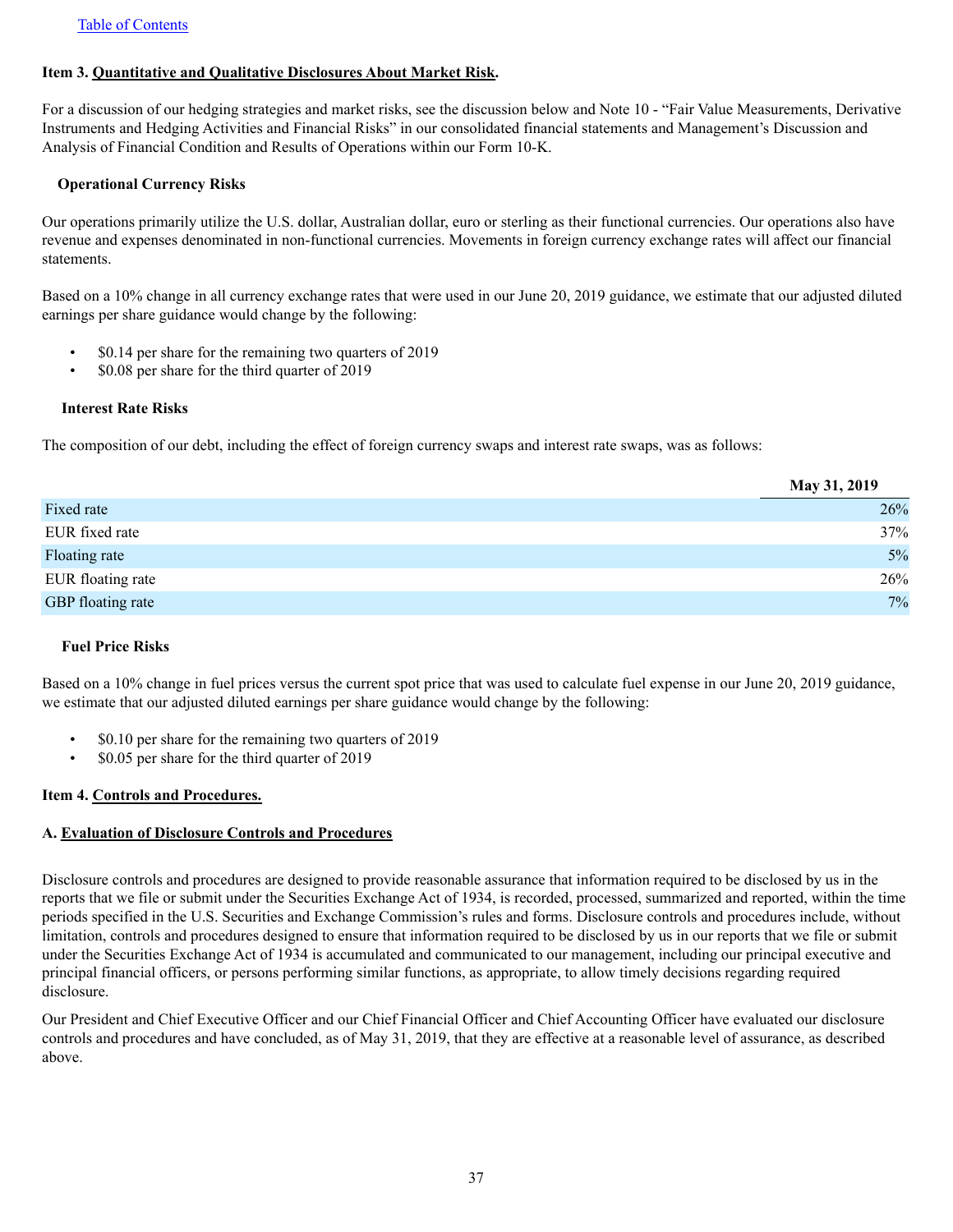## <span id="page-38-0"></span>**B. Changes in Internal Control over Financial Reporting**

There have been no changes in our internal control over financial reporting during the quarter ended May 31, 2019 that have materially affected or are reasonably likely to materially affect our internal control over financial reporting.

## **PART II - OTHER INFORMATION**

## **Item 1. Legal Proceedings.**

As previously disclosed, Princess Cruises entered into a plea agreement in December 2016 with the U.S. Department of Justice with respect to violations of federal laws related to illegal discharges of oily bilge water for incidents occurring in 2013 and prior. The U.S. District Court for the Southern District of Florida accepted the plea agreement in April 2017, and ordered that Princess Cruises pay a fine and complete a five-year term of probation. Carnival Corporation was further required to adopt a five-year court-supervised environmental compliance plan. In March 2019, the probation officer filed a petition seeking to revoke the probation based on alleged violations of the conditions of probation. In June 2019, the court approved a settlement pursuant to which Carnival Corporation agreed to additional oversight and environmental goals, adjustments to certain reporting requirements, as well as a restructuring of the compliance function, in addition to a \$20 million financial penalty.

As previously disclosed, Princess Cruises entered into a plea agreement in December 2016 with the U.S. Department of Justice with respect to violations of federal laws related to illegal discharges of oily bilge water for incidents occurring in 2013 and prior. The U.S. District Court for the Southern District of Florida accepted the plea agreement in April 2017, and ordered that Princess Cruises pay a fine and complete a five-year term of probation. Carnival Corporation was further required to adopt a five-year court-supervised environmental compliance plan. In March 2019, the probation officer filed a petition seeking to revoke the probation based on alleged violations of the conditions of probation. In June 2019, the court approved a settlement pursuant to which Carnival Corporation agreed to additional oversight and environmental goals, adjustments to certain reporting requirements, as well as a restructuring of the compliance function, in addition to a \$20 million financial penalty.

Refer to our consolidated financial statements for further information on *Legal Proceedings*.

## **Item 1A. Risk Factors.**

The risk factors that affect our business and financial results are discussed in "Item 1A. Risk Factors," included in the Form 10-K, and there has been no material change to these risk factors since the Form 10-K filing. We wish to caution the reader that the risk factors discussed in "Item 1A. Risk Factors," included in the Form 10-K, and those described elsewhere in this report or other Securities and Exchange Commission filings, could cause future results to differ materially from those stated in any forward-looking statements. Additional risks and uncertainties not currently known to us or that we currently deem to be immaterial also may materially adversely affect our business, financial condition or future results.

## **Item 2. Unregistered Sales of Equity Securities and Use of Proceeds.**

## **A. Repurchase Program**

Under a share repurchase program effective 2004, we are authorized to repurchase Carnival Corporation common stock and Carnival plc ordinary shares (the "Repurchase Program"). Effective August 2018, the company approved a modification of the general authorization under the Repurchase Program, which replenished the remaining authorized repurchases at the time of the approval to \$1.0 billion. The Repurchase Program does not have an expiration date and may be discontinued by our Boards of Directors at any time.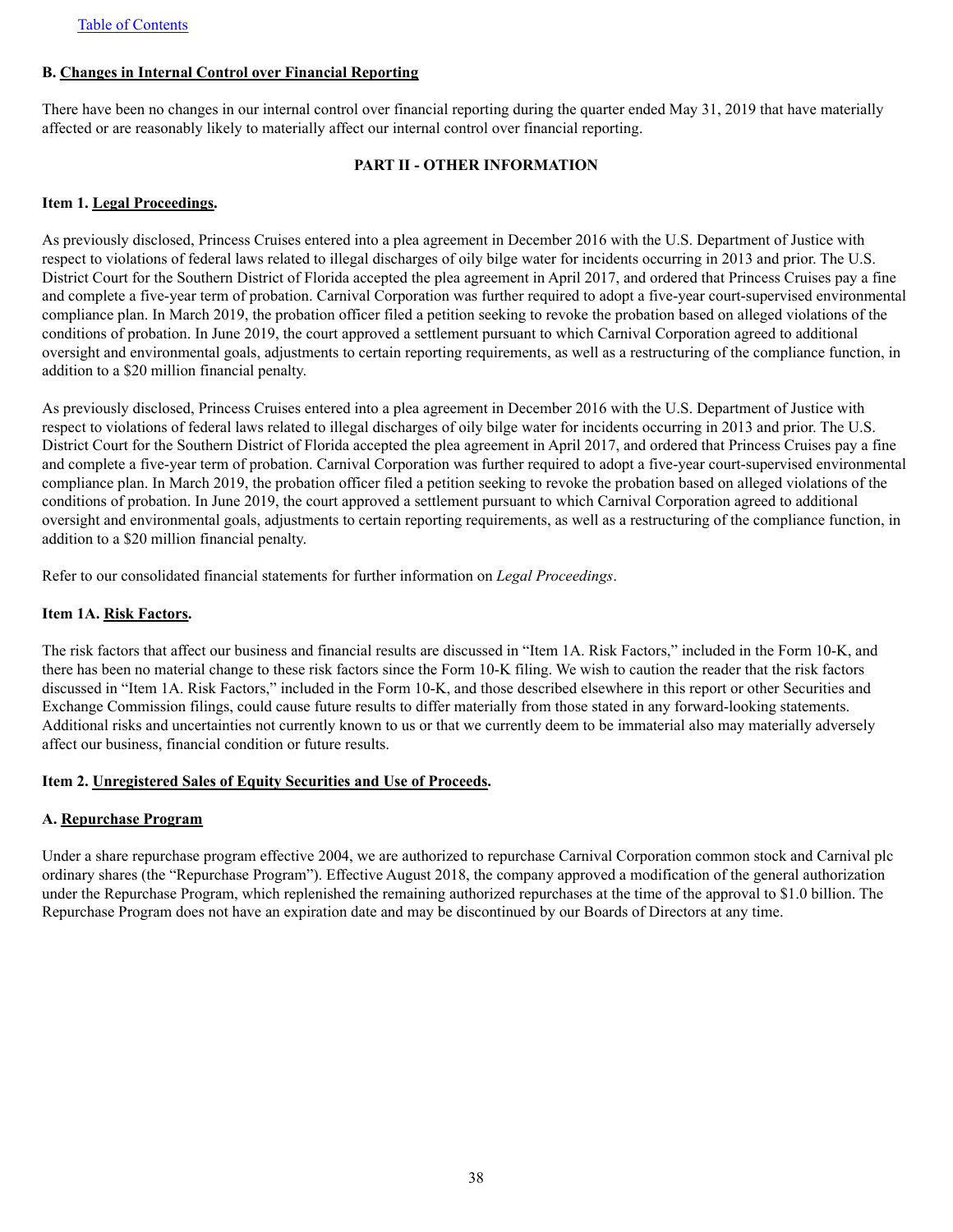During the three months ended May 31, 2019, no shares of Carnival Corporation common stock were repurchased pursuant to the Repurchase Program.

During the three months ended May 31, 2019, repurchases of Carnival plc ordinary shares pursuant to the Repurchase Program were as follows:

| Period                               | <b>Total Number of Shares of</b><br>Carnival plc Purchased (in<br>millions) | <b>Average Price Paid per</b><br><b>Share of Carnival plc</b> |    | <b>Maximum Dollar Value of</b><br><b>Shares That May Yet Be</b><br><b>Purchased Under the</b><br><b>Repurchase Program</b><br>(in millions) |
|--------------------------------------|-----------------------------------------------------------------------------|---------------------------------------------------------------|----|---------------------------------------------------------------------------------------------------------------------------------------------|
| March 1, 2019 through March 31, 2019 | $0.2 \quad$                                                                 | 50.31                                                         |    | 453                                                                                                                                         |
| April 1, 2019 through April 30, 2019 | $0.6-5$                                                                     | 52.31                                                         | -8 | 424                                                                                                                                         |
| May 1, 2019 through May 31, 2019     | 0.1                                                                         | 52.78                                                         | -8 | 419                                                                                                                                         |
| Total                                | 0.8                                                                         | 51.98                                                         |    |                                                                                                                                             |

No shares of Carnival Corporation common stock and Carnival plc ordinary shares were purchased outside of publicly announced plans or programs.

## **B. Stock Swap Programs**

In addition to the Repurchase Program, we have programs that allow us to obtain an economic benefit when either Carnival Corporation common stock is trading at a premium to the price of Carnival plc ordinary shares or Carnival plc ordinary shares are trading at a premium to Carnival Corporation common stock (the "Stock Swap Programs"). For example:

- In the event Carnival Corporation common stock trades at a premium to Carnival plc ordinary shares, we may elect to sell shares of Carnival Corporation common stock, at prevailing market prices in ordinary brokers' transactions and repurchase an equivalent number of Carnival plc ordinary shares in the UK market.
- In the event Carnival plc ordinary shares trade at a premium to Carnival Corporation common stock, we may elect to sell ordinary shares of Carnival plc, at prevailing market prices in ordinary brokers' transactions and repurchase an equivalent number of shares of Carnival Corporation common stock in the U.S. market.

Under the Stock Swap Programs effective 2008, the Boards of Directors have made the following authorizations:

- In 2017, to sell up to 22.0 million shares of Carnival Corporation common stock in the U.S. market and repurchase up to 22.0 million of Carnival plc ordinary shares in the UK market. We had 22.0 million shares remaining under this authorization at May 31, 2019.
- In 2016, to sell up to 26.9 million of existing shares of Carnival plc in the UK market and repurchase up to 26.9 million shares of Carnival Corporation common stock in the U.S. market. We had 26.0 million shares remaining under this authorization at May 31, 2019.

Any sales of Carnival Corporation shares and Carnival plc ordinary shares have been or will be registered under the Securities Act of 1933. During the three months ended May 31, 2019, no Carnival Corporation common stock or Carnival plc ordinary shares were sold or repurchased under the Stock Swap Programs.

## **C. Carnival plc Shareholder Approvals**

Carnival plc ordinary share repurchases under both the Repurchase Program and the Stock Swap Programs require annual shareholder approval. The existing shareholder approval is limited to a maximum of 19.2 million ordinary shares and is valid until the earlier of the conclusion of the Carnival plc 2020 annual general meeting or July 15, 2020.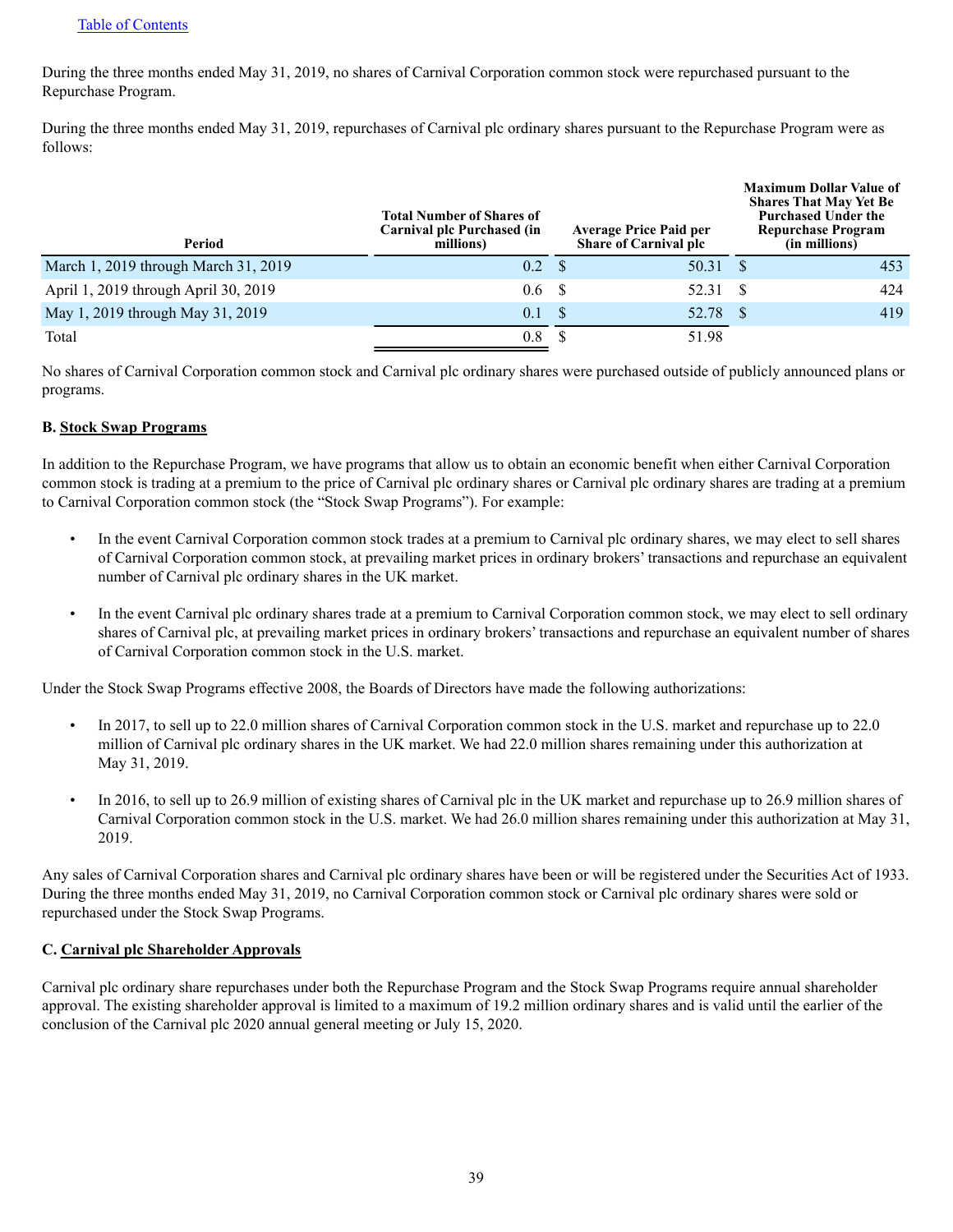## <span id="page-40-0"></span>**Item 6. Exhibits.**

## **INDEX TO EXHIBITS**

|                                 |                                                                                                                                                                                                              | <b>Incorporated by Reference</b> | Filed/         |                |                                     |
|---------------------------------|--------------------------------------------------------------------------------------------------------------------------------------------------------------------------------------------------------------|----------------------------------|----------------|----------------|-------------------------------------|
| <b>Exhibit</b><br><b>Number</b> | <b>Exhibit Description</b>                                                                                                                                                                                   | Form                             | <b>Exhibit</b> | Filing<br>Date | <b>Furnished</b><br><b>Herewith</b> |
|                                 | Articles of incorporation and by-laws                                                                                                                                                                        |                                  |                |                |                                     |
| 3.1                             | Third Amended and Restated Articles of Incorporation of Carnival<br>Corporation                                                                                                                              | 8-K                              | 3.1            | 4/17/2003      |                                     |
| 3.2                             | Third Amended and Restated By-Laws of Carnival Corporation                                                                                                                                                   | $8-K$                            | 3.1            | 4/20/2009      |                                     |
| 3.3                             | Articles of Association of Carnival plc                                                                                                                                                                      | $8-K$                            | 3.3            | 4/20/2009      |                                     |
| <b>Material contracts</b>       |                                                                                                                                                                                                              |                                  |                |                |                                     |
| 10.1                            | Amended and Restated Carnival Corporation 2011 Stock Plan                                                                                                                                                    |                                  |                |                | $\mathbf X$                         |
| 10.2                            | Amended and Restated Carnival plc 2014 Employee Share Plan                                                                                                                                                   |                                  |                |                | $\mathbf X$                         |
| 10.3                            | Form of Non-Employee Director Restricted Stock Award Agreement for<br>the Carnival Corporation 2011 Stock Plan                                                                                               |                                  |                |                | $\mathbf X$                         |
|                                 | Rule $13a-14(a)/15d-14(a)$ certifications                                                                                                                                                                    |                                  |                |                |                                     |
| 31.1                            | Certification of President and Chief Executive Officer of Carnival<br>Corporation pursuant to Rule $13a-14(a)$ , as adopted pursuant to Section<br>302 of the Sarbanes-Oxley Act of 2002                     |                                  |                |                | $\mathbf X$                         |
| 31.2                            | Certification of Chief Financial Officer and Chief Accounting Officer of<br>Carnival Corporation pursuant to Rule 13a-14(a), as adopted pursuant to<br>Section 302 of the Sarbanes-Oxley Act of 2002         |                                  |                |                | $\mathbf X$                         |
| 31.3                            | Certification of President and Chief Executive Officer of Carnival plc<br>pursuant to Rule $13a-14(a)$ , as adopted pursuant to Section 302 of the<br>Sarbanes-Oxley Act of 2002                             |                                  |                |                | $\mathbf X$                         |
| 31.4                            | Certification of Chief Financial Officer and Chief Accounting Officer of<br>Carnival plc pursuant to Rule 13a-14(a), as adopted pursuant to Section<br>302 of the Sarbanes-Oxley Act of 2002                 |                                  |                |                | $\mathbf X$                         |
|                                 | <b>Section 1350 certifications</b>                                                                                                                                                                           |                                  |                |                |                                     |
| $32.1*$                         | Certification of President and Chief Executive Officer of Carnival<br>Corporation pursuant to 18 U.S.C. Section 1350, as adopted pursuant to<br>Section 906 of the Sarbanes-Oxley Act of 2002                |                                  |                |                | $\mathbf X$                         |
| $32.2*$                         | Certification of Chief Financial Officer and Chief Accounting Officer of<br>Carnival Corporation pursuant to 18 U.S.C. Section 1350, as adopted<br>pursuant to Section 906 of the Sarbanes-Oxley Act of 2002 |                                  |                |                | $\mathbf X$                         |
| $32.3*$                         | Certification of President and Chief Executive Officer of Carnival plc<br>pursuant to 18 U.S.C. Section 1350, as adopted pursuant to Section 906 of<br>the Sarbanes-Oxley Act of 2002                        |                                  |                |                | $\mathbf X$                         |
| $32.4*$                         | Certification of Chief Financial Officer and Chief Accounting Officer of<br>Carnival plc pursuant to 18 U.S.C. Section 1350, as adopted pursuant to<br>Section 906 of the Sarbanes-Oxley Act of 2002         |                                  |                |                | $\mathbf X$                         |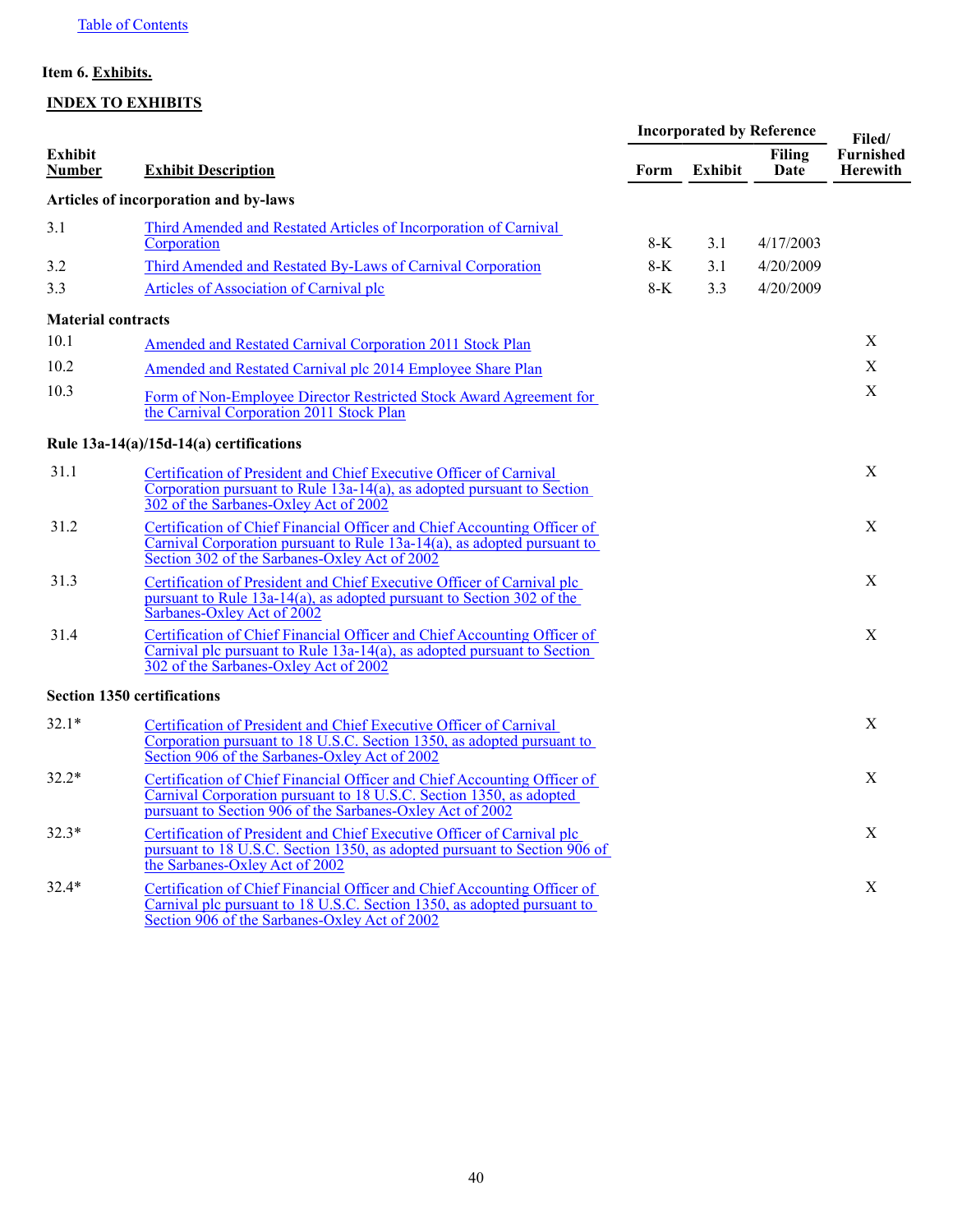## **INDEX TO EXHIBITS**

|                                 |                            | <b>Incorporated by Reference</b>  |                                         |
|---------------------------------|----------------------------|-----------------------------------|-----------------------------------------|
| <b>Exhibit</b><br><b>Number</b> | <b>Exhibit Description</b> | Filing<br>Exhibit<br>Form<br>Date | <b>Filed</b> /<br>Furnished<br>Herewith |

## **Interactive Data File**

| 101 | The consolidated financial statements from Carnival Corporation $\&$ plc's<br>joint Quarterly Report on Form 10-Q for the quarter ended May 31, 2019,<br>as filed with the Securities and Exchange Commission on June 24, 2019,<br>formatted in XBRL, are as follows: |   |
|-----|-----------------------------------------------------------------------------------------------------------------------------------------------------------------------------------------------------------------------------------------------------------------------|---|
|     | (i) the Consolidated Statements of Income for the three and six months<br>ended May 31, 2019 and 2018;                                                                                                                                                                | X |
|     | (ii) the Consolidated Statements of Comprehensive Income for the three<br>and six months ended May 31, 2019 and 2018;                                                                                                                                                 | X |
|     | (iii) the Consolidated Balance Sheets at May 31, 2019 and November 30,<br>2018:                                                                                                                                                                                       | X |
|     | (iv) the Consolidated Statements of Cash Flows for the three and six<br>months ended May 31, 2019 and 2018;                                                                                                                                                           | X |
|     | (v) the Consolidated Statements of Shareholders' Equity for the three and<br>six months ended May 31, 2019 and 2018                                                                                                                                                   |   |
|     | (vi) the notes to the consolidated financial statements, tagged in summary<br>and detail.                                                                                                                                                                             | X |
|     |                                                                                                                                                                                                                                                                       |   |

\* These items are furnished and not filed.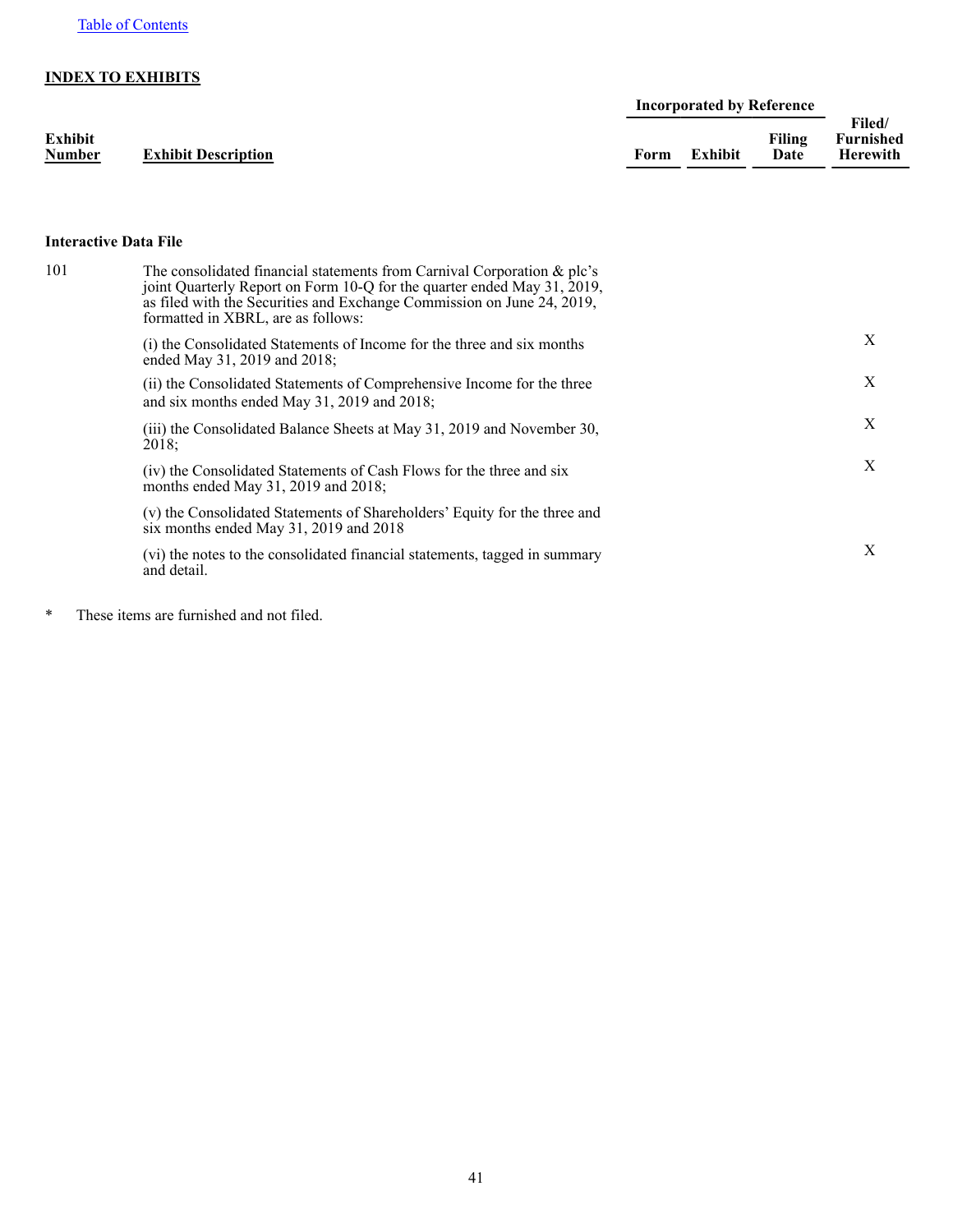## **SIGNATURES**

<span id="page-42-0"></span>Pursuant to the requirements of the Securities Exchange Act of 1934, each of the registrants has duly caused this report to be signed on its behalf by the undersigned thereunto duly authorized.

## **CARNIVAL CORPORATION CARNIVAL PLC**

Arnold W. Donald **Arnold W. Donald** 

David Bernstein David Bernstein

Date: June 24, 2019 Date: June 24, 2019

By: /s/ Arnold W. Donald By: /s/ Arnold W. Donald

President and Chief Executive Officer President and Chief Executive Officer

By: /s/ David Bernstein By: /s/ David Bernstein By: /s/ David Bernstein

Chief Financial Officer and Chief Accounting Officer Chief Financial Officer and Chief Accounting Officer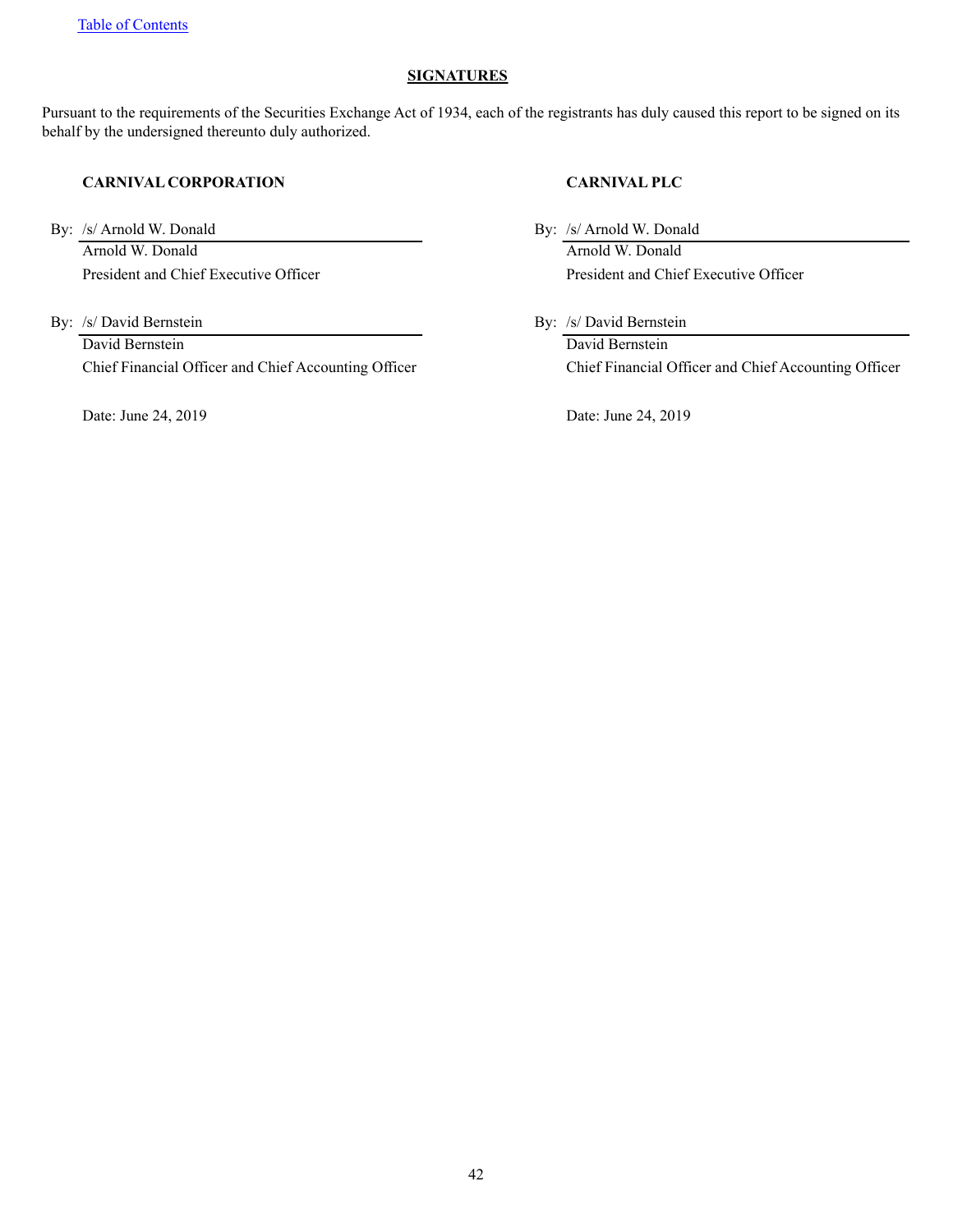I, Arnold W. Donald, certify that:

1. I have reviewed this quarterly report on Form 10-Q of Carnival Corporation;

2. Based on my knowledge, this report does not contain any untrue statement of a material fact or omit to state a material fact necessary to make the statements made, in light of the circumstances under which such statements were made, not misleading with respect to the period covered by this report;

3. Based on my knowledge, the financial statements, and other financial information included in this report, fairly present in all material respects the financial condition, results of operations and cash flows of the registrant as of, and for, the periods presented in this report;

4. The registrant's other certifying officer and I are responsible for establishing and maintaining disclosure controls and procedures (as defined in Exchange Act Rules 13a-15(e) and 15d-15(e)) and internal control over financial reporting (as defined in Exchange Act Rules 13a-15(f) and 15d $-15(f)$  for the registrant and have:

(a) Designed such disclosure controls and procedures, or caused such disclosure controls and procedures to be designed under our supervision, to ensure that material information relating to the registrant, including its consolidated subsidiaries, is made known to us by others within those entities, particularly during the period in which this report is being prepared;

(b) Designed such internal control over financial reporting, or caused such internal control over financial reporting to be designed under our supervision, to provide reasonable assurance regarding the reliability of financial reporting and the preparation of financial statements for external purposes in accordance with generally accepted accounting principles;

(c) Evaluated the effectiveness of the registrant's disclosure controls and procedures and presented in this report our conclusions about the effectiveness of the disclosure controls and procedures, as of the end of the period covered by this report based on such evaluation; and

(d) Disclosed in this report any change in the registrant's internal control over financial reporting that occurred during the registrant's most recent fiscal quarter (the registrant's fourth fiscal quarter in the case of an annual report) that has materially affected, or is reasonably likely to materially affect, the registrant's internal control over financial reporting; and

5. The registrant's other certifying officer and I have disclosed, based on our most recent evaluation of internal control over financial reporting, to the registrant's auditors and the audit committee of the registrant's board of directors (or persons performing the equivalent functions):

(a) All significant deficiencies and material weaknesses in the design or operation of internal control over financial reporting which are reasonably likely to adversely affect the registrant's ability to record, process, summarize and report financial information; and

(b) Any fraud, whether or not material, that involves management or other employees who have a significant role in the registrant's internal control over financial reporting.

Date: June 24, 2019

By:/s/ Arnold W. Donald Arnold W. Donald President and Chief Executive Officer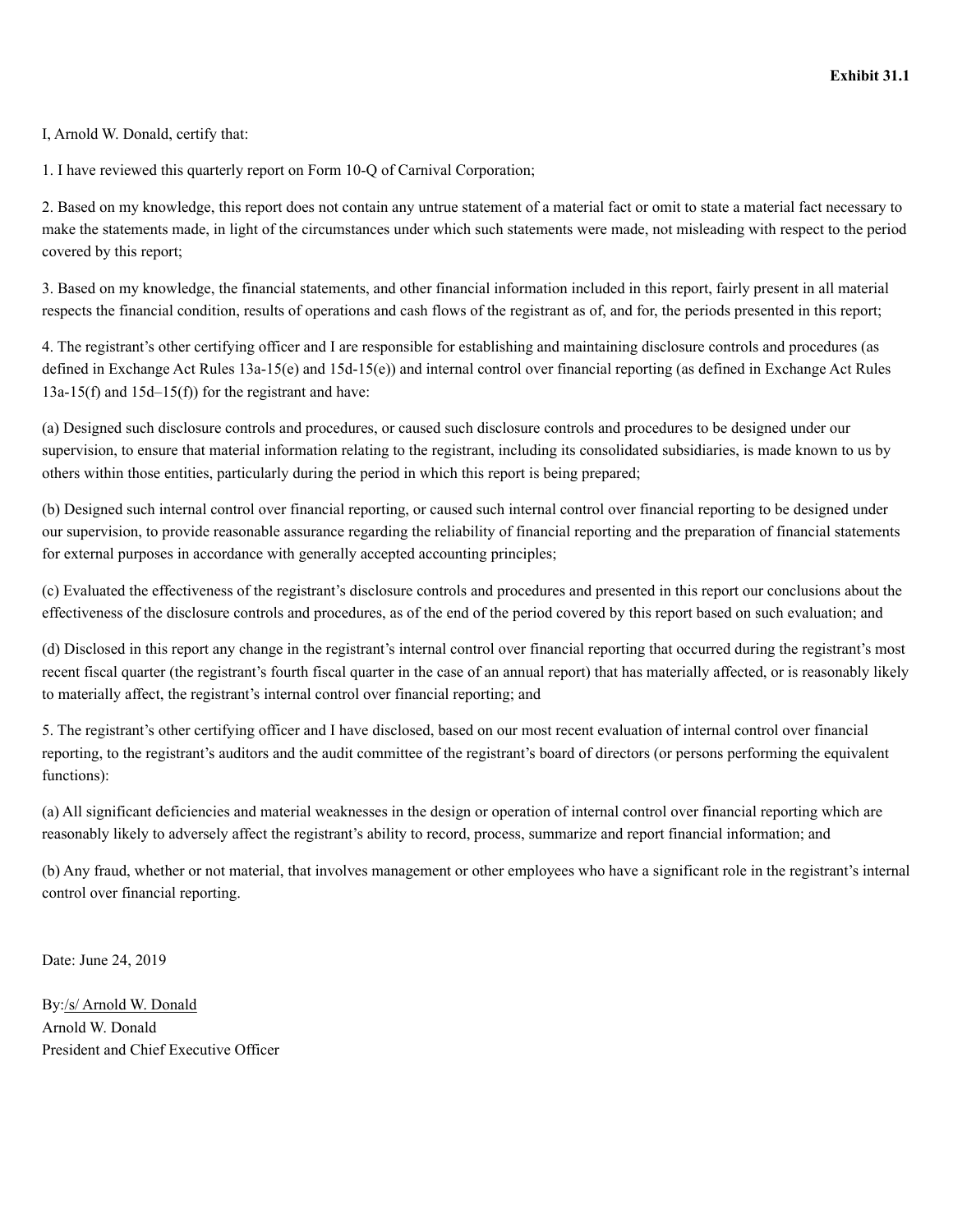I, David Bernstein, certify that:

1. I have reviewed this quarterly report on Form 10-Q of Carnival Corporation;

2. Based on my knowledge, this report does not contain any untrue statement of a material fact or omit to state a material fact necessary to make the statements made, in light of the circumstances under which such statements were made, not misleading with respect to the period covered by this report;

3. Based on my knowledge, the financial statements, and other financial information included in this report, fairly present in all material respects the financial condition, results of operations and cash flows of the registrant as of, and for, the periods presented in this report;

4. The registrant's other certifying officer and I are responsible for establishing and maintaining disclosure controls and procedures (as defined in Exchange Act Rules 13a-15(e) and 15d-15(e)) and internal control over financial reporting (as defined in Exchange Act Rules 13a-15(f) and 15d $-15(f)$  for the registrant and have:

(a) Designed such disclosure controls and procedures, or caused such disclosure controls and procedures to be designed under our supervision, to ensure that material information relating to the registrant, including its consolidated subsidiaries, is made known to us by others within those entities, particularly during the period in which this report is being prepared;

(b) Designed such internal control over financial reporting, or caused such internal control over financial reporting to be designed under our supervision, to provide reasonable assurance regarding the reliability of financial reporting and the preparation of financial statements for external purposes in accordance with generally accepted accounting principles;

(c) Evaluated the effectiveness of the registrant's disclosure controls and procedures and presented in this report our conclusions about the effectiveness of the disclosure controls and procedures, as of the end of the period covered by this report based on such evaluation; and

(d) Disclosed in this report any change in the registrant's internal control over financial reporting that occurred during the registrant's most recent fiscal quarter (the registrant's fourth fiscal quarter in the case of an annual report) that has materially affected, or is reasonably likely to materially affect, the registrant's internal control over financial reporting; and

5. The registrant's other certifying officer and I have disclosed, based on our most recent evaluation of internal control over financial reporting, to the registrant's auditors and the audit committee of the registrant's board of directors (or persons performing the equivalent functions):

(a) All significant deficiencies and material weaknesses in the design or operation of internal control over financial reporting which are reasonably likely to adversely affect the registrant's ability to record, process, summarize and report financial information; and

(b) Any fraud, whether or not material, that involves management or other employees who have a significant role in the registrant's internal control over financial reporting.

Date: June 24, 2019

By:/s/ David Bernstein David Bernstein Chief Financial Officer and Chief Accounting Officer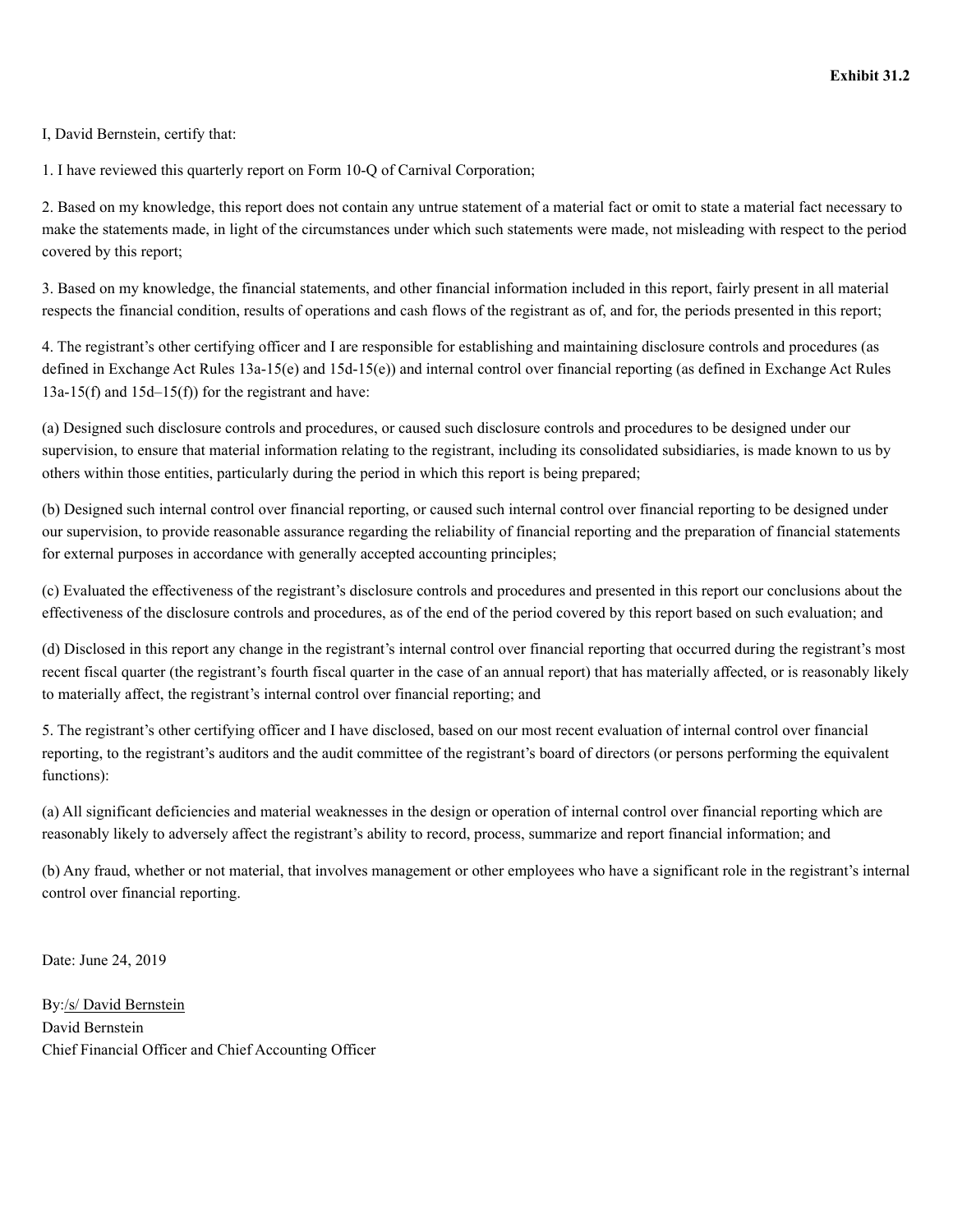I, Arnold W. Donald, certify that:

1. I have reviewed this quarterly report on Form 10-Q of Carnival plc;

2. Based on my knowledge, this report does not contain any untrue statement of a material fact or omit to state a material fact necessary to make the statements made, in light of the circumstances under which such statements were made, not misleading with respect to the period covered by this report;

3. Based on my knowledge, the financial statements, and other financial information included in this report, fairly present in all material respects the financial condition, results of operations and cash flows of the registrant as of, and for, the periods presented in this report;

4. The registrant's other certifying officer and I are responsible for establishing and maintaining disclosure controls and procedures (as defined in Exchange Act Rules 13a-15(e) and 15d-15(e)) and internal control over financial reporting (as defined in Exchange Act Rules 13a-15(f) and 15d-15(f)) for the registrant and have:

(a) Designed such disclosure controls and procedures, or caused such disclosure controls and procedures to be designed under our supervision, to ensure that material information relating to the registrant, including its consolidated subsidiaries, is made known to us by others within those entities, particularly during the period in which this report is being prepared;

(b) Designed such internal control over financial reporting, or caused such internal control over financial reporting to be designed under our supervision, to provide reasonable assurance regarding the reliability of financial reporting and the preparation of financial statements for external purposes in accordance with generally accepted accounting principles;

(c) Evaluated the effectiveness of the registrant's disclosure controls and procedures and presented in this report our conclusions about the effectiveness of the disclosure controls and procedures, as of the end of the period covered by this report based on such evaluation; and

(d) Disclosed in this report any change in the registrant's internal control over financial reporting that occurred during the registrant's most recent fiscal quarter (the registrant's fourth fiscal quarter in the case of an annual report) that has materially affected, or is reasonably likely to materially affect, the registrant's internal control over financial reporting; and

5. The registrant's other certifying officer and I have disclosed, based on our most recent evaluation of internal control over financial reporting, to the registrant's auditors and the audit committee of the registrant's board of directors (or persons performing the equivalent functions):

(a) All significant deficiencies and material weaknesses in the design or operation of internal control over financial reporting which are reasonably likely to adversely affect the registrant's ability to record, process, summarize and report financial information; and

(b) Any fraud, whether or not material, that involves management or other employees who have a significant role in the registrant's internal control over financial reporting.

Date: June 24, 2019

By:/s/ Arnold W. Donald Arnold W. Donald President and Chief Executive Officer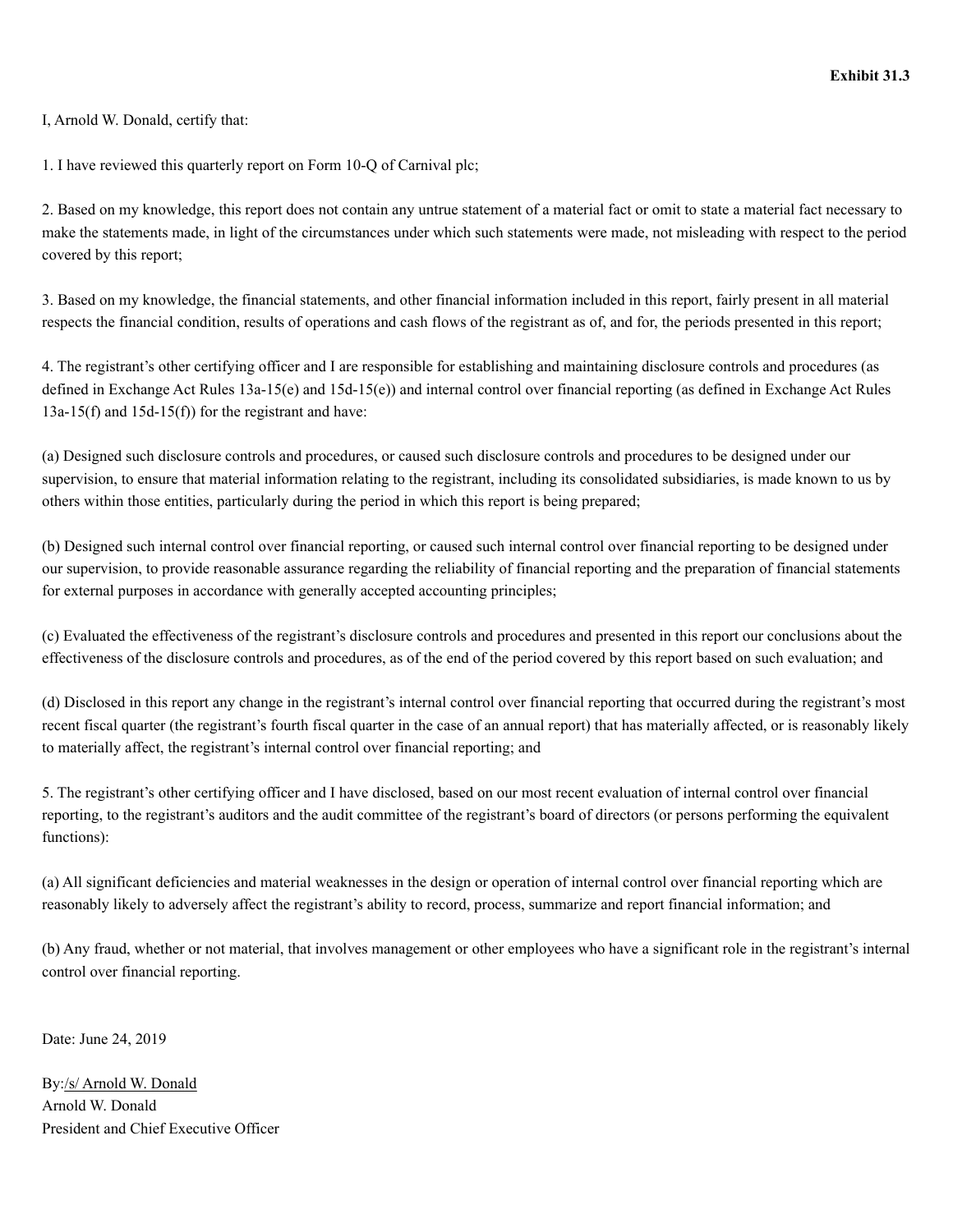## I, David Bernstein, certify that:

1. I have reviewed this quarterly report on Form 10-Q of Carnival plc;

2. Based on my knowledge, this report does not contain any untrue statement of a material fact or omit to state a material fact necessary to make the statements made, in light of the circumstances under which such statements were made, not misleading with respect to the period covered by this report;

3. Based on my knowledge, the financial statements, and other financial information included in this report, fairly present in all material respects the financial condition, results of operations and cash flows of the registrant as of, and for, the periods presented in this report;

4. The registrant's other certifying officer and I are responsible for establishing and maintaining disclosure controls and procedures (as defined in Exchange Act Rules 13a-15(e) and 15d-15(e)) and internal control over financial reporting (as defined in Exchange Act Rules 13a-15(f) and 15d-15(f)) for the registrant and have:

(a) Designed such disclosure controls and procedures, or caused such disclosure controls and procedures to be designed under our supervision, to ensure that material information relating to the registrant, including its consolidated subsidiaries, is made known to us by others within those entities, particularly during the period in which this report is being prepared;

(b) Designed such internal control over financial reporting, or caused such internal control over financial reporting to be designed under our supervision, to provide reasonable assurance regarding the reliability of financial reporting and the preparation of financial statements for external purposes in accordance with generally accepted accounting principles;

(c) Evaluated the effectiveness of the registrant's disclosure controls and procedures and presented in this report our conclusions about the effectiveness of the disclosure controls and procedures, as of the end of the period covered by this report based on such evaluation; and

(d) Disclosed in this report any change in the registrant's internal control over financial reporting that occurred during the registrant's most recent fiscal quarter (the registrant's fourth fiscal quarter in the case of an annual report) that has materially affected, or is reasonably likely to materially affect, the registrant's internal control over financial reporting; and

5. The registrant's other certifying officer and I have disclosed, based on our most recent evaluation of internal control over financial reporting, to the registrant's auditors and the audit committee of the registrant's board of directors (or persons performing the equivalent functions):

(a) All significant deficiencies and material weaknesses in the design or operation of internal control over financial reporting which are reasonably likely to adversely affect the registrant's ability to record, process, summarize and report financial information; and

(b) Any fraud, whether or not material, that involves management or other employees who have a significant role in the registrant's internal control over financial reporting.

Date: June 24, 2019

By:/s/ David Bernstein David Bernstein Chief Financial Officer and Chief Accounting Officer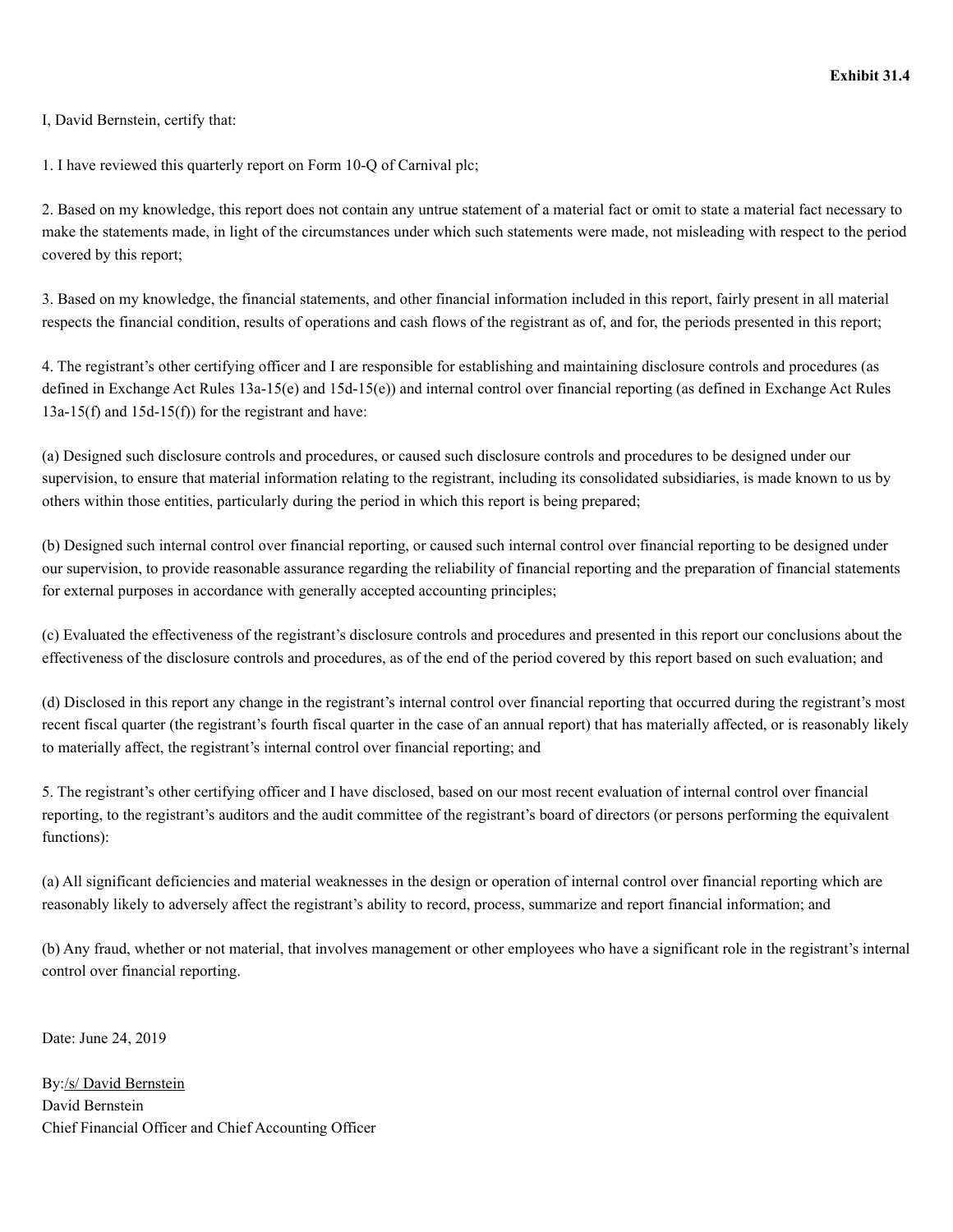In connection with the Quarterly Report on Form 10-Q for the quarter ended May 31, 2019 as filed by Carnival Corporation with the Securities and Exchange Commission on the date hereof (the "Report"), I certify pursuant to 18 U.S.C. Section 1350, as adopted pursuant to Section 906 of the Sarbanes-Oxley Act of 2002, that:

- (1) The Report fully complies with the requirements of Section 13(a) or 15(d) of the Securities Exchange Act of 1934; and
- (2) The information contained in the Report fairly presents, in all material respects, the financial condition and results of operations of Carnival Corporation.

Date: June 24, 2019

By:/s/ Arnold W. Donald Arnold W. Donald President and Chief Executive Officer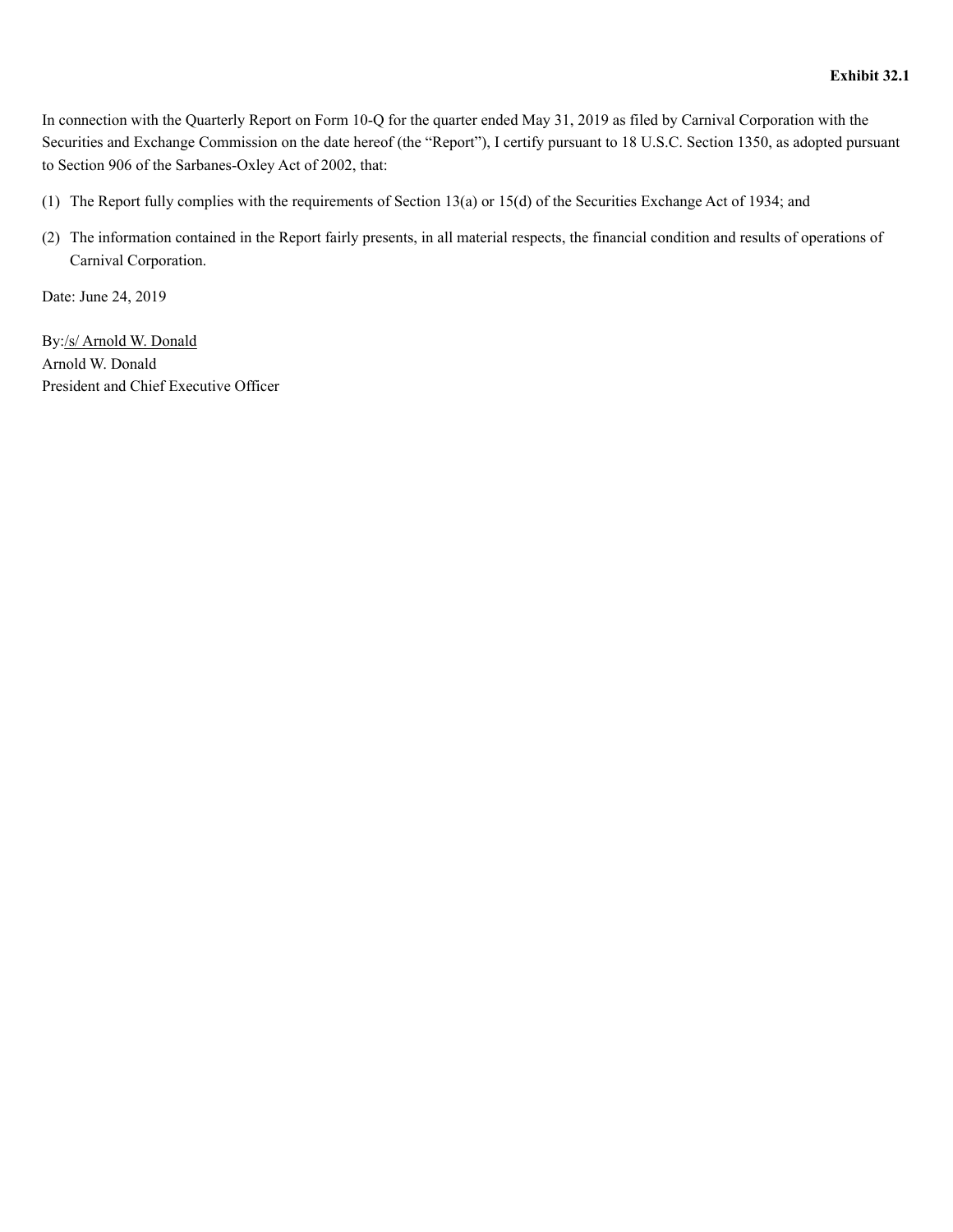In connection with the Quarterly Report on Form 10-Q for the quarter ended May 31, 2019 as filed by Carnival Corporation with the Securities and Exchange Commission on the date hereof (the "Report"), I certify pursuant to 18 U.S.C. Section 1350, as adopted pursuant to Section 906 of the Sarbanes-Oxley Act of 2002, that:

- (1) The Report fully complies with the requirements of Section 13(a) or 15(d) of the Securities Exchange Act of 1934; and
- (2) The information contained in the Report fairly presents, in all material respects, the financial condition and results of operations of Carnival Corporation.

Date: June 24, 2019

By:/s/ David Bernstein David Bernstein Chief Financial Officer and Chief Accounting Officer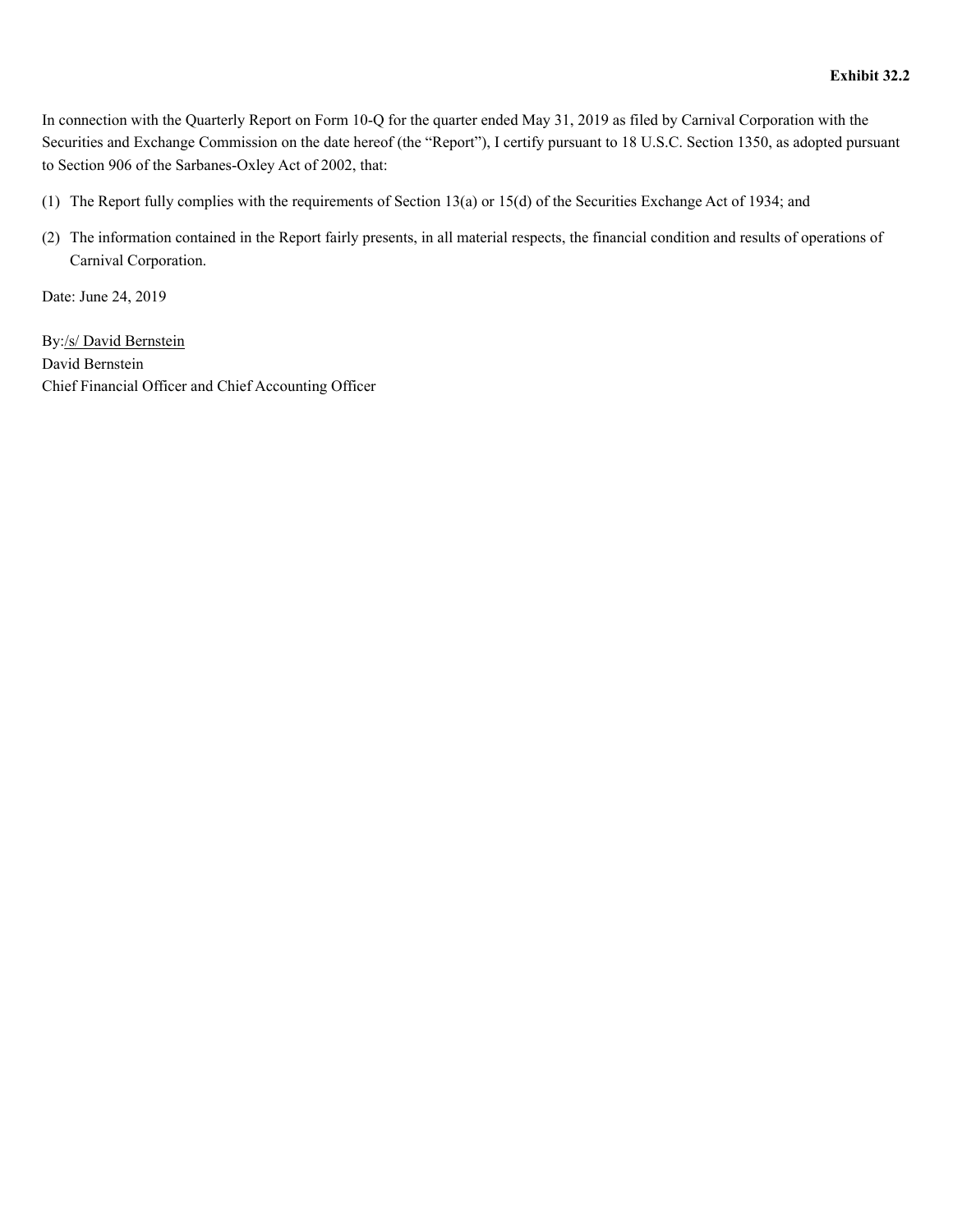In connection with the Quarterly Report on Form 10-Q for the quarter ended May 31, 2019 as filed by Carnival plc with the Securities and Exchange Commission on the date hereof (the "Report"), I certify pursuant to 18 U.S.C. Section 1350, as adopted pursuant to Section 906 of the Sarbanes-Oxley Act of 2002, that:

(1) The Report fully complies with the requirements of Section 13(a) or 15(d) of the Securities Exchange Act of 1934; and

(2) The information contained in the Report fairly presents, in all material respects, the financial condition and results of operations of Carnival plc.

Date: June 24, 2019

By:/s/ Arnold W. Donald Arnold W. Donald President and Chief Executive Officer